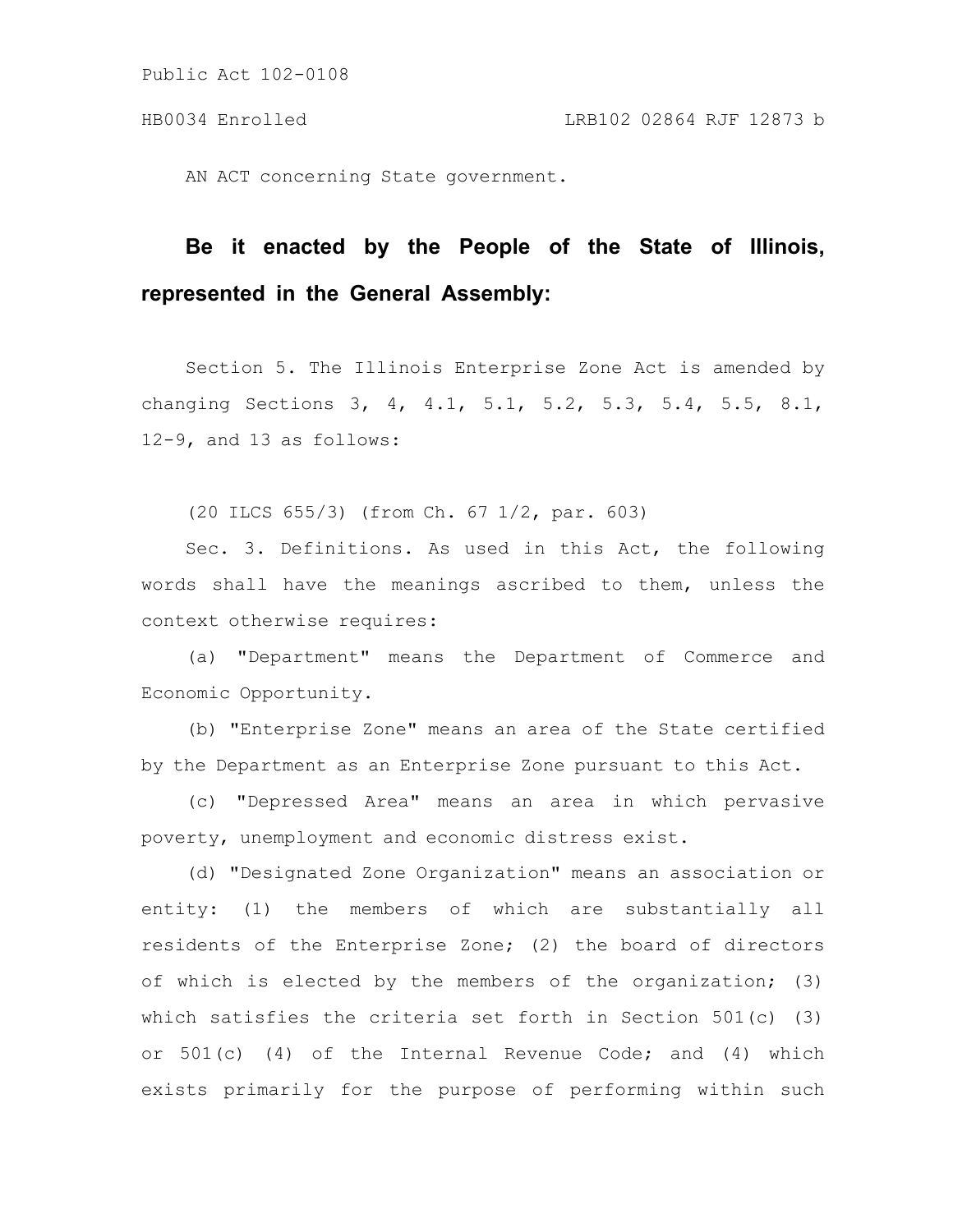#### HB0034 Enrolled LRB102 02864 RJF 12873 b

area or zone for the benefit of the residents and businesses thereof any of the functions set forth in Section 8 of this Act.

(e) "Agency" means each officer, board, commission and agency created by the Constitution, in the executive branch of State government, other than the State Board of Elections; each officer, department, board, commission, agency, institution, authority, university, body politic and corporate of the State; and each administrative unit or corporate outgrowth of the State government which is created by or pursuant to statute, other than units of local government and their officers, school districts and boards of election commissioners; each administrative unit or corporate outgrowth of the above and as may be created by executive order of the Governor. No entity shall be considered an "agency" for the purposes of this Act unless authorized by law to make rules or regulations.

(f) "Rule" means each agency statement of general applicability that implements, applies, interprets or prescribes law or policy, but does not include (i) statements concerning only the internal management of an agency and not affecting private rights or procedures available to persons or entities outside the agency, (ii) intra-agency memoranda, or (iii) the prescription of standardized forms.

(g) "Board" means the Enterprise Zone Board created in Section 5.2.1.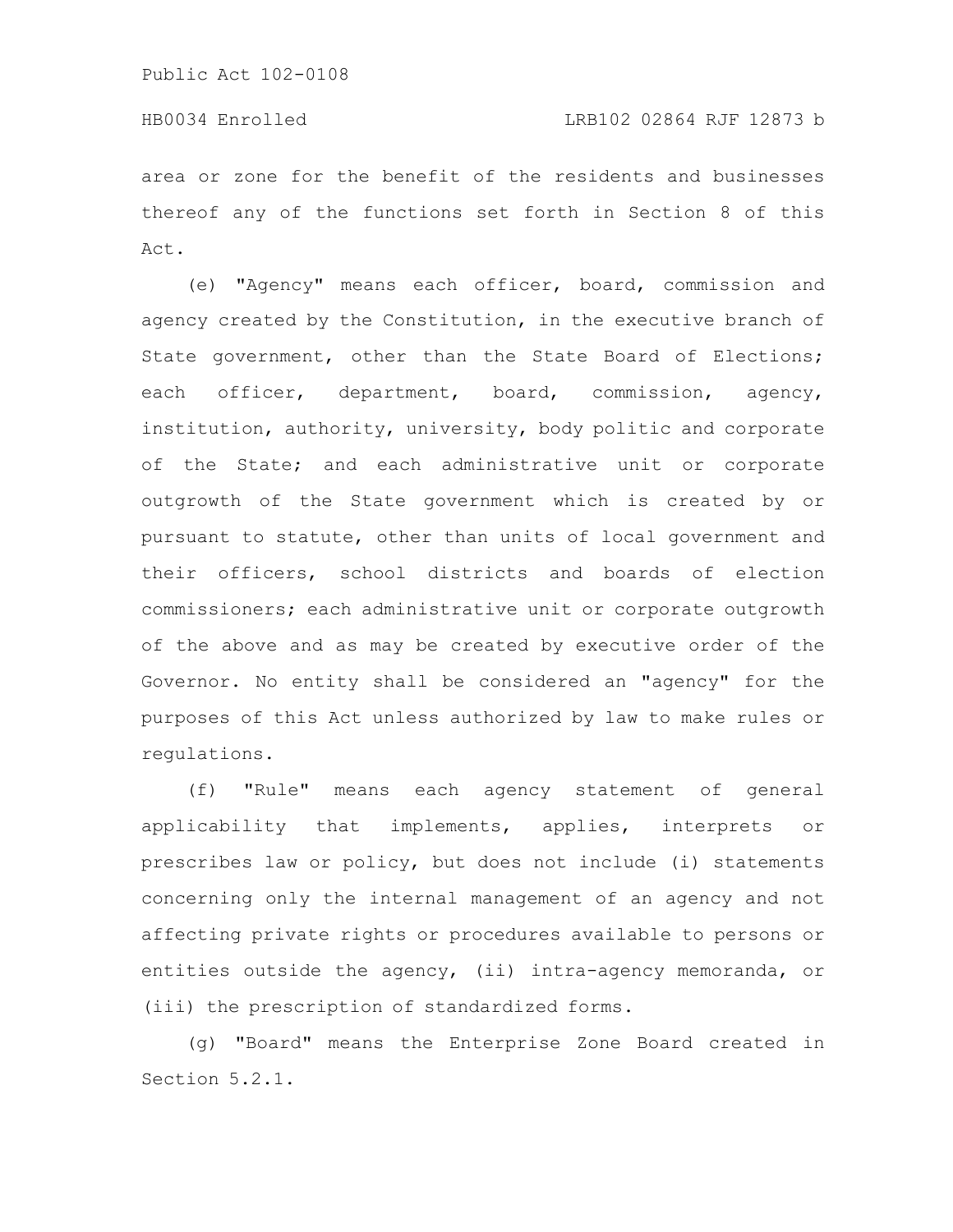# HB0034 Enrolled LRB102 02864 RJF 12873 b

(h) "Local labor market area" means an economically integrated area within which individuals can reside and find employment within a reasonable distance or can readily change jobs without changing their place of residence.

(i) "Full-time equivalent job" means a job in which the new employee works for the recipient or for a corporation under contract to the recipient at a rate of at least 35 hours per week. A recipient who employs labor or services at a specific site or facility under contract with another may declare one full-time, permanent job for every 1,820 man hours worked per year under that contract. Vacations, paid holidays, and sick time are included in this computation. Overtime is not considered a part of regular hours.

(j) "Full-time retained job" means any employee defined as having a full-time or full-time equivalent job preserved at a specific facility or site, the continuance of which is threatened by a specific and demonstrable threat, which shall be specified in the application for development assistance. A recipient who employs labor or services at a specific site or facility under contract with another may declare one retained employee per year for every 1,750 man hours worked per year under that contract, even if different individuals perform on-site labor or services.

(Source: P.A. 97-905, eff. 8-7-12; 98-463, eff. 8-16-13.)

(20 ILCS 655/4) (from Ch. 67 1/2, par. 604)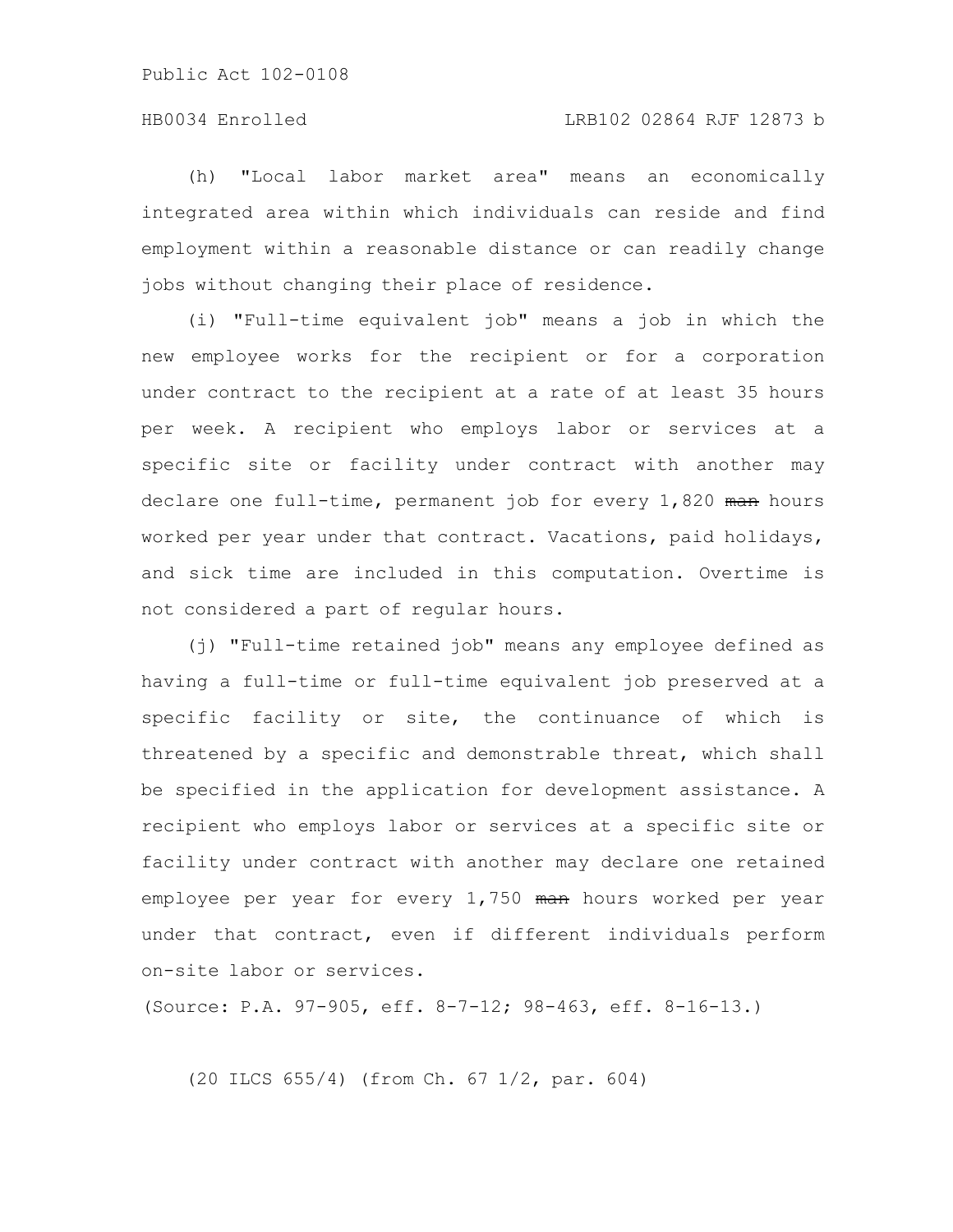#### HB0034 Enrolled LRB102 02864 RJF 12873 b

Sec. 4. Qualifications for enterprise zones.

(1) An area is qualified to become an enterprise zone which:

(a) is a contiguous area, provided that a zone area may exclude wholly surrounded territory within its boundaries;

(b) comprises a minimum of one-half square mile and not more than 12 square miles, or 15 square miles if the zone is located within the jurisdiction of 4 or more counties or municipalities, in total area, exclusive of lakes and waterways; however, in such cases where the enterprise zone is a joint effort of three or more units of government, or two or more units of government if situated in a township which is divided by a municipality of 1,000,000 or more inhabitants, and where the certification has been in effect at least one year, the total area shall comprise a minimum of one-half square mile and not more than thirteen square miles in total area exclusive of lakes and waterways;

- (c) (blank);
- (d) (blank);

(e) is (1) entirely within a municipality or (2) entirely within the unincorporated areas of a county, except where reasonable need is established for such zone to cover portions of more than one municipality or county or (3) both comprises (i) all or part of a municipality and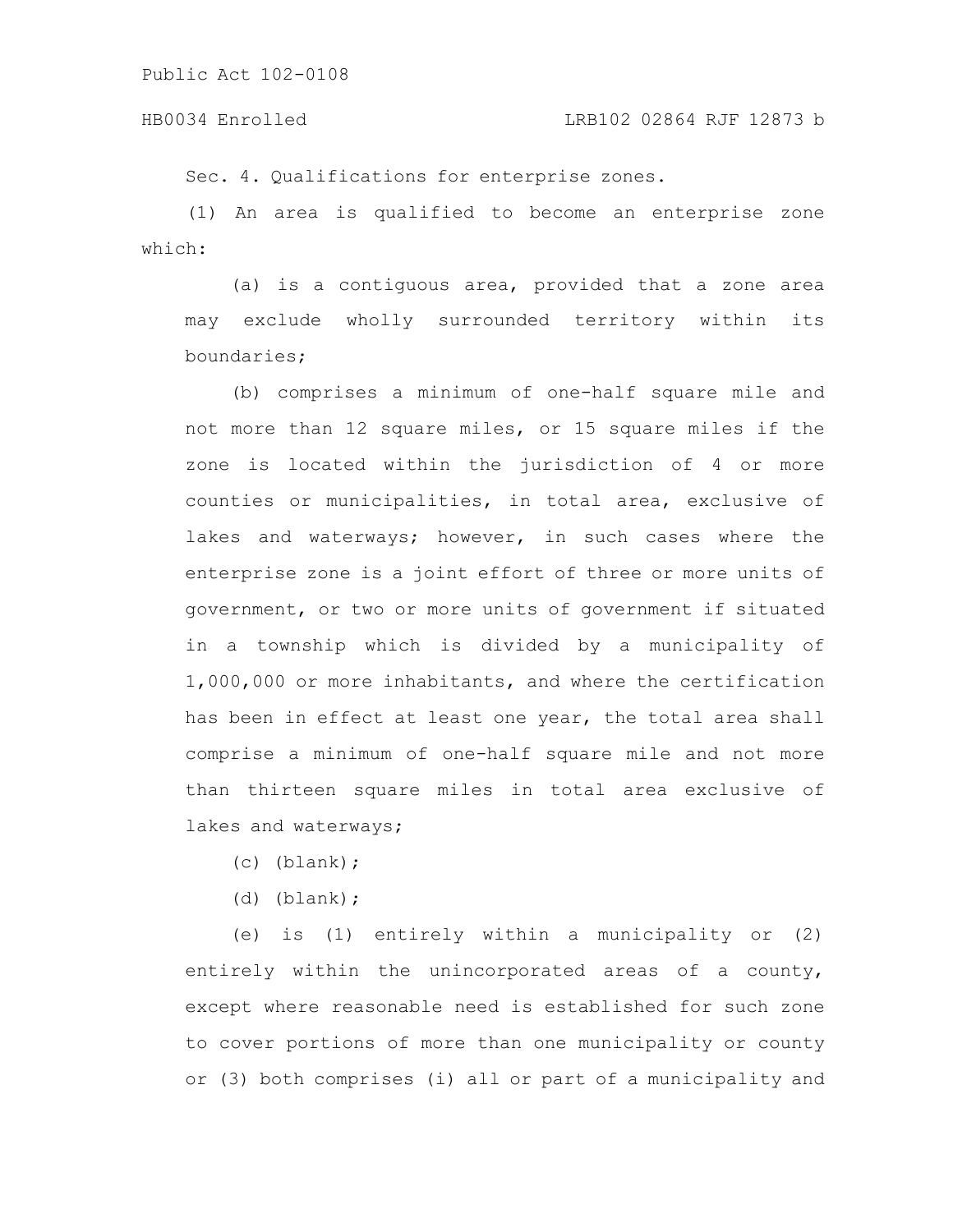#### HB0034 Enrolled LRB102 02864 RJF 12873 b

(ii) an unincorporated area of a county; and

(f) meets 3 or more of the following criteria:

(1) all or part of the local labor market area has had an annual average unemployment rate of at least 120% of the State's annual average unemployment rate for the most recent calendar year or the most recent fiscal year as reported by the Department of Employment Security;

(2) designation will result in the development of substantial employment opportunities by creating or retaining a minimum aggregate of 1,000 full-time equivalent jobs due to an aggregate investment of \$100,000,000 or more, and will help alleviate the effects of poverty and unemployment within the local labor market area;

(3) all or part of the local labor market area has a poverty rate of at least 20% according to American Community Survey; 35% or more of families with children in the area are living below 130% of the poverty line, according to the latest American Community Survey; the latest federal decennial census, 50% or more of children in the local labor market area participate in the federal free lunch program according to reported statistics from the State Board of Education, or 20% or more households in the local labor market area receive food stamps or assistance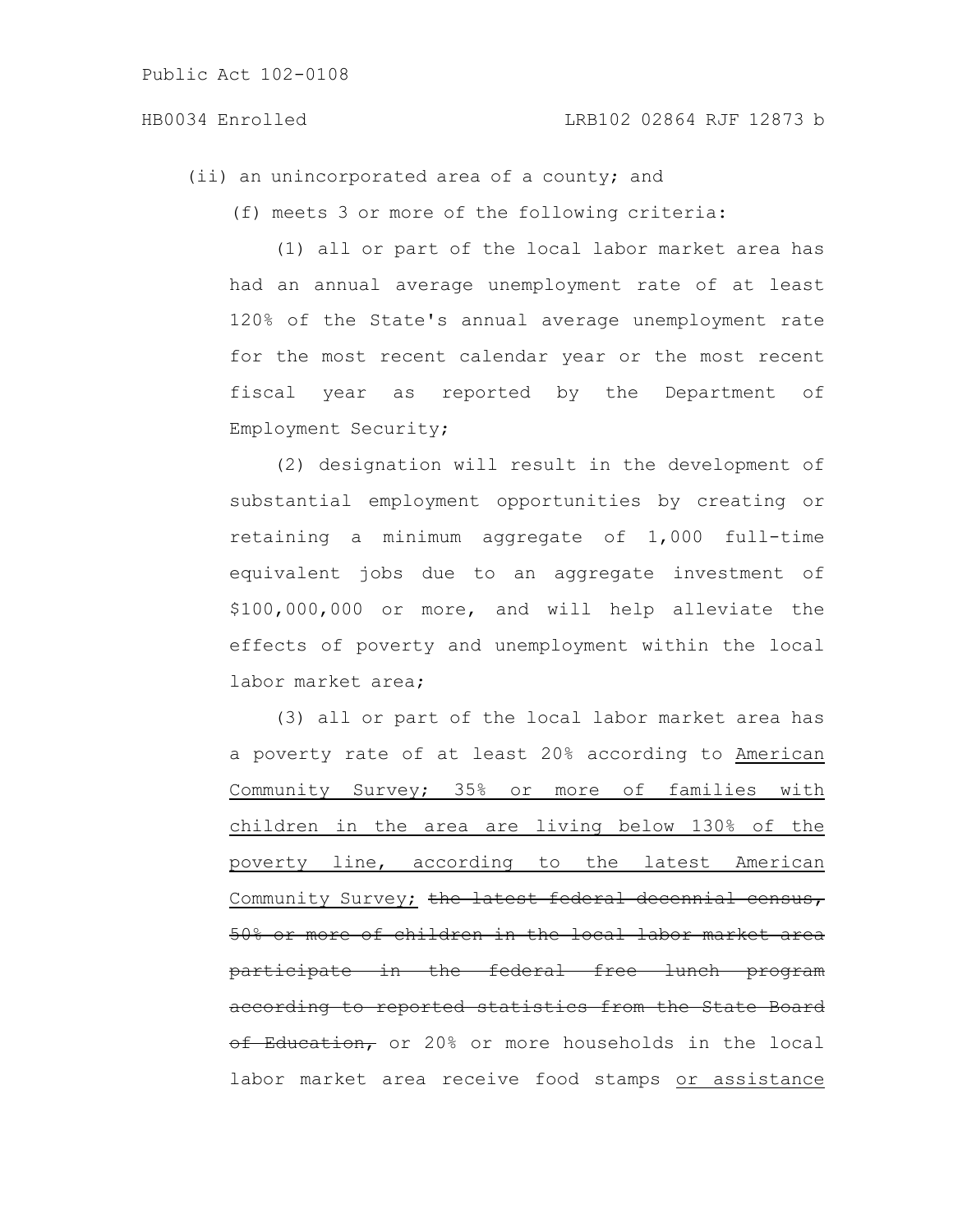under Supplemental Nutrition Assistance Program ("SNAP") according to the latest American Community Survey federal decennial census;

(4) an abandoned coal mine, a brownfield (as defined in Section 58.2 of the Environmental Protection Act), or an inactive nuclear-powered electrical generation facility where spent nuclear fuel is stored on-site is located in the proposed zone area, or all or a portion of the proposed zone was declared a federal disaster area in the 3 years preceding the date of application;

(5) the local labor market area contains a presence of large employers that have downsized over the years, the labor market area has experienced plant closures in the 5 years prior to the date of application affecting more than 50 workers, or the local labor market area has experienced State or federal facility closures in the 5 years prior to the date of application affecting more than 50 workers;

(6) based on data from Multiple Listing Service information or other suitable sources, the local labor market area contains a high floor vacancy rate of industrial or commercial properties, vacant or demolished commercial and industrial structures are prevalent in the local labor market area, or industrial structures in the local labor market area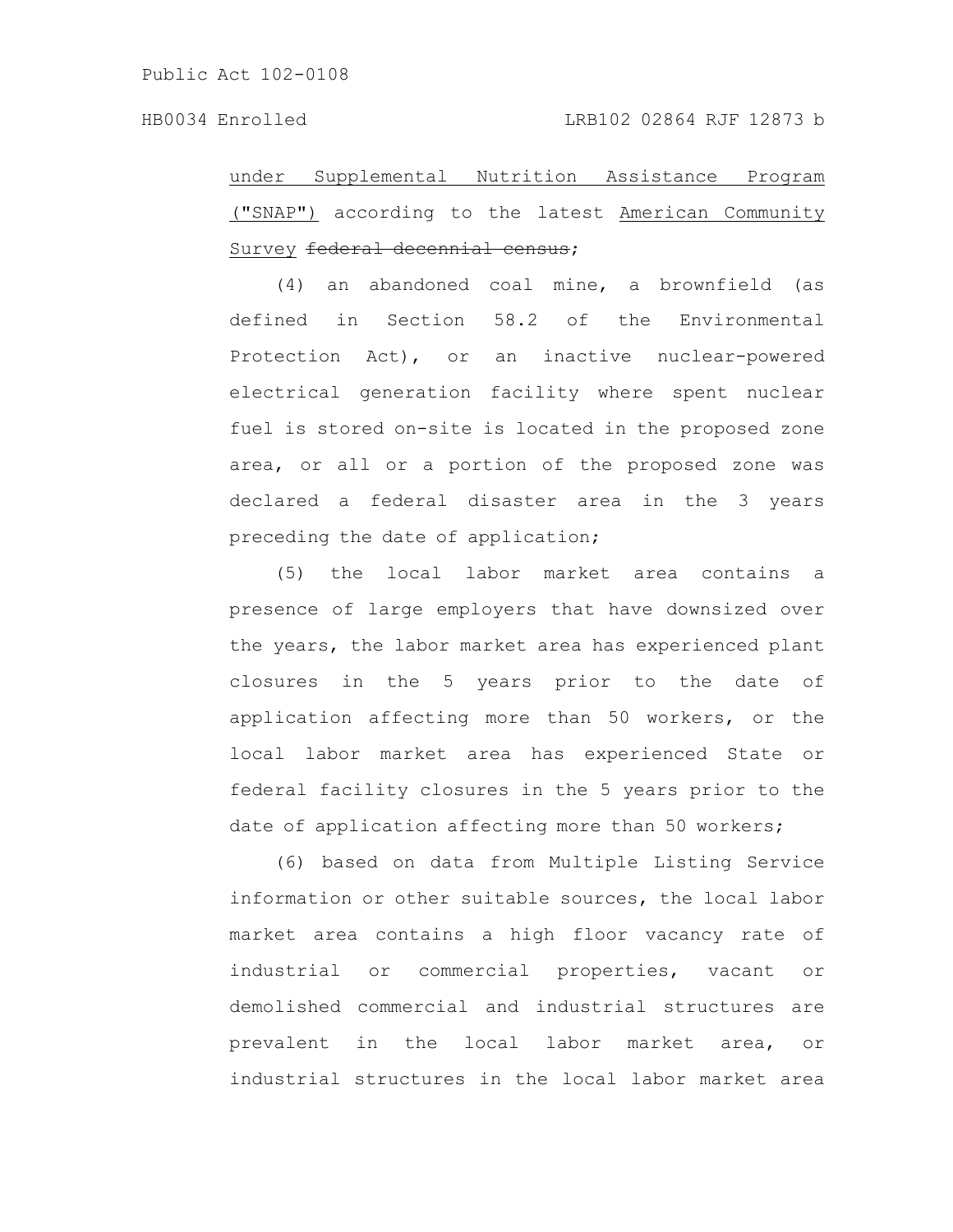are not used because of age, deterioration, relocation of the former occupants, or cessation of operation;

(7) the applicant demonstrates a substantial plan for using the designation to improve the State and local government tax base, including income, sales, and property taxes, including a plan for disposal of publicly-owned real property by the methods described in Section 10 of this Act;

(8) significant public infrastructure is present in the local labor market area in addition to a plan for infrastructure development and improvement;

(9) high schools or community colleges located within the local labor market area are engaged in ACT Work Keys, Manufacturing Skills Standard Certification, or other industry-based credentials that prepare students for careers;

(10) (blank); or the change in equalized assessed valuation of industrial and/or commercial properties in the 5 years prior to the date of application is equal to or less than 50% of the State average change in equalized assessed valuation for industrial commercial properties, as applicable, for the same period of time; or

(11) the applicant demonstrates a substantial plan for using the designation to encourage: (i) participation by businesses owned by minorities,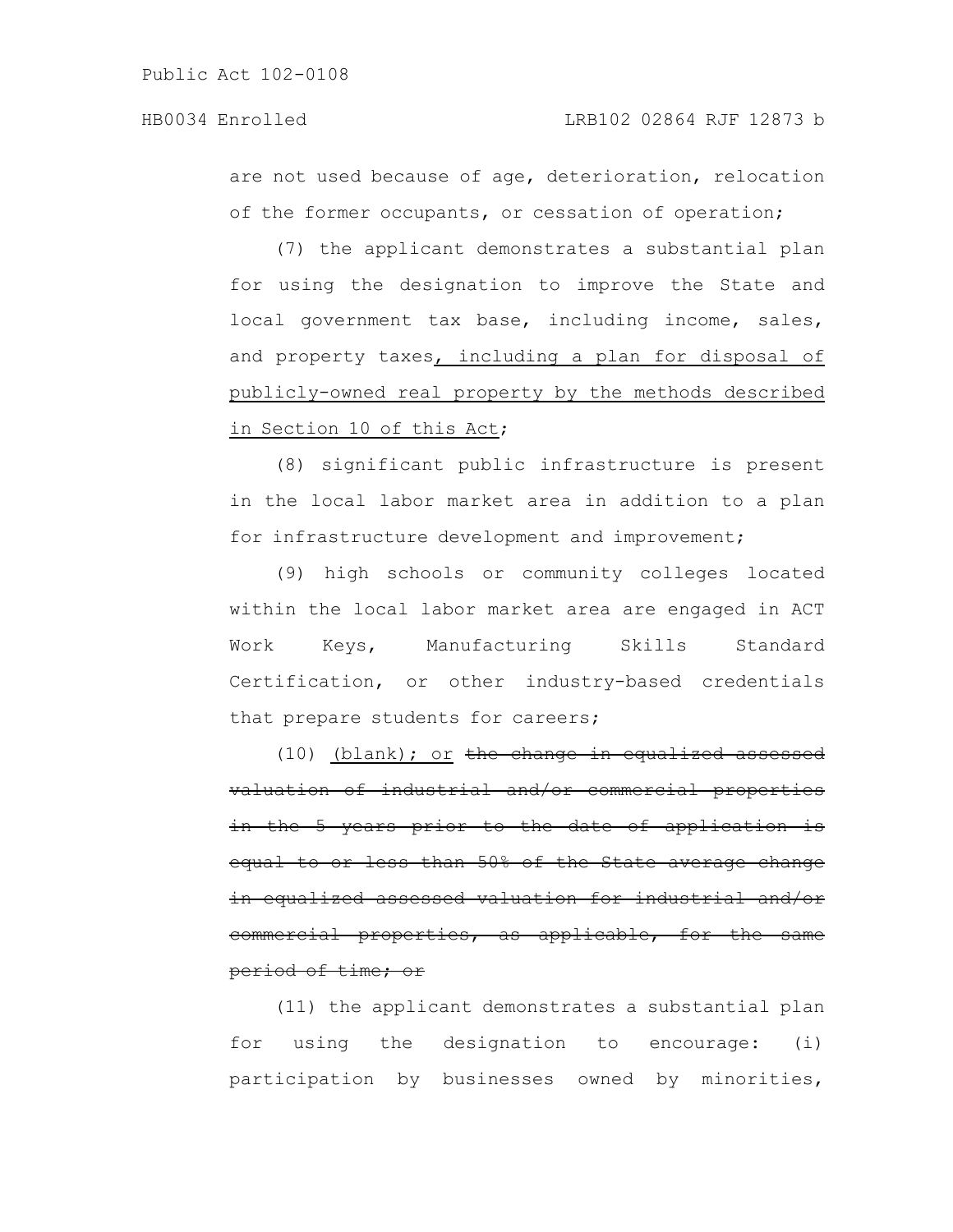women, and persons with disabilities, as those terms are defined in the Business Enterprise for Minorities, Women, and Persons with Disabilities Act; and (ii) the hiring of minorities, women, and persons with disabilities.

As provided in Section 10-5.3 of the River Edge Redevelopment Zone Act, upon the expiration of the term of each River Edge Redevelopment Zone in existence on August 7, 2012 (the effective date of Public Act 97-905), that River Edge Redevelopment Zone will become available for its previous designee or a new applicant to compete for designation as an enterprise zone. No preference for designation will be given to the previous designee of the zone.

(2) Any criteria established by the Department or by law which utilize the rate of unemployment for a particular area shall provide that all persons who are not presently employed and have exhausted all unemployment benefits shall be considered unemployed, whether or not such persons are actively seeking employment.

(Source: P.A. 100-838, eff. 8-13-18; 100-1149, eff. 12-14-18; 101-81, eff. 7-12-19.)

(20 ILCS 655/4.1)

Sec. 4.1. Department recommendations.

(a) For all applications that qualify under Section 4 of this Act, the Department shall issue recommendations by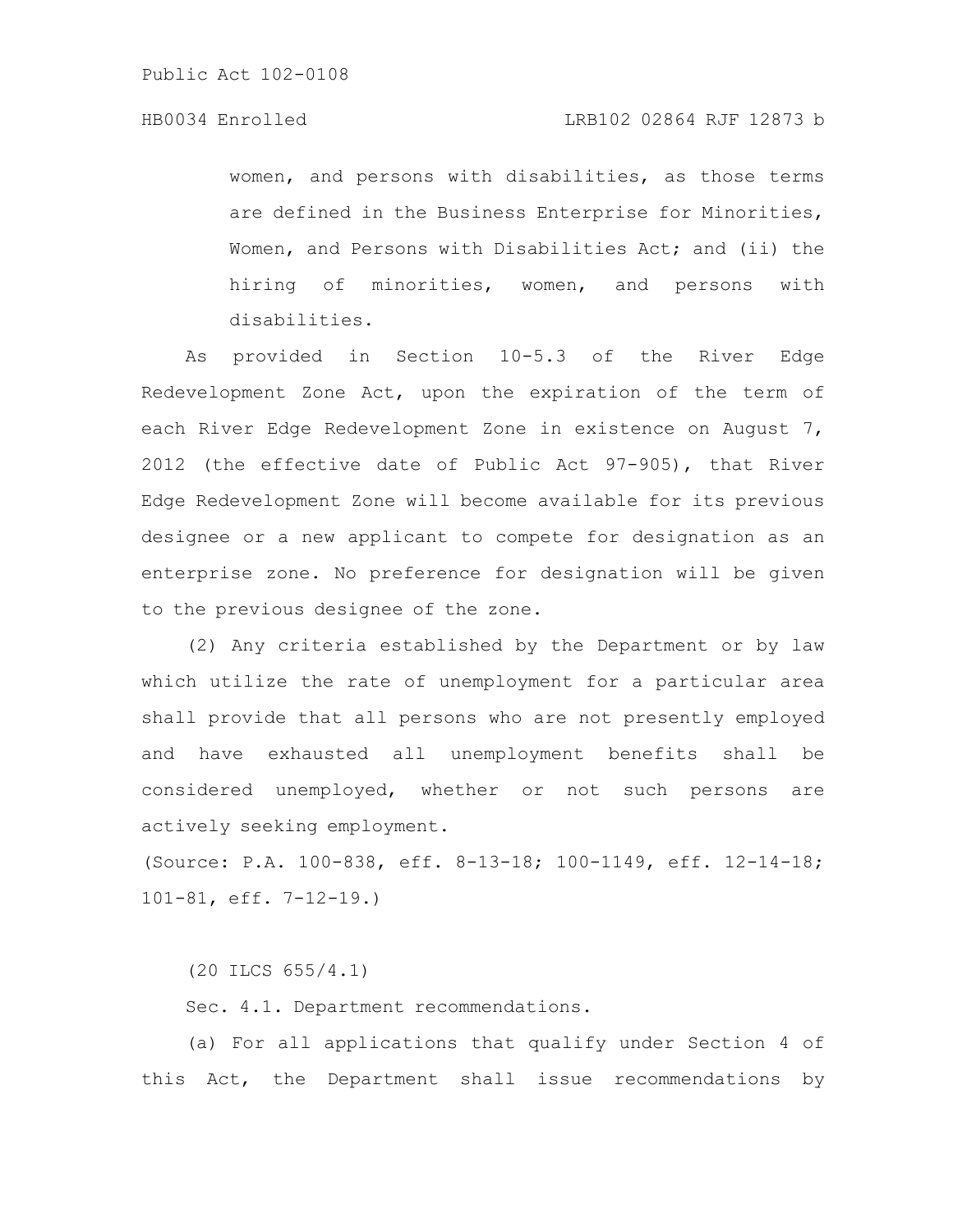assigning a score to each applicant. The scores will be determined by the Department, based on the extent to which an applicant meets the criteria points under subsection (f) of Section 4 of this Act. Scores will be determined using the following scoring system:

(1) Up to 50 points for the extent to which the applicant meets or exceeds the criteria in item (1) of subsection (f) of Section 4 of this Act, with points awarded according to the severity of the unemployment.

(2) Up to 50 points for the extent to which the applicant meets or exceeds the criteria in item (2) of subsection (f) of Section 4 of this Act, with points awarded in accordance with the number of jobs created and the aggregate amount of investment promised. The Department may award partial points on a pro rata basis under this paragraph (2) if the applicant demonstrates specific job creation and investment below the thresholds set forth in paragraph (2) of subsection (f) of Section 4.

(3) Up to 40 points for the extent to which the applicant meets or exceeds the criteria in item (3) of subsection (f) of Section 4 of this Act, with points awarded in accordance with the severity of the unemployment rate according to the latest American Community Survey federal decennial census.

(4) Up to 30 points for the extent to which the applicant meets or exceeds the criteria in item (4) of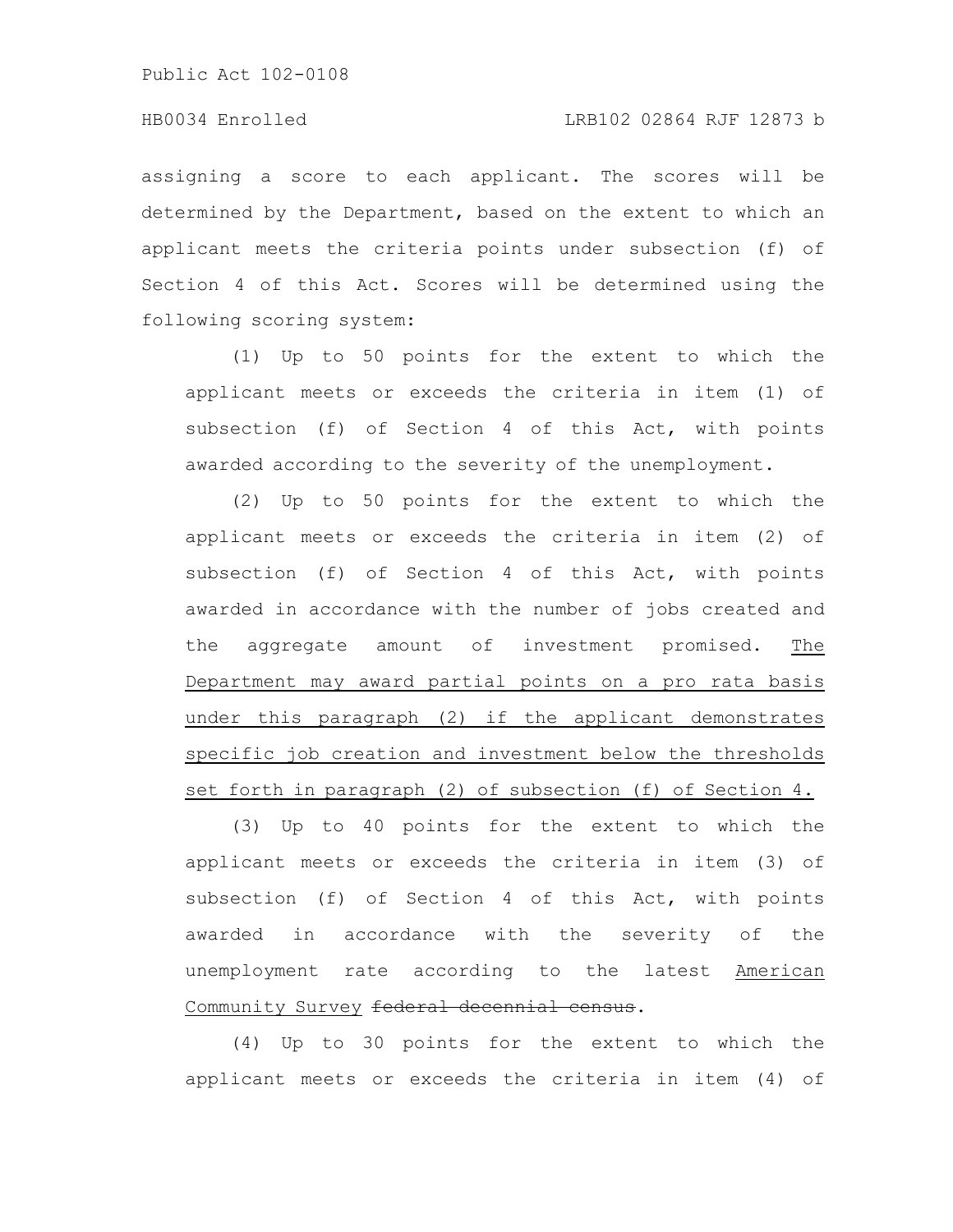subsection (f) of Section 4 of this Act, with points awarded in accordance with the severity of the environmental impact of the abandoned coal mine, brownfield, or federal disaster area.

(5) Up to 50 points for the extent to which the applicant meets or exceeds the criteria in item (5) of subsection (f) of Section 4 of this Act, with points awarded in accordance with the severity of the applicable facility closures or downsizing.

(6) Up to 40 points for the extent to which the applicant meets or exceeds the criteria in item (6) of subsection (f) of Section 4 of this Act, with points awarded in accordance with the severity and extent of the high floor vacancy or deterioration.

(7) Up to 30 points for the extent to which the applicant meets or exceeds the criteria in item (7) of subsection (f) of Section 4 of this Act, with points awarded in accordance with the extent to which the application addresses a plan to improve the State and local government tax base, including a plan for disposal of publicly-owned real property.

(8) Up to 50 points for the extent to which the applicant meets or exceeds the criteria in item (8) of subsection (f) of Section 4 of this Act, with points awarded in accordance with the existence of significant public infrastructure.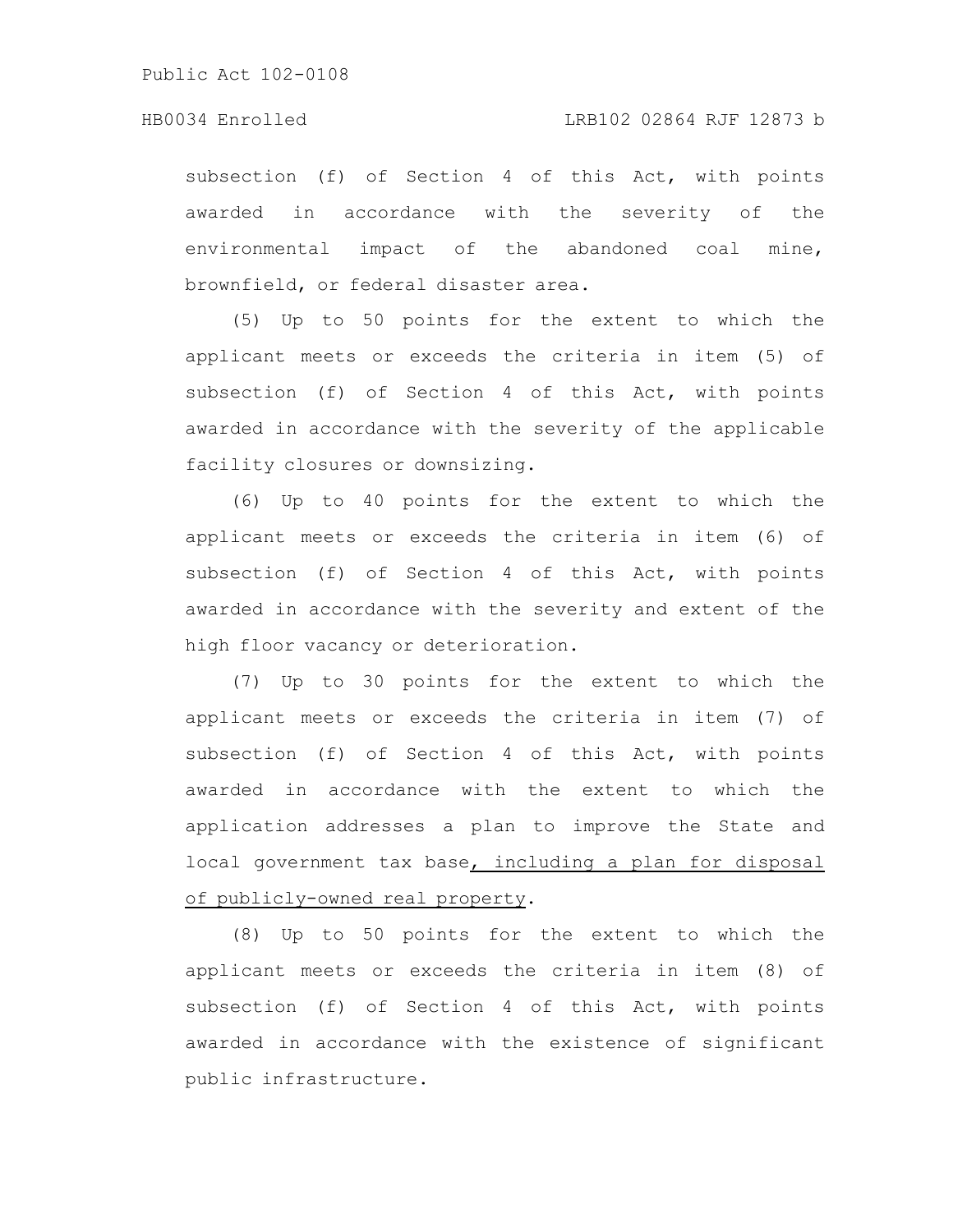# HB0034 Enrolled LRB102 02864 RJF 12873 b

(9) Up to 40 points for the extent to which the applicant meets or exceeds the criteria in item (9) of subsection (f) of Section 4 of this Act, with points awarded in accordance with the extent to which educational programs exist for career preparation.

(10) (Blank). Up to 40 points for the extent to which the applicant meets or exceeds the criteria in item (10) of subsection (f) of Section 4 of this Act, with points awarded according to the severity of the change in equalized assessed valuation.

(11) Up to 40 points for the extent to which the applicant meets or exceeds the criteria in item (11) of subsection (f) of Section 4 of this Act.

(b) After assigning a score for each of the individual criteria using the point system as described in subsection (a), the Department shall then take the sum of the scores for each applicant and assign a final score. The Department shall then submit this information to the Board, as required in subsection (c) of Section 5.2, as its recommendation. (Source: P.A. 100-838, eff. 8-13-18.)

(20 ILCS 655/5.1) (from Ch. 67 1/2, par. 606) Sec. 5.1. Application to Department.

(a) A county or municipality which has adopted an ordinance designating an area as an enterprise zone shall make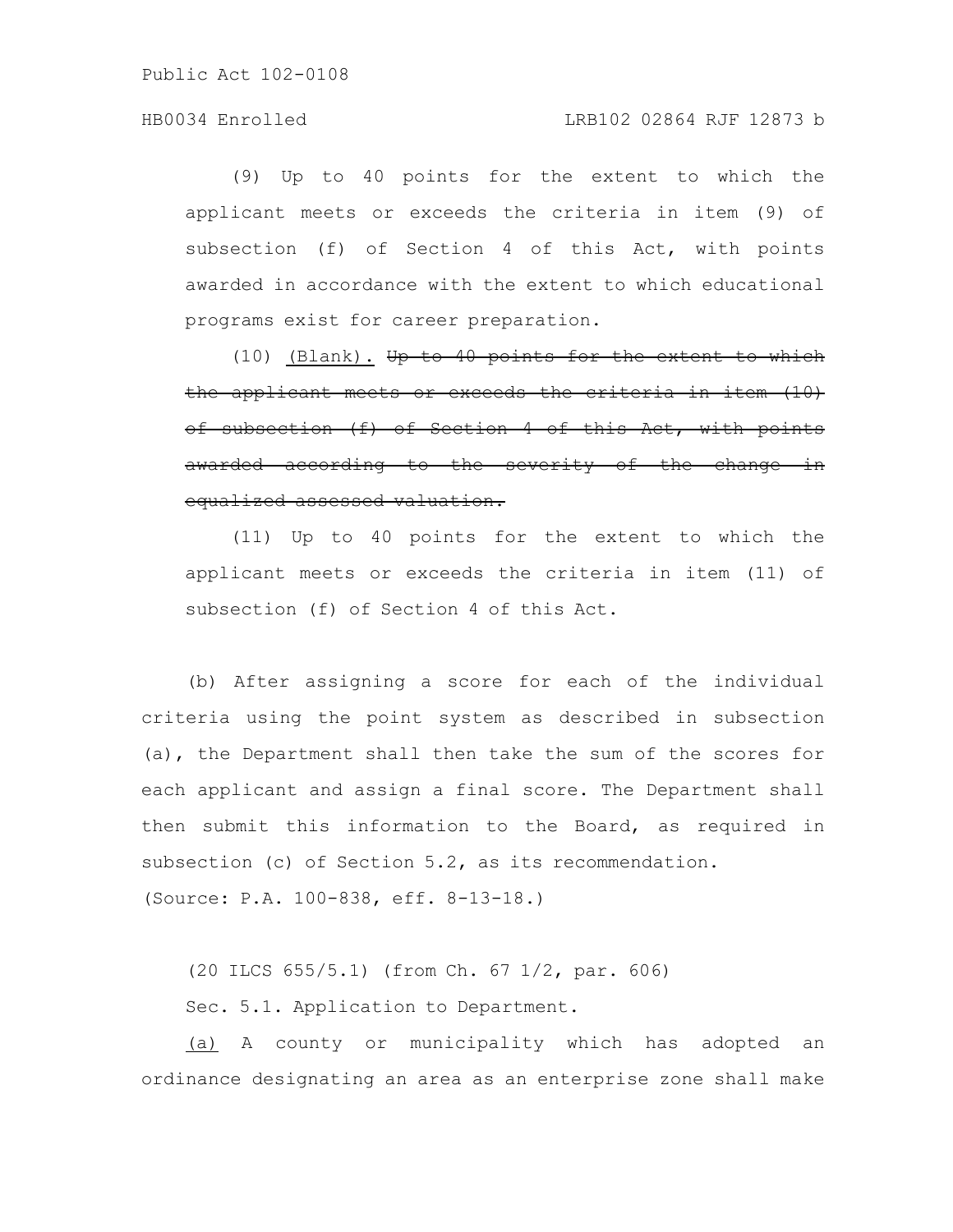written application to the Department to have such proposed enterprise zone certified by the Department as an Enterprise Zone. The application shall include:

(i) a certified copy of the ordinance designating the proposed zone;

(ii) a map of the proposed enterprise zone, showing existing streets and highways;

(iii) an analysis, and any appropriate supporting documents and statistics, demonstrating that the proposed zone area is qualified in accordance with Section 4;

(iv) a statement detailing any tax, grant, and other financial incentives or benefits, and any programs, to be provided by the municipality or county to business enterprises within the zone, other than those provided in the designating ordinance, which are not to be provided throughout the municipality or county;

(v) a statement setting forth the economic development and planning objectives for the zone;

(vi) a statement describing the functions, programs, and services to be performed by designated zone organizations within the zone;

(vii) an estimate of the economic impact of the zone, considering all of the tax incentives, financial benefits and programs contemplated, upon the revenues of the municipality or county;

(viii) a transcript of all public hearings on the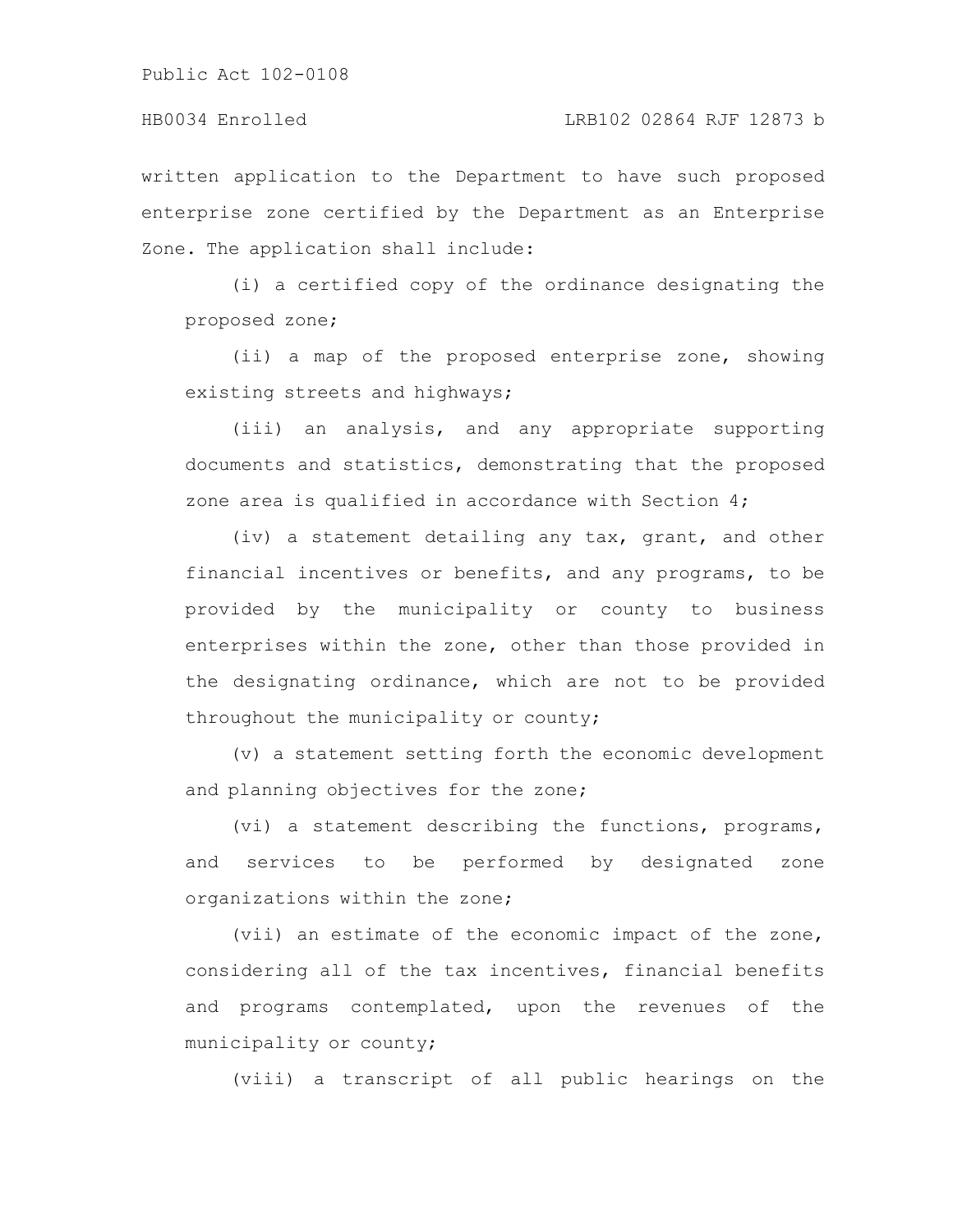zone;

(ix) in the case of a joint application, a statement detailing the need for a zone covering portions of more than one municipality or county and a description of the agreement between joint applicants; and

(x) such additional information as the Department by regulation may require.

(b) The Department may provide for provisional certification of substantially complete applications pending the receipt of any of the items identified in subsection (a) of this Section or any additional information requested by the Department.

(Source: P.A. 82-1019.)

(20 ILCS 655/5.2) (from Ch. 67 1/2, par. 607)

Sec. 5.2. Department Review of Enterprise Zone Applications.

(a) All applications which are to be considered and acted upon by the Department during a calendar year must be received by the Department no later than December 31 of the preceding calendar year.

Any application received after December 31 of any calendar year shall be held by the Department for consideration and action during the following calendar year.

Each enterprise zone application shall include a specific definition of the applicant's local labor market area.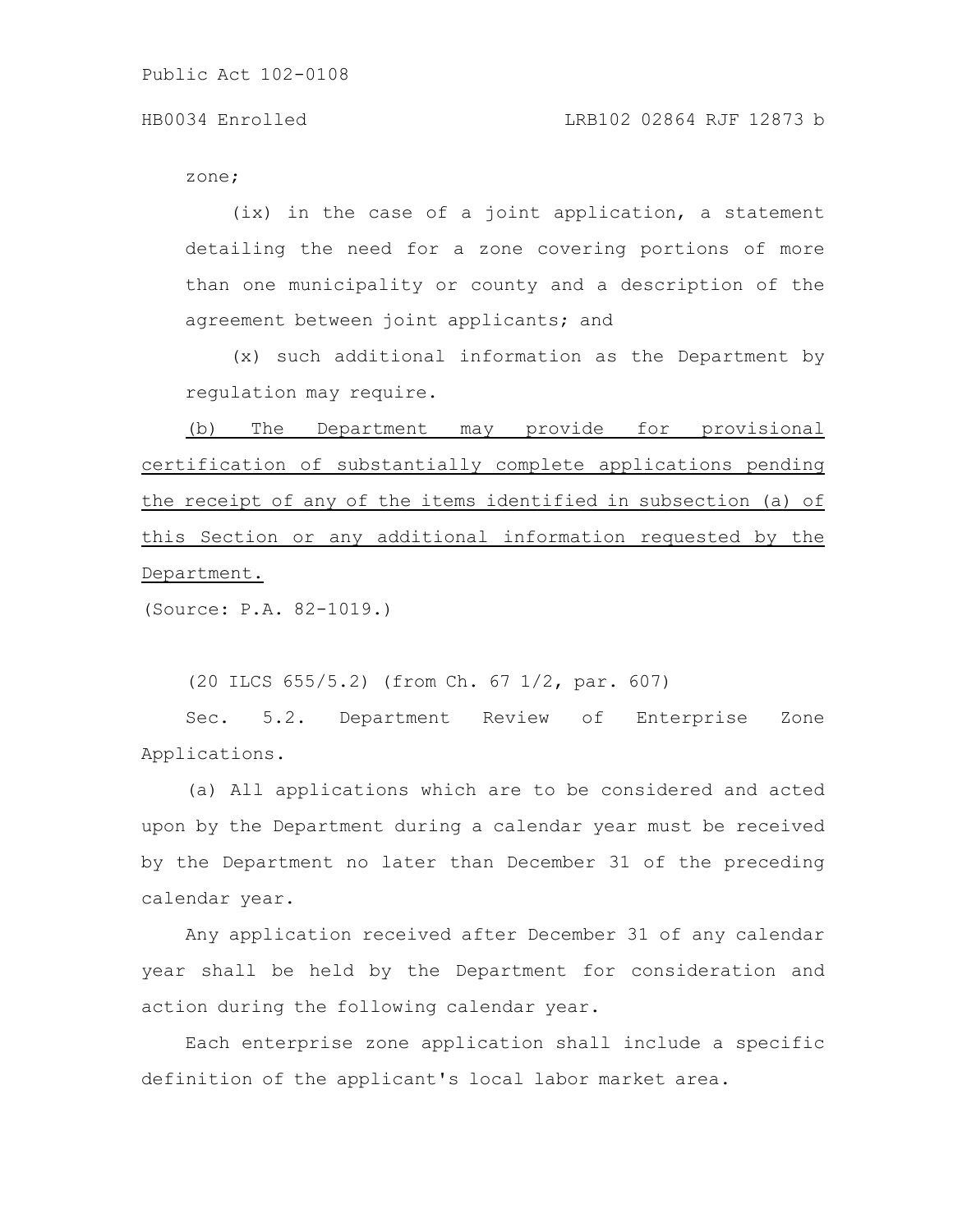# HB0034 Enrolled LRB102 02864 RJF 12873 b

(a-5) The Department shall, no later than July 31, 2013, develop an application process for an enterprise zone application. The Department has emergency rulemaking authority for the purpose of application development only until 12 months after the effective date of this amendatory Act of the 97th General Assembly.

(b) Upon receipt of an application from a county or municipality the Department shall review the application to determine whether the designated area qualifies as an enterprise zone under Section 4 of this Act.

(c) No later than June 30, the Department shall notify all applicant municipalities and counties of the Department's determination of the qualification of their respective designated enterprise zone areas, and shall send qualifying applications, including the applicant's scores for each of the items set forth in  $\frac{1}{10}$  through  $(10)$  of subsection (a) of Section 4.1 and the applicant's final score under that Section, to the Board for the Board's consideration, along with supporting documentation of the basis for the Department's decision.

(d) If any such designated area is found to be qualified to be an enterprise zone by the Department under subsection (c) of this Section, the Department shall, no later than July 15, send a letter of notification to each member of the General Assembly whose legislative district or representative district contains all or part of the designated area and publish a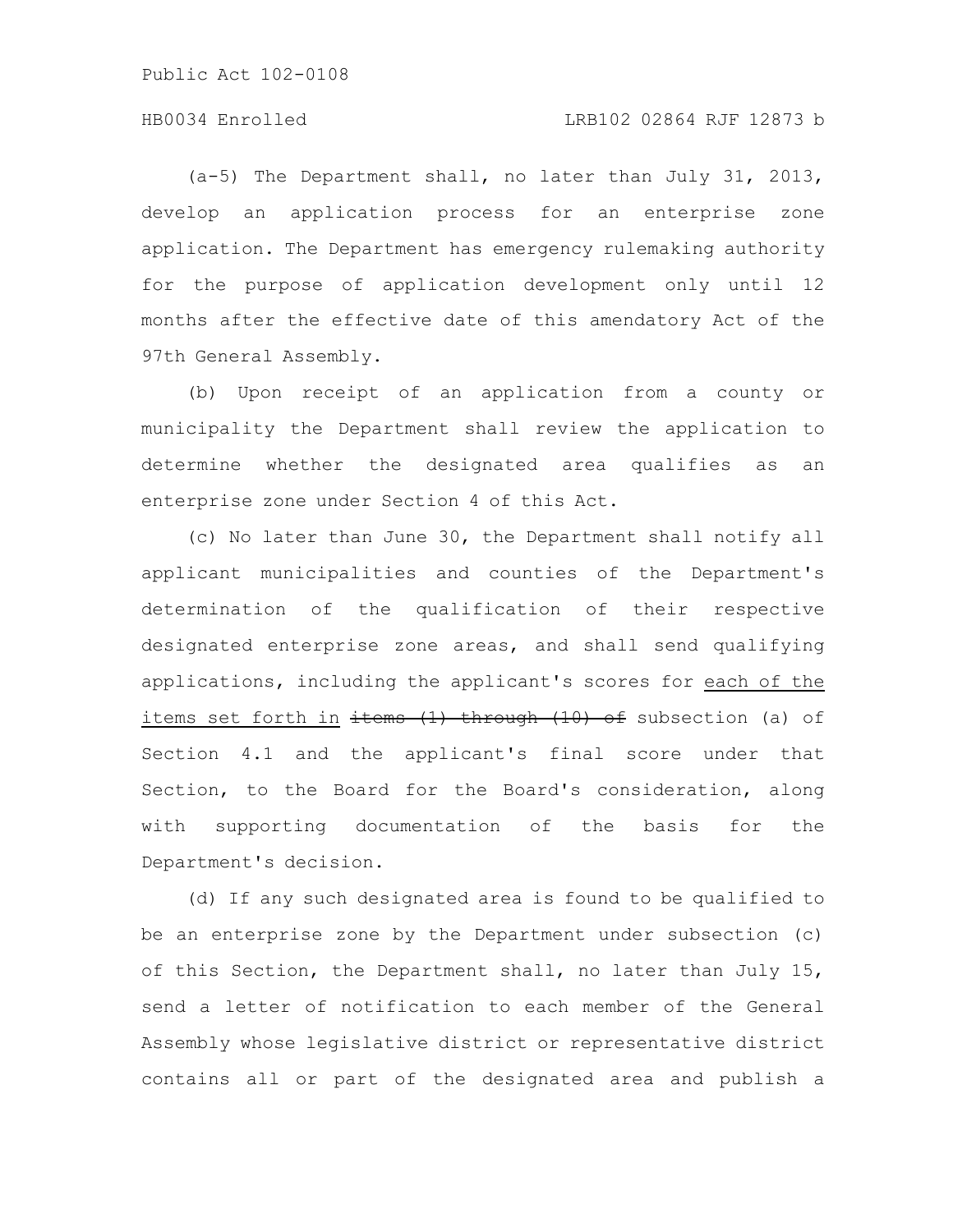# HB0034 Enrolled LRB102 02864 RJF 12873 b

notice in at least one newspaper of general circulation within the proposed zone area to notify the general public of the application and their opportunity to comment. Such notice shall include a description of the area and a brief summary of the application and shall indicate locations where the applicant has provided copies of the application for public inspection. The notice shall also indicate appropriate procedures for the filing of written comments from zone residents, business, civic and other organizations and property owners to the Department. The Department and the Board may consider written comments submitted pursuant to this Section or any other information regarding a pending enterprise zone application submitted after the deadline for enterprise zone application and received prior to the Board's decision on all pending applications.

- (f) (Blank).
- (g) (Blank).
- (h) (Blank).

(Source: P.A. 97-905, eff. 8-7-12; 98-109, eff. 7-25-13.)

(20 ILCS 655/5.3) (from Ch. 67 1/2, par. 608)

Sec. 5.3. Certification of Enterprise Zones; effective date.

(a) Certification of Board-approved designated Enterprise Zones shall be made by the Department by certification of the

<sup>(</sup>e) (Blank).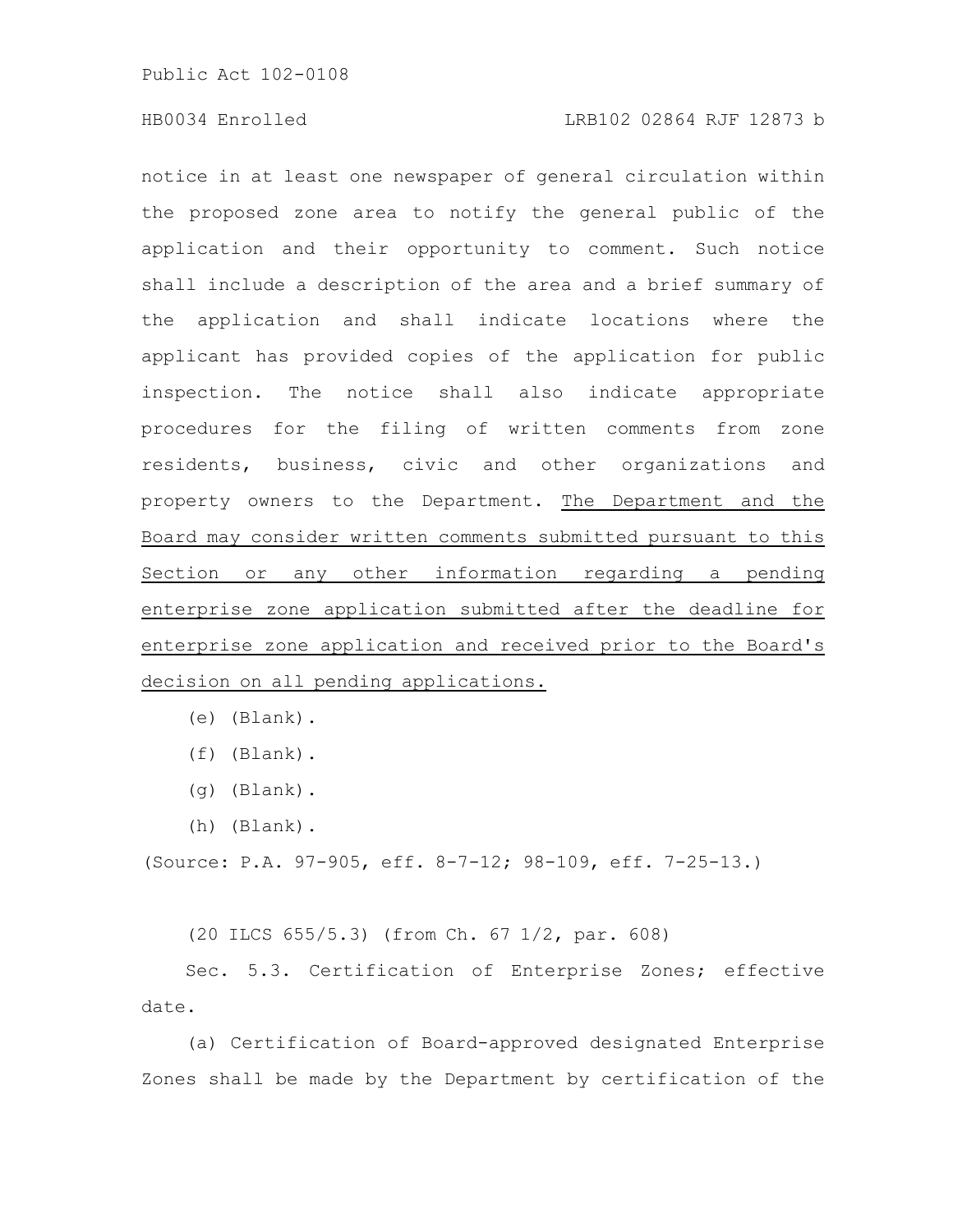# HB0034 Enrolled LRB102 02864 RJF 12873 b

designating ordinance. The Department shall promptly issue a certificate for each Enterprise Zone upon approval by the Board. The certificate shall be signed by the Director of the Department, shall make specific reference to the designating ordinance, which shall be attached thereto, and shall be filed in the office of the Secretary of State. A certified copy of the Enterprise Zone Certificate, or a duplicate original thereof, shall be recorded in the office of recorder of deeds of the county in which the Enterprise Zone lies.

(b) An Enterprise Zone certified prior to January 1, 2016 or on or after January 1, 2017 shall be effective on January 1 of the first calendar year after Department certification. An Enterprise Zone certified on or after January 1, 2016 and on or before December 31, 2016 shall be effective on the date of the Department's certification. The Department shall transmit a copy of the certification to the Department of Revenue, and to the designating municipality or county.

Upon certification of an Enterprise Zone, the terms and provisions of the designating ordinance shall be in effect, and may not be amended or repealed except in accordance with Section 5.4.

(c) With the exception of Enterprise Zones scheduled to expire before December 31, 2018, an Enterprise Zone designated before the effective date of this amendatory Act of the 97th General Assembly shall be in effect for 30 calendar years, or for a lesser number of years specified in the certified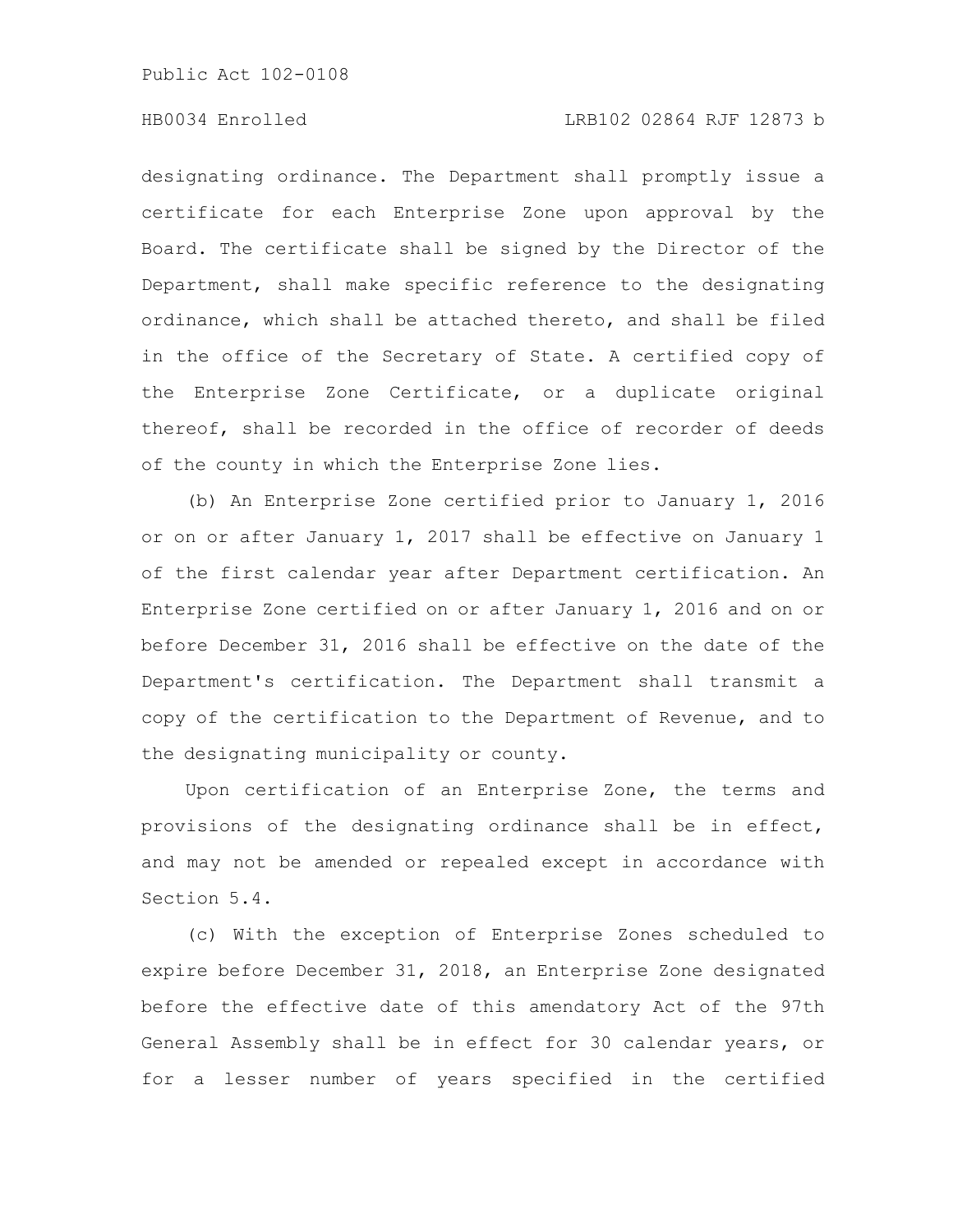designating ordinance. Notwithstanding the foregoing, any Enterprise Zone in existence on the effective date of this amendatory Act of the 98th General Assembly that has a term of 20 calendar years may be extended for an additional 10 calendar years upon amendment of the designating ordinance by the designating municipality or county and submission of the ordinance to the Department. The amended ordinance must be properly recorded in the Office of Recorder of Deeds of each county in which the Enterprise Zone lies. Each Enterprise Zone in existence on the effective date of this amendatory Act of the 97th General Assembly that is scheduled to expire before July 1, 2016 may have its termination date extended until July 1, 2016 upon amendment of the designating ordinance by the designating municipality or county extending the termination date to July 1, 2016 and submission of the ordinance to the Department. The amended ordinance must be properly recorded in the Office of Recorder of Deeds of each county in which the Enterprise Zone lies. An Enterprise Zone designated on or after the effective date of this amendatory Act of the 97th General Assembly shall be in effect for a term of 15 calendar years, or for a lesser number of years specified in the certified designating ordinance. An enterprise zone designated on or after the effective date of this amendatory Act of the 97th General Assembly shall be subject to review by the Board after 13 years for an additional 10-year designation beginning on the expiration date of the enterprise zone. During the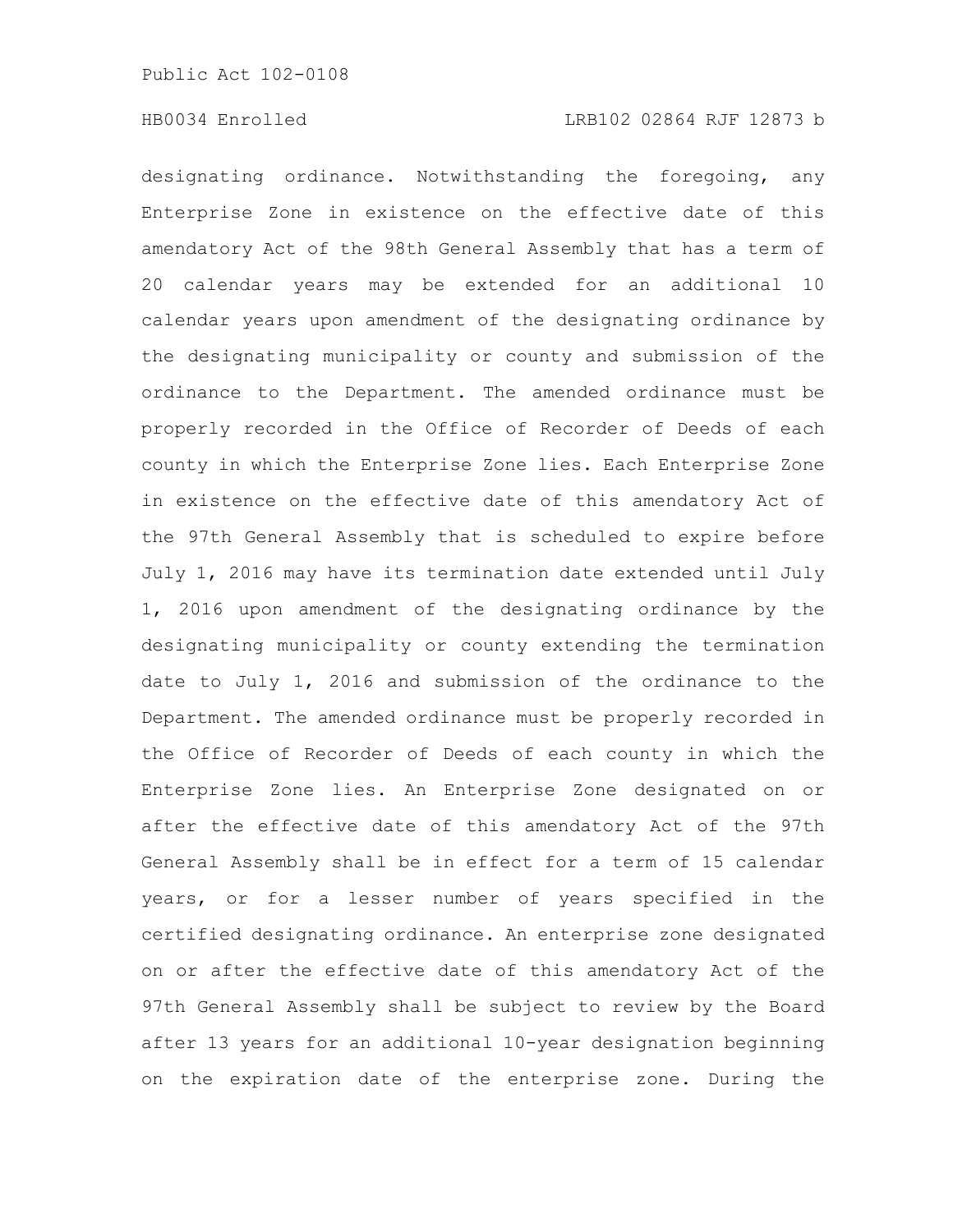review process, the Board shall consider the costs incurred by the State and units of local government as a result of tax benefits received by the enterprise zone as well as whether the Zone has substantially implemented the plans and achieved the goals set forth in its original application, including satisfaction of the investment and job creation or retention information provided by the Applicant with respect to paragraph (f) of subsection (1) of Section 4 of the Act. Enterprise Zones shall terminate at midnight of December 31 of the final calendar year of the certified term, except as provided in Section 5.4.

(d) Except for Enterprise Zones authorized under subsection (f), Zones that become available for designation pursuant to Section 10-5.3 of the River Edge Redevelopment Zone Act, or those designated pursuant to another statutory authority providing for the creation of Enterprise Zones, no No more than a total of 97 12 Enterprise Zones may be certified by the Department and in existence in any calendar year  $\frac{1984}{1}$ no more than 12 Enterprise Zones may be certified by the Department in calendar year 1985, no more than 13 Enterprise Zones may be certified by the Department in calendar year 1986, no more than 15 Enterprise Zones may be certified by the Department in calendar year 1987, and no more than 20 Enterprise Zones may be certified by the Department calendar year 1990. In other calendar years, no Enterprise Zones may be certified by the Department. The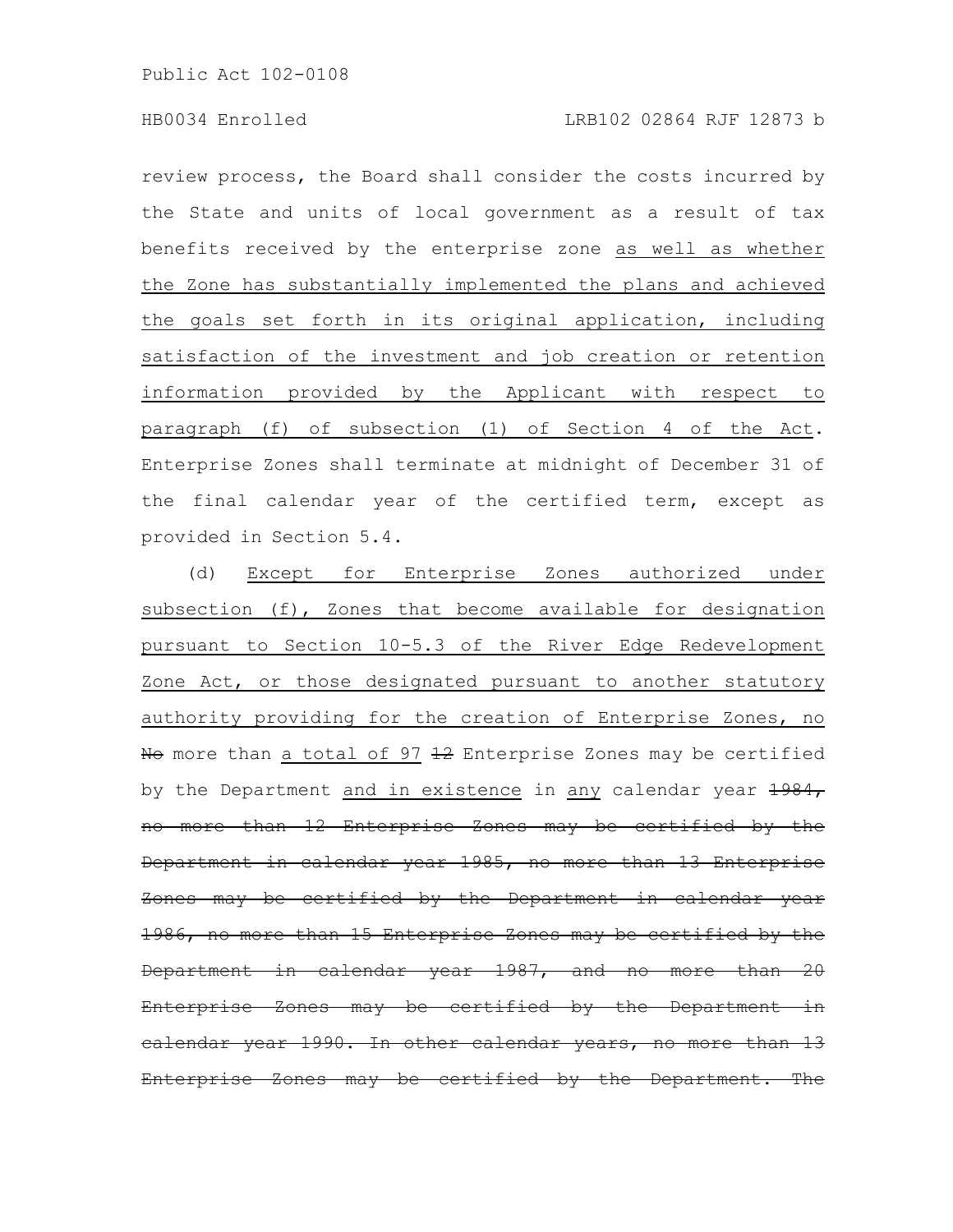Department may also designate up to 8 additional Enterprise Zones outside the regular application cycle if warranted by the extreme economic circumstances as determined by the Department. The Department may also designate one additional Enterprise Zone outside the regular application cycle if an aircraft manufacturer agrees to locate an aircraft manufacturing facility in the proposed Enterprise Zone. Notwithstanding any other provision of this Act, no more than 89 Enterprise Zones may be certified by the Department for the 10 calendar years commencing with 1983. The 7 additional Enterprise Zones authorized by Public Act 86-15 shall not lie within municipalities or unincorporated areas of counties that abut or are contiguous to Enterprise Zones certified pursuant to this Section prior to June 30, 1989. The 7 additional Enterprise Zones (excluding the additional Enterprise Zone which may be designated outside the regular application cycle) authorized by Public Act 86-1030 shall not lie within municipalities or unincorporated areas of counties that abut or are contiguous to Enterprise Zones certified pursuant to this Section prior to February 28, 1990. Beginning in calendar year 2004 and until December 31, 2008, one additional enterprise zone may be certified by the Department. In any calendar year, the Department may not certify more than 3 Zones located within the same municipality. The Department may certify Enterprise Zones in each of the 10 calendar years commencing with 1983. The Department may not certify more than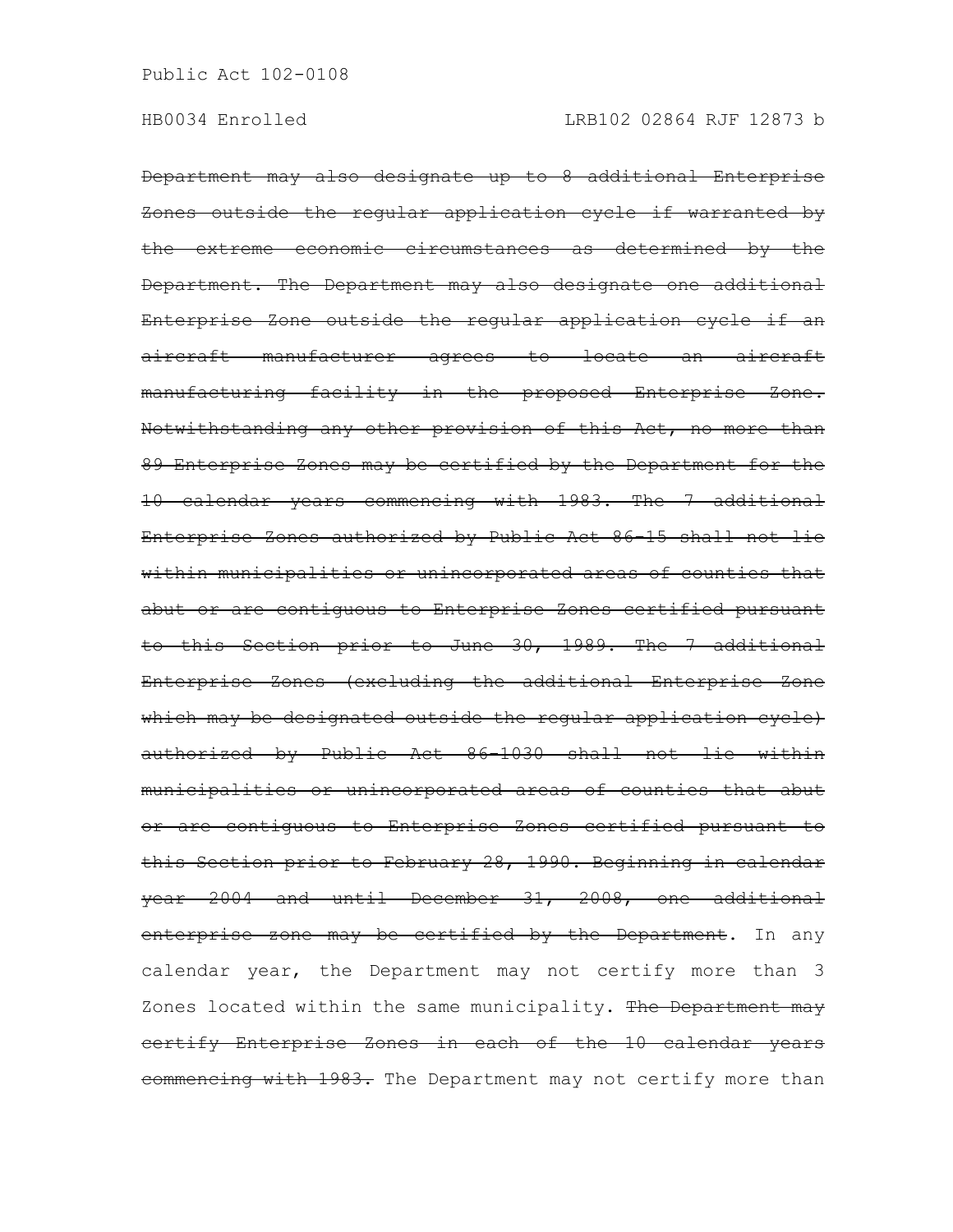a total of 18 Enterprise Zones located within the same county (whether within municipalities or within unincorporated territory) for the 10 calendar years commencing with 1983. Thereafter, the Department may not certify any additional Enterprise Zones, but may amend and rescind certifications of existing Enterprise Zones in accordance with Section 5.4. Beginning in calendar year 2021 and for any year in which there are at least 4 Zones available for designation, at least 25% of Zones available for designation in a given calendar year must be awarded to Zones located in counties with populations of less than 300,000 unless there are no applicants from such locations for that calendar year.

(e) Notwithstanding any other provision of law, if (i) the county board of any county in which a current military base is located, in part or in whole, or in which a military base that has been closed within 20 years of the effective date of this amendatory Act of 1998 is located, in part or in whole, adopts a designating ordinance in accordance with Section 5 of this Act to designate the military base in that county as an enterprise zone and (ii) the property otherwise meets the qualifications for an enterprise zone as prescribed in Section 4 of this Act, then the Department may certify the designating ordinance or ordinances, as the case may be.

(f) Applications for Enterprise Zones that are scheduled to expire in 2016, including Enterprise Zones that have been extended until 2016 by this amendatory Act of the 97th General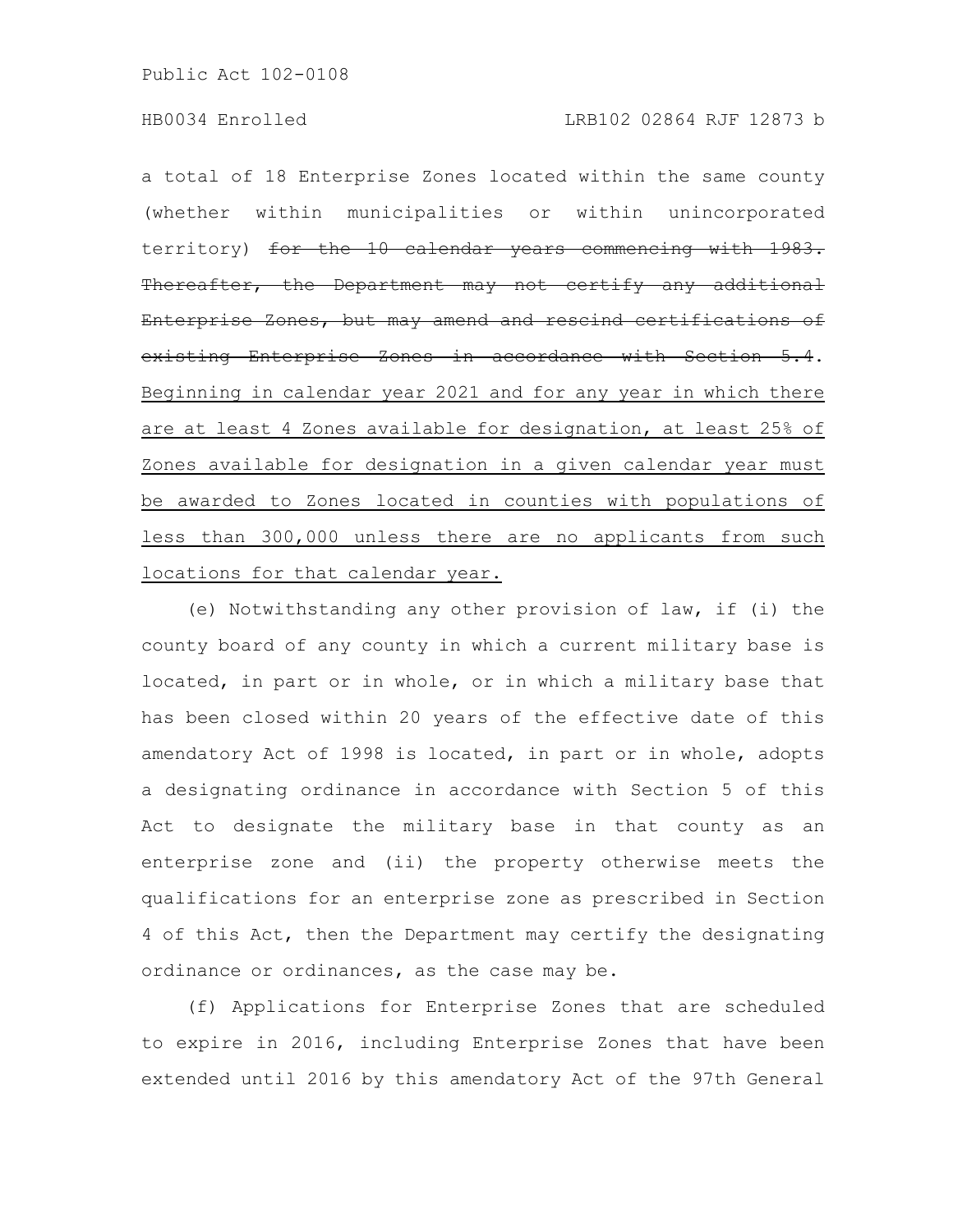Assembly, shall be submitted to the Department no later than December 31, 2014. At that time, the Zone becomes available for either the previously designated area or a different area to compete for designation. No preference for designation as a Zone will be given to the previously designated area.

For Enterprise Zones that are scheduled to expire on or after January 1, 2017 and prior to January 1, 2024, an application process shall begin 2 years prior to the year in which the Zone expires. At that time, the Zone becomes available for either the previously designated area or a different area to compete for designation. For Enterprise Zones that are scheduled to expire on or after January 1, 2024, an application process shall begin 5 years prior to the year in which the Zone expires. At that time, the Zone becomes available for either the previously designated area or a different area to compete for designation. No preference for designation as a Zone will be given to the previously designated area.

Each Enterprise Zone that reapplies for certification but does not receive a new certification shall expire on its scheduled termination date.

(Source: P.A. 98-109, eff. 7-25-13; 99-615, eff. 7-22-16.)

(20 ILCS 655/5.4) (from Ch. 67 1/2, par. 609)

Sec. 5.4. Amendment and Decertification of Enterprise Zones.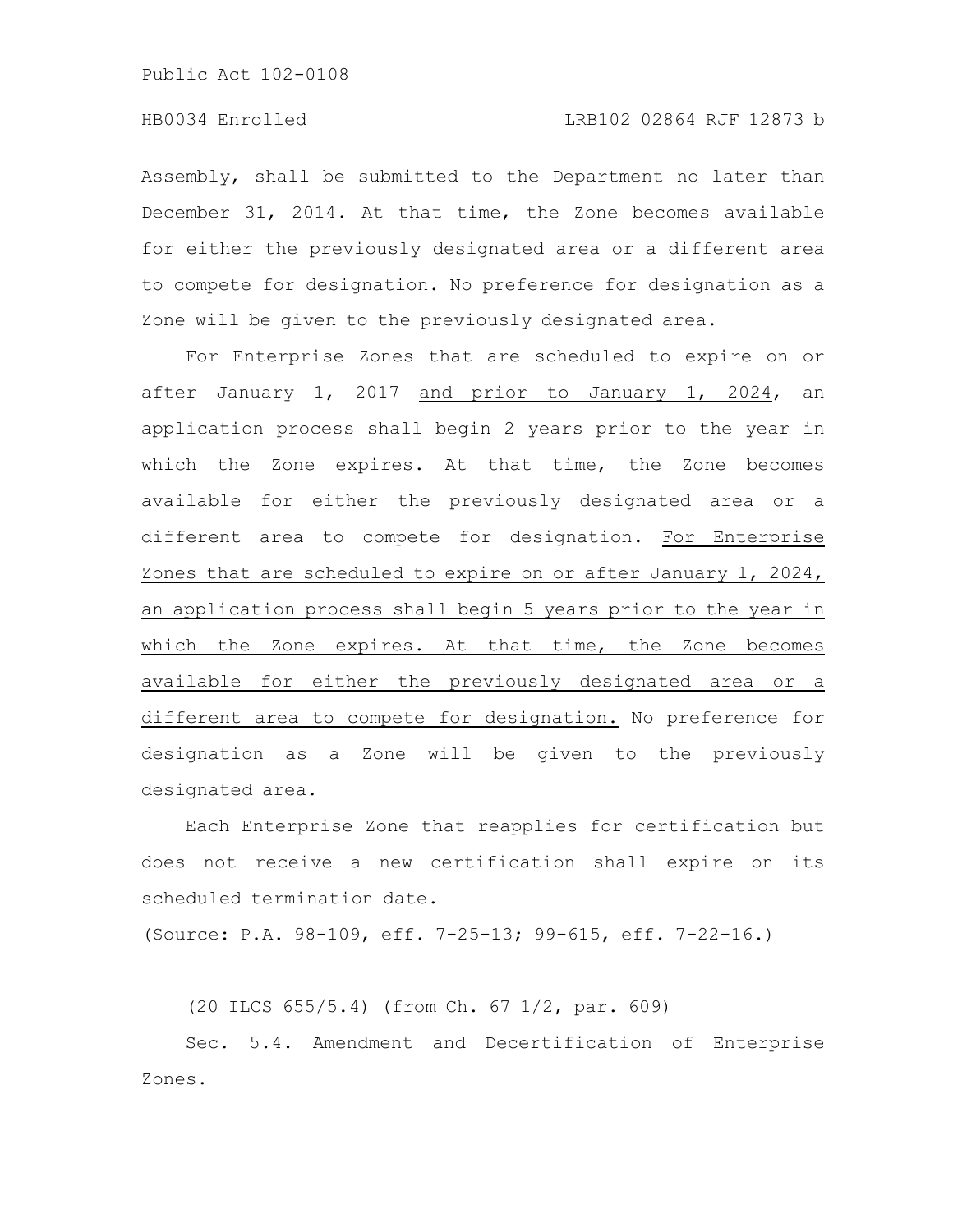(a) The terms of a certified enterprise zone designating ordinance may be amended to

(i) alter the boundaries of the Enterprise Zone, or

(ii) expand, limit or repeal tax incentives or benefits provided in the ordinance, or

(iii) alter the termination date of the zone, or

(iv) make technical corrections in the enterprise zone designating ordinance; but such amendment shall not be effective unless the Department issues an amended certificate for the Enterprise Zone, approving the amended designating ordinance. Upon the adoption of any ordinance amending or repealing the terms of a certified enterprise zone designating ordinance, the municipality or county shall promptly file with the Department an application for approval thereof, containing substantially the same information as required for an application under Section 5.1 insofar as material to the proposed changes. The municipality or county must hold a public hearing on the proposed changes as specified in Section 5 and, if the amendment is to effectuate the limitation of tax abatements under Section 5.4.1, then the public notice of the hearing shall state that property that is in both the enterprise zone and a redevelopment project area may not receive tax abatements unless within 60 days after the adoption of the amendment to the designating ordinance the municipality has determined that eligibility for tax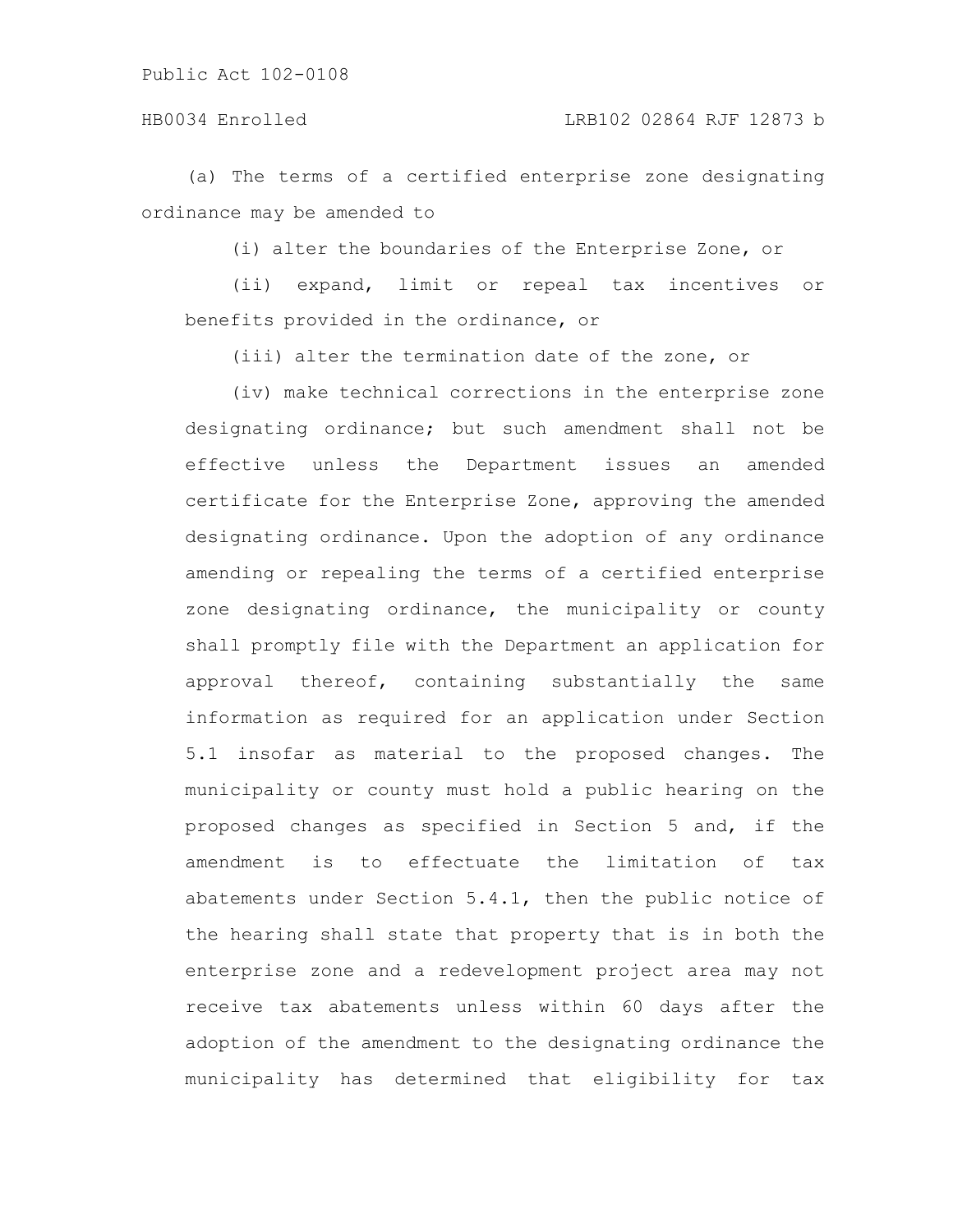#### HB0034 Enrolled LRB102 02864 RJF 12873 b

abatements has been established,

(v) include an area within another municipality or county as part of the designated enterprise zone provided the requirements of Section 4 are complied with, or

(vi) effectuate the limitation of tax abatements under Section 5.4.1.

(b) The Department shall approve or disapprove a proposed amendment to a certified enterprise zone within 90 days of its receipt of the application from the municipality or county. The Department may not approve changes in a Zone which are not in conformity with this Act, as now or hereafter amended, or with other applicable laws. If the Department issues an amended certificate for an Enterprise Zone, the amended certificate, together with the amended zone designating ordinance, shall be filed, recorded and transmitted as provided in Section 5.3.

(c) An Enterprise Zone may be decertified by joint action of the Department and the designating county or municipality in accordance with this Section. The designating county or municipality shall conduct at least one public hearing within the zone prior to its adoption of an ordinance of de-designation. The mayor of the designating municipality or the chairman of the county board of the designating county shall execute a joint decertification agreement with the Department. A decertification of an Enterprise Zone shall not become effective until at least 6 months after the execution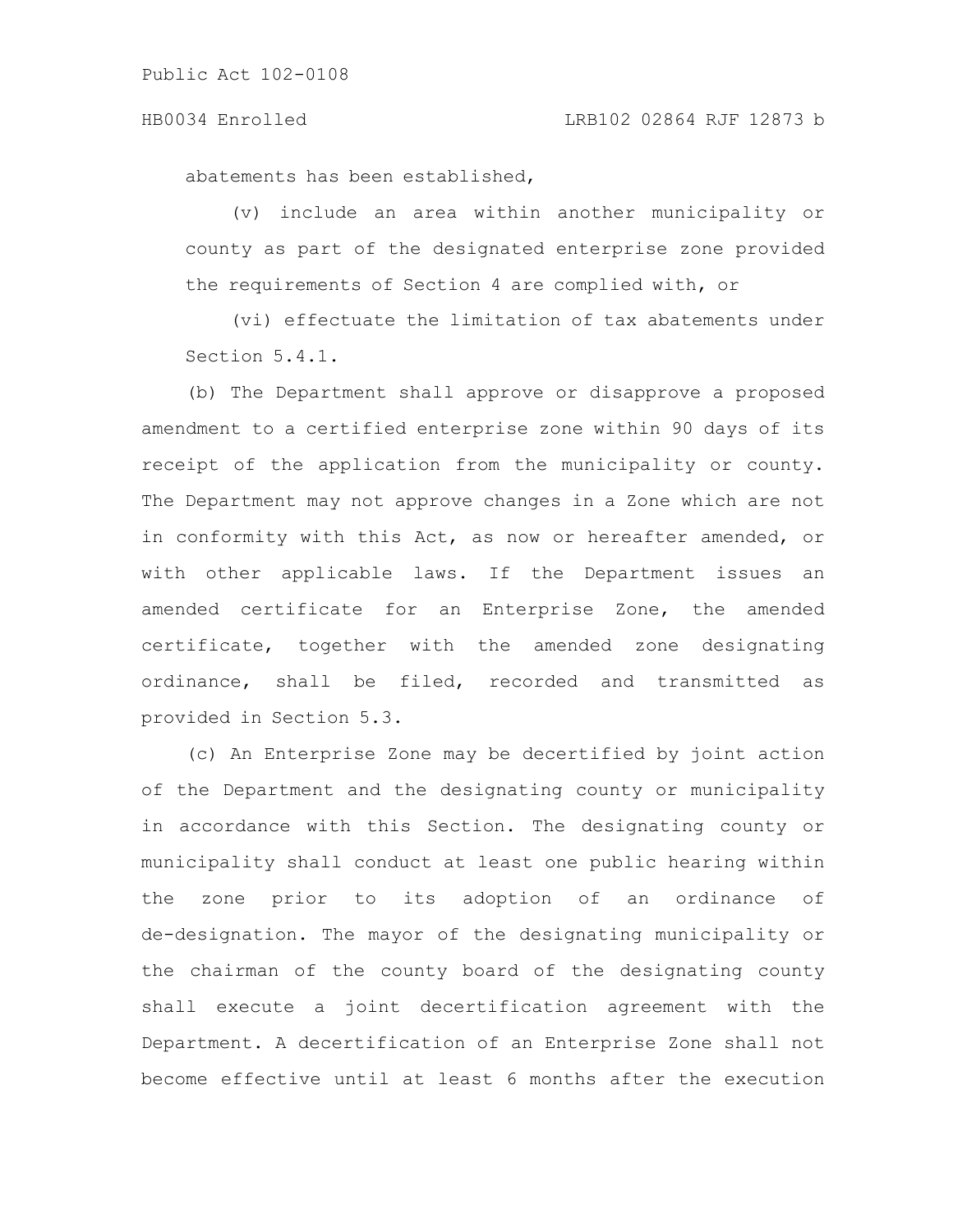of the decertification agreement, which shall be filed in the office of the Secretary of State.

(d) An Enterprise Zone may be decertified for cause by the Department in accordance with this Section. Prior to decertification: (1) the Department shall notify the chief elected official of the designating county or municipality in writing of the specific deficiencies which provide cause for decertification; (2) the Department shall place the designating county or municipality on probationary status for at least 6 months during which time corrective action may be achieved in the enterprise zone by the designating county or municipality; and, (3) the Department shall conduct at least one public hearing within the zone. If such corrective action is not achieved during the probationary period, the Department shall issue an amended certificate signed by the Director of the Department decertifying the enterprise zone, which certificate shall be filed in the office of the Secretary of State. A certified copy of the amended enterprise zone certificate, or a duplicate original thereof, shall be recorded in the office of recorder of the county in which the enterprise zone lies, and shall be provided to the chief elected official of the designating county or municipality. Decertification of an Enterprise Zone shall not become effective until 60 days after the date of filing.

(d-1) The Department shall provisionally decertify any Enterprise Zone that fails to file a report or fails to report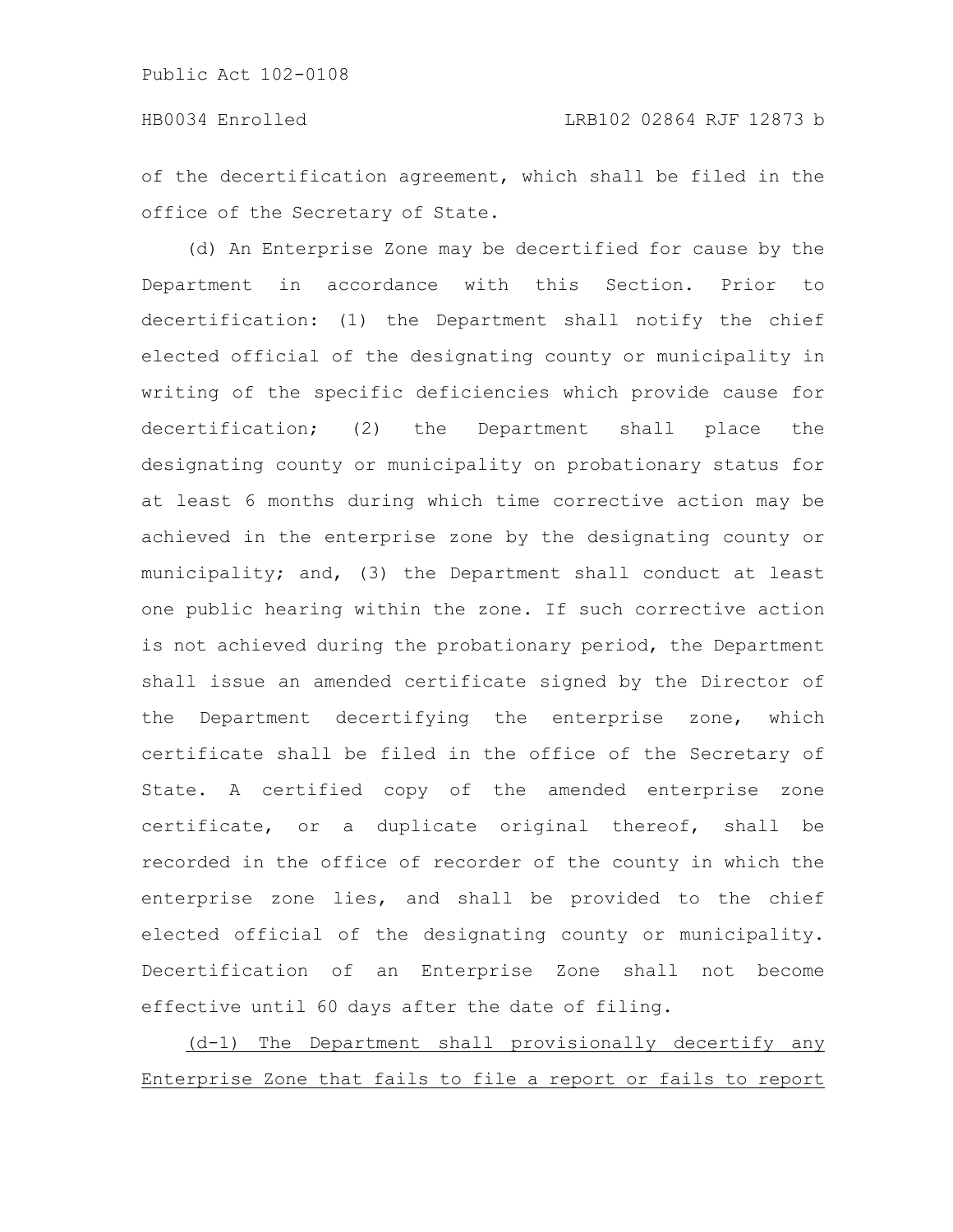any capital investment, job creation or retention, or State tax expenditures for 3 consecutive calendar years. Prior to provisional decertification: (1) the Department shall notify the chief elected official of the designating county or municipality in writing of the specific deficiencies which provide cause for decertification; (2) the Department shall place the designating county or municipality on probationary status for at least 6 months during which time corrective action may be achieved in the Enterprise Zone by the designating county or municipality; and (3) the Department shall conduct at least one public hearing within the Zone. If such corrective action is not achieved during the probationary period, the Department shall issue an amended certificate signed by the Director of the Department provisionally decertifying the Enterprise Zone as of the scheduled termination date of the then-current designation. If the provisionally-decertified Zone was approved and designated after the 102nd General Assembly and has been in existence for less than 15 years, such Zone shall not be eligible for an additional 10-year designation after the expiration date of the original Zone set forth in subsection (c) of Section 5.3. Further, if such corrective action is not achieved during the probationary period provided for in this Section, following such probationary period the Zone becomes available for a different area to compete for designation.

(e) In the event of a decertification, provisional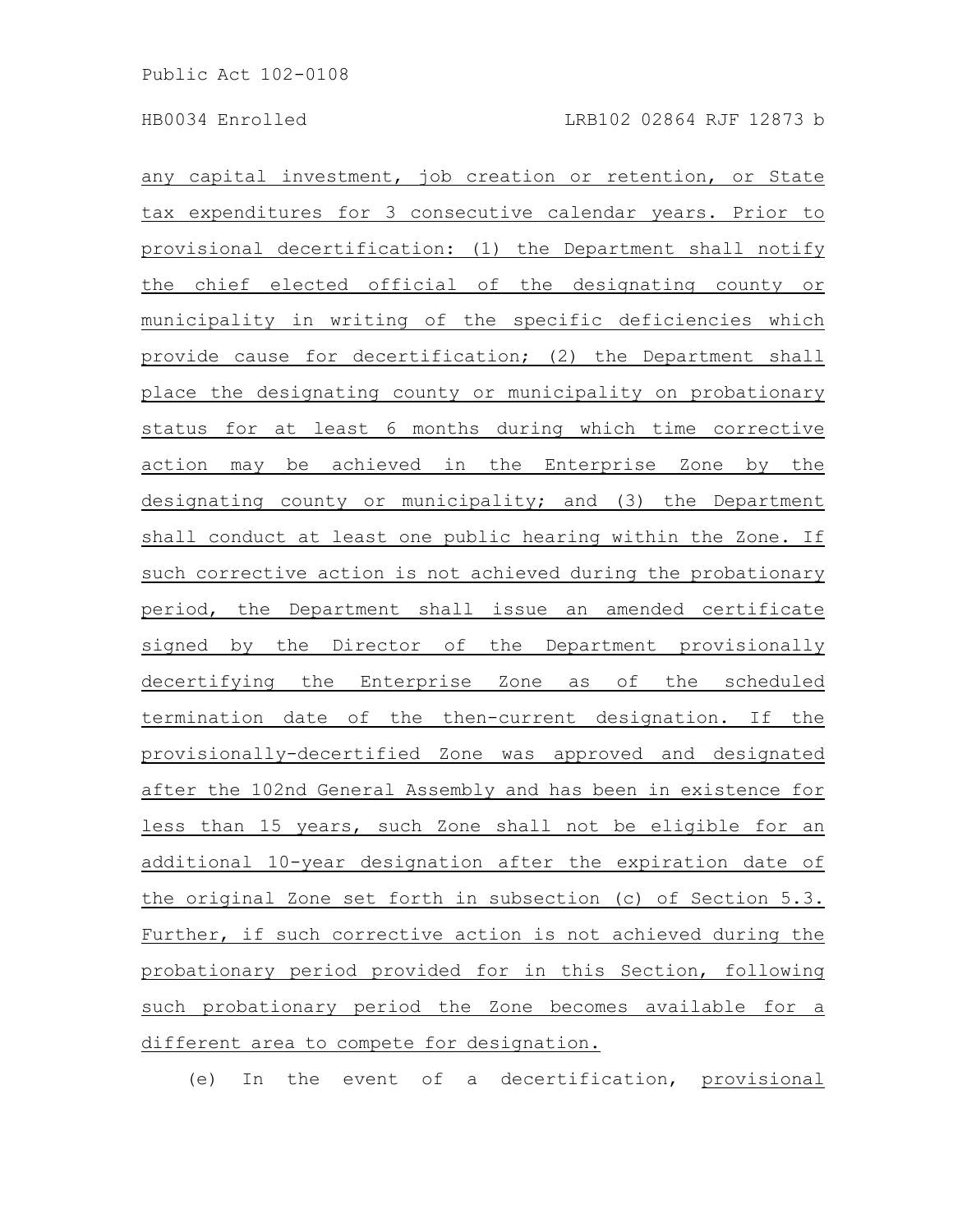# HB0034 Enrolled LRB102 02864 RJF 12873 b

decertification, or an amendment reducing the length of the term or the area of an Enterprise Zone or the adoption of an ordinance reducing or eliminating tax benefits in an Enterprise Zone, all benefits previously extended within the Zone pursuant to this Act or pursuant to any other Illinois law providing benefits specifically to or within Enterprise Zones shall remain in effect for the original stated term of the Enterprise Zone, with respect to business enterprises within the Zone on the effective date of such decertification, provisional decertification, or amendment, and with respect to individuals participating in urban homestead programs under this Act.

(f) Except as otherwise provided in Section 5.4.1, with respect to business enterprises (or expansions thereof) which are proposed or under development within a Zone at the time of a decertification or an amendment reducing the length of the term of the Zone, or excluding from the Zone area the site of the proposed enterprise, or an ordinance reducing or eliminating tax benefits in a Zone, such business enterprise shall be entitled to the benefits previously applicable within the Zone for the original stated term of the Zone, if the business enterprise establishes:

(i) that the proposed business enterprise or expansion has been committed to be located within the Zone;

(ii) that substantial and binding financial obligations have been made towards the development of such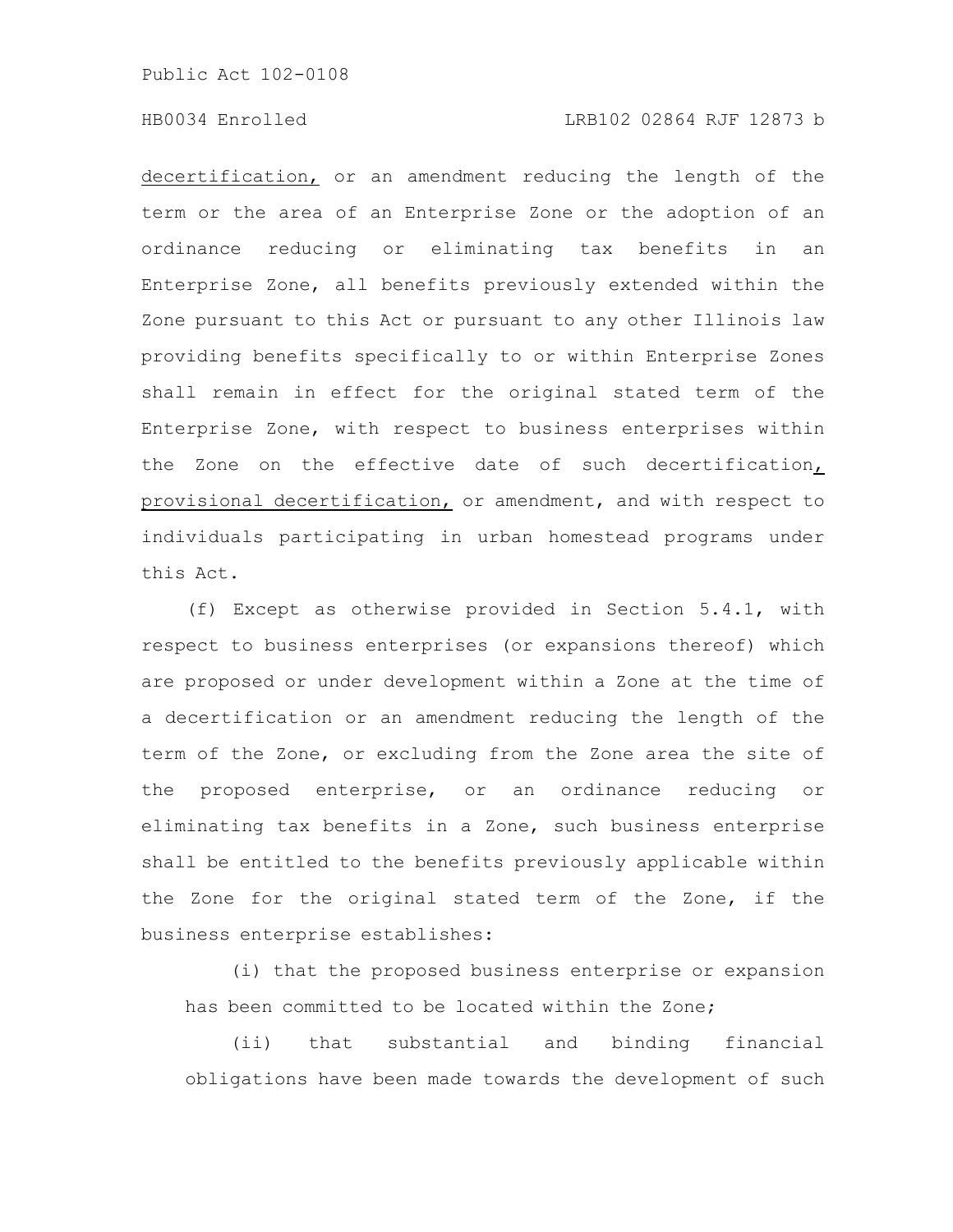enterprise; and

(iii) that such commitments have been made in reasonable reliance on the benefits and programs which were to have been applicable to the enterprise by reason of the Zone, including in the case of a reduction in term of a zone, the original length of the term.

In declaratory judgment actions under this paragraph, the Department and the designating municipality or county shall be necessary parties defendant.

(Source: P.A. 90-258, eff. 7-30-97.)

(20 ILCS 655/5.5) (from Ch. 67 1/2, par. 609.1)

Sec. 5.5. High Impact Business.

(a) In order to respond to unique opportunities to assist in the encouragement, development, growth $<sub>L</sub>$  and expansion of</sub> the private sector through large scale investment and development projects, the Department is authorized to receive and approve applications for the designation of "High Impact Businesses" in Illinois subject to the following conditions:

(1) such applications may be submitted at any time during the year;

(2) such business is not located, at the time of designation, in an enterprise zone designated pursuant to this Act;

(3) the business intends to do one or more of the following: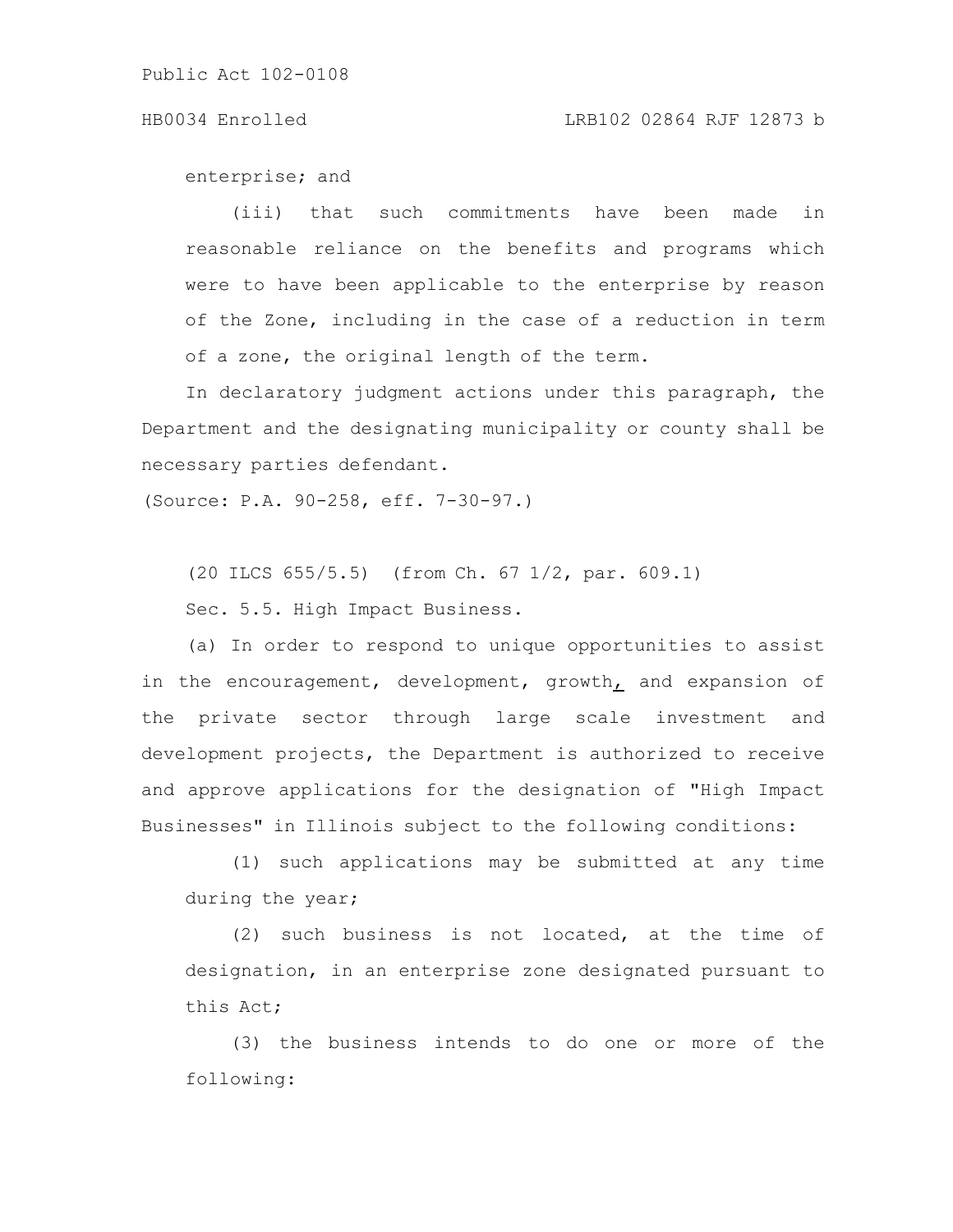(A) the business intends to make a minimum investment of \$12,000,000 which will be placed in service in qualified property and intends to create 500 full-time equivalent jobs at a designated location in Illinois or intends to make a minimum investment of \$30,000,000 which will be placed in service in qualified property and intends to retain 1,500 full-time retained jobs at a designated location in Illinois. The business must certify in writing that the investments would not be placed in service in qualified property and the job creation or job retention would not occur without the tax credits and exemptions set forth in subsection (b) of this Section. The terms "placed in service" and "qualified property" have the same meanings as described in subsection (h) of Section 201 of the Illinois Income Tax Act; or

(B) the business intends to establish a new electric generating facility at a designated location in Illinois. "New electric generating facility", for purposes of this Section, means a newly-constructed electric generation plant or a newly-constructed generation capacity expansion at an existing electric generation plant, including the transmission lines and associated equipment that transfers electricity from points of supply to points of delivery, and for which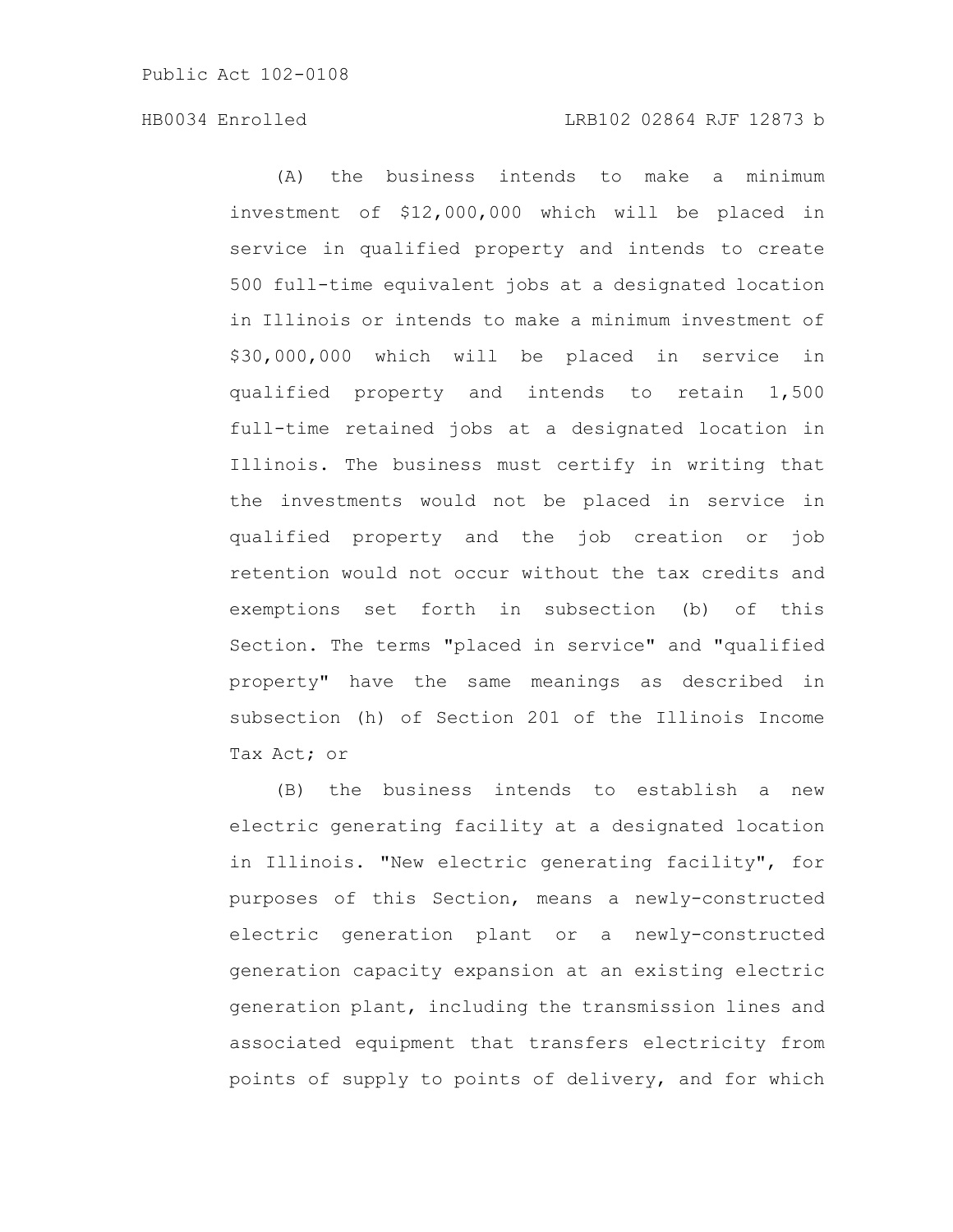such new foundation construction commenced not sooner than July 1, 2001. Such facility shall be designed to provide baseload electric generation and shall operate on a continuous basis throughout the year; and (i) shall have an aggregate rated generating capacity of at least 1,000 megawatts for all new units at one site if it uses natural gas as its primary fuel and foundation construction of the facility is commenced on or before December 31, 2004, or shall have an aggregate rated generating capacity of at least 400 megawatts for all new units at one site if it uses coal or gases derived from coal as its primary fuel and shall support the creation of at least 150 new Illinois coal mining jobs, or (ii) shall be funded through a federal Department of Energy grant before December 31, 2010 and shall support the creation of Illinois coal-mining jobs, or (iii) shall use coal gasification or integrated gasification-combined cycle units that generate electricity or chemicals, or both, and shall support the creation of Illinois coal-mining jobs. The business must certify in writing that the investments necessary to establish a new electric generating facility would not be placed in service and the job creation in the case of a coal-fueled plant would not occur without the tax credits and exemptions set forth in subsection (b-5) of this Section. The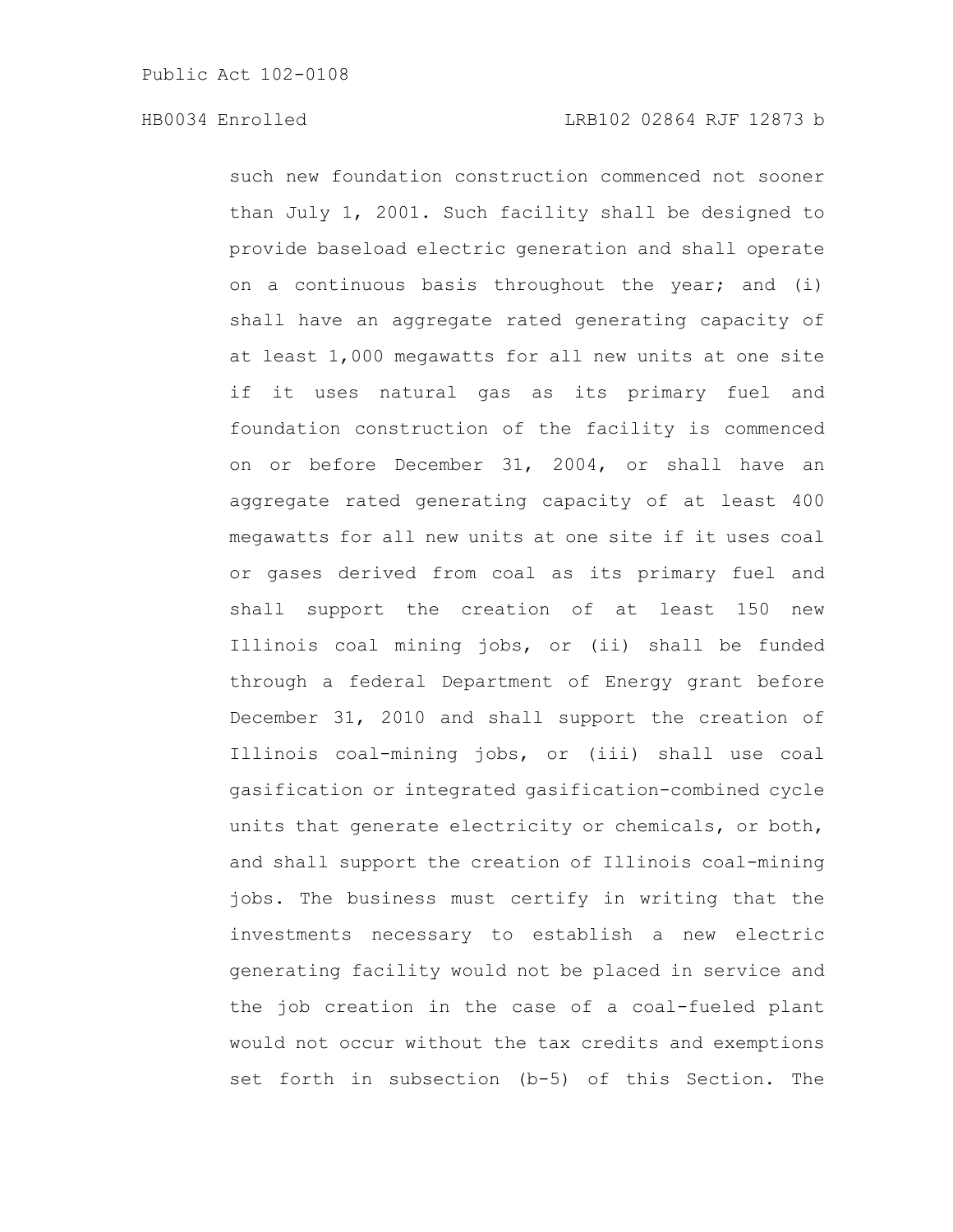term "placed in service" has the same meaning as described in subsection (h) of Section 201 of the Illinois Income Tax Act; or

(B-5) the business intends to establish a new gasification facility at a designated location in Illinois. As used in this Section, "new gasification facility" means a newly constructed coal gasification facility that generates chemical feedstocks or transportation fuels derived from coal (which may include, but are not limited to, methane, methanol, and nitrogen fertilizer), that supports the creation or retention of Illinois coal-mining jobs, and that qualifies for financial assistance from the Department before December 31, 2010. A new gasification facility does not include a pilot project located within Jefferson County or within a county adjacent to Jefferson County for synthetic natural gas from coal; or

(C) the business intends to establish production operations at a new coal mine, re-establish production operations at a closed coal mine, or expand production at an existing coal mine at a designated location in Illinois not sooner than July 1, 2001; provided that the production operations result in the creation of 150 new Illinois coal mining jobs as described in subdivision (a)(3)(B) of this Section, and further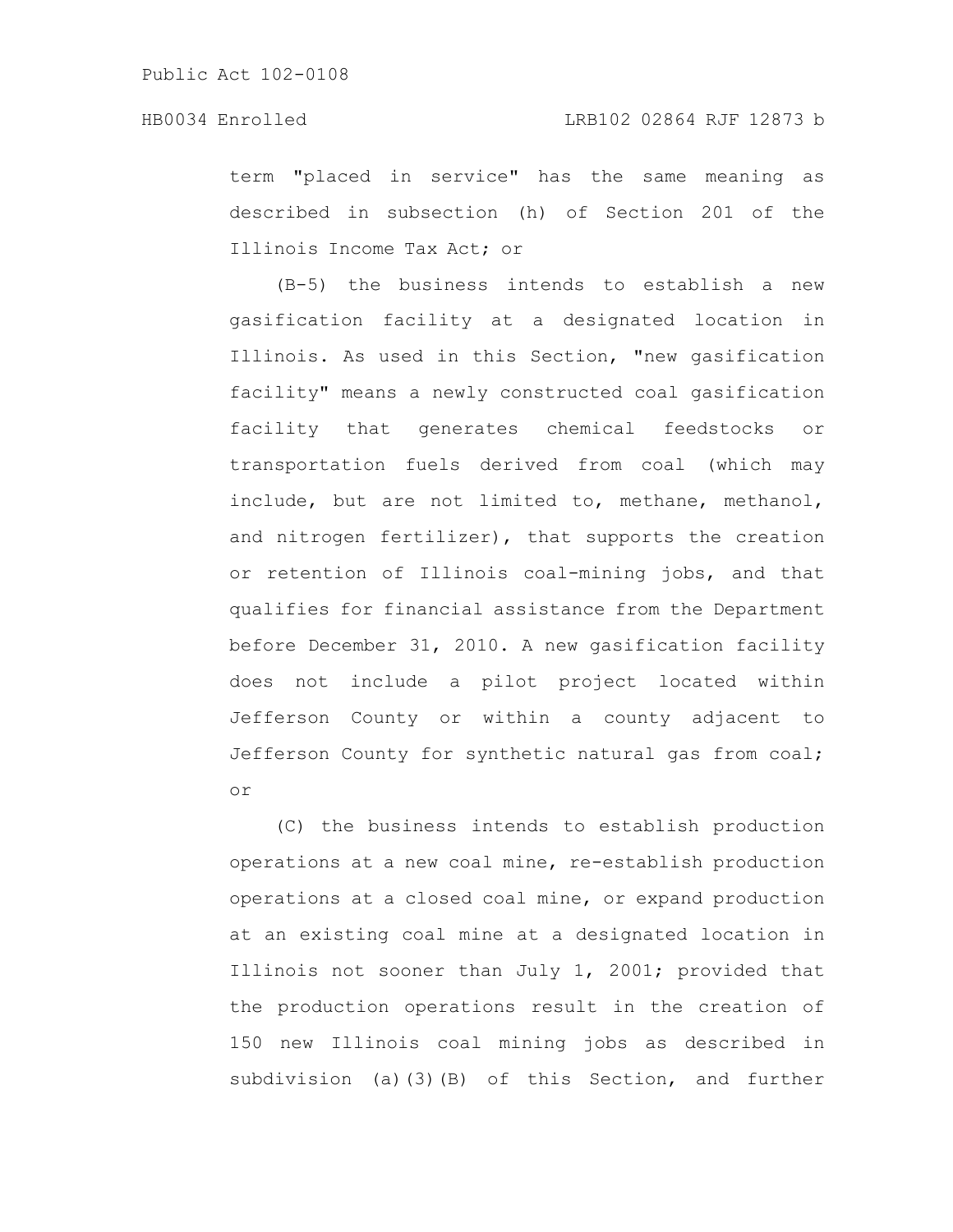# HB0034 Enrolled LRB102 02864 RJF 12873 b

provided that the coal extracted from such mine is utilized as the predominant source for a new electric generating facility. The business must certify in writing that the investments necessary to establish a new, expanded, or reopened coal mine would not be placed in service and the job creation would not occur without the tax credits and exemptions set forth in subsection (b-5) of this Section. The term "placed in service" has the same meaning as described in subsection (h) of Section 201 of the Illinois Income Tax Act; or

(D) the business intends to construct new transmission facilities or upgrade existing transmission facilities at designated locations in Illinois, for which construction commenced not sooner than July 1, 2001. For the purposes of this Section, "transmission facilities" means transmission lines with a voltage rating of 115 kilovolts or above, including associated equipment, that transfer electricity from points of supply to points of delivery and that transmit a majority of the electricity generated by a new electric generating facility designated as a High Impact Business in accordance with this Section. The business must certify in writing that the investments necessary to construct new transmission facilities or upgrade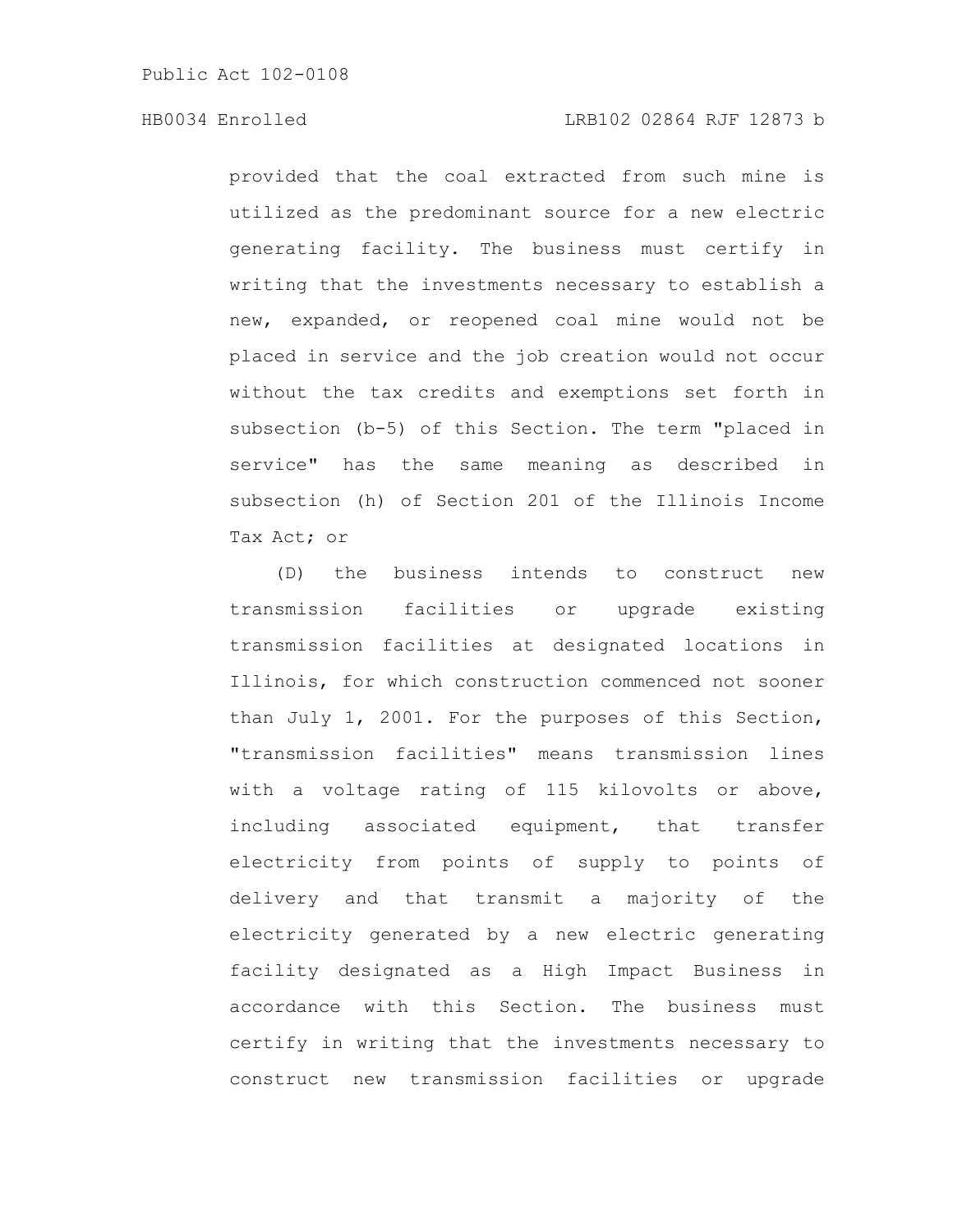# HB0034 Enrolled LRB102 02864 RJF 12873 b

existing transmission facilities would not be placed in service without the tax credits and exemptions set forth in subsection (b-5) of this Section. The term "placed in service" has the same meaning as described in subsection (h) of Section 201 of the Illinois Income Tax Act; or

(E) the business intends to establish a new wind power facility at a designated location in Illinois. For purposes of this Section, "new wind power facility" means a newly constructed electric generation facility, or a newly constructed expansion of an existing electric generation facility, placed in service on or after July 1, 2009, that generates electricity using wind energy devices, and such facility shall be deemed to include all associated transmission lines, substations, and other equipment related to the generation of electricity from wind energy devices. For purposes of this Section, "wind energy device" means any device, with a nameplate capacity of at least 0.5 megawatts, that is used in the process of converting kinetic energy from the wind to generate electricity; or

(F) the business commits to (i) make a minimum investment of \$500,000,000, which will be placed in service in a qualified property, (ii) create 125 full-time equivalent jobs at a designated location in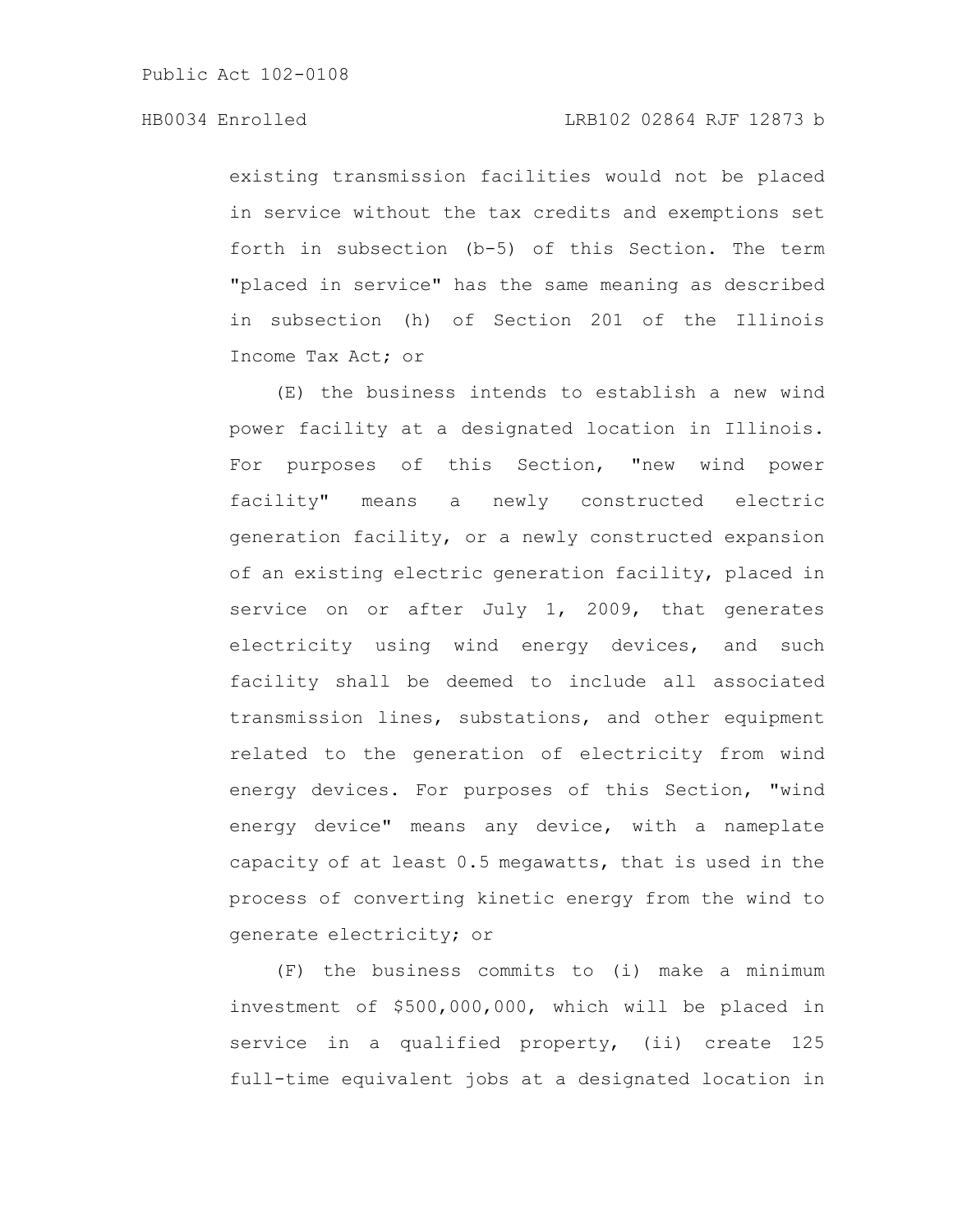Illinois, (iii) establish a fertilizer plant at a designated location in Illinois that complies with the set-back standards as described in Table 1: Initial Isolation and Protective Action Distances in the 2012 Emergency Response Guidebook published by the United States Department of Transportation, (iv) pay a prevailing wage for employees at that location who are engaged in construction activities, and (v) secure an appropriate level of general liability insurance to protect against catastrophic failure of the fertilizer plant or any of its constituent systems; in addition, the business must agree to enter into a construction project labor agreement including provisions establishing wages, benefits, and other compensation for employees performing work under the project labor agreement at that location; for the purposes of this Section, "fertilizer plant" means a newly constructed or upgraded plant utilizing gas used in the production of anhydrous ammonia and downstream nitrogen fertilizer products for resale; for the purposes of this Section, "prevailing wage" means the hourly cash wages plus fringe benefits for training and apprenticeship programs approved by the U.S. Department of Labor, Bureau of Apprenticeship and Training, health and welfare, insurance, vacations and pensions paid generally, in the locality in which the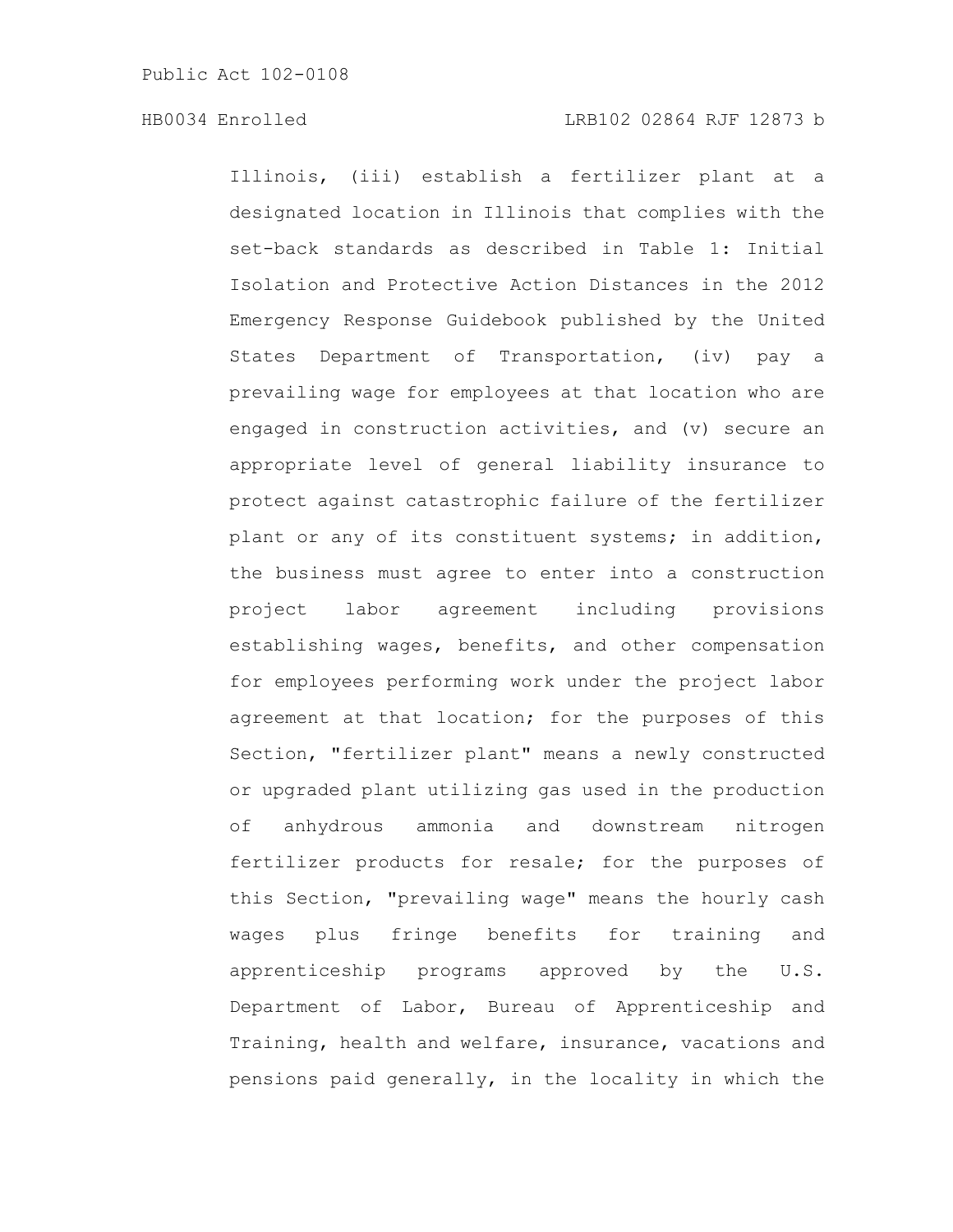# HB0034 Enrolled LRB102 02864 RJF 12873 b

work is being performed, to employees engaged in work of a similar character on public works; this paragraph (F) applies only to businesses that submit an application to the Department within 60 days after July 25, 2013 (the effective date of Public Act 98-109) this amendatory Act of the 98th General Assembly; and

(4) no later than 90 days after an application is submitted, the Department shall notify the applicant of the Department's determination of the qualification of the proposed High Impact Business under this Section.

(b) Businesses designated as High Impact Businesses pursuant to subdivision (a)(3)(A) of this Section shall qualify for the credits and exemptions described in the following Acts: Section 9-222 and Section 9-222.1A of the Public Utilities Act, subsection (h) of Section 201 of the Illinois Income Tax Act, and Section 1d of the Retailers' Occupation Tax Act; provided that these credits and exemptions described in these Acts shall not be authorized until the minimum investments set forth in subdivision (a)(3)(A) of this Section have been placed in service in qualified properties and, in the case of the exemptions described in the Public Utilities Act and Section 1d of the Retailers' Occupation Tax Act, the minimum full-time equivalent jobs or full-time retained jobs set forth in subdivision (a)(3)(A) of this Section have been created or retained. Businesses designated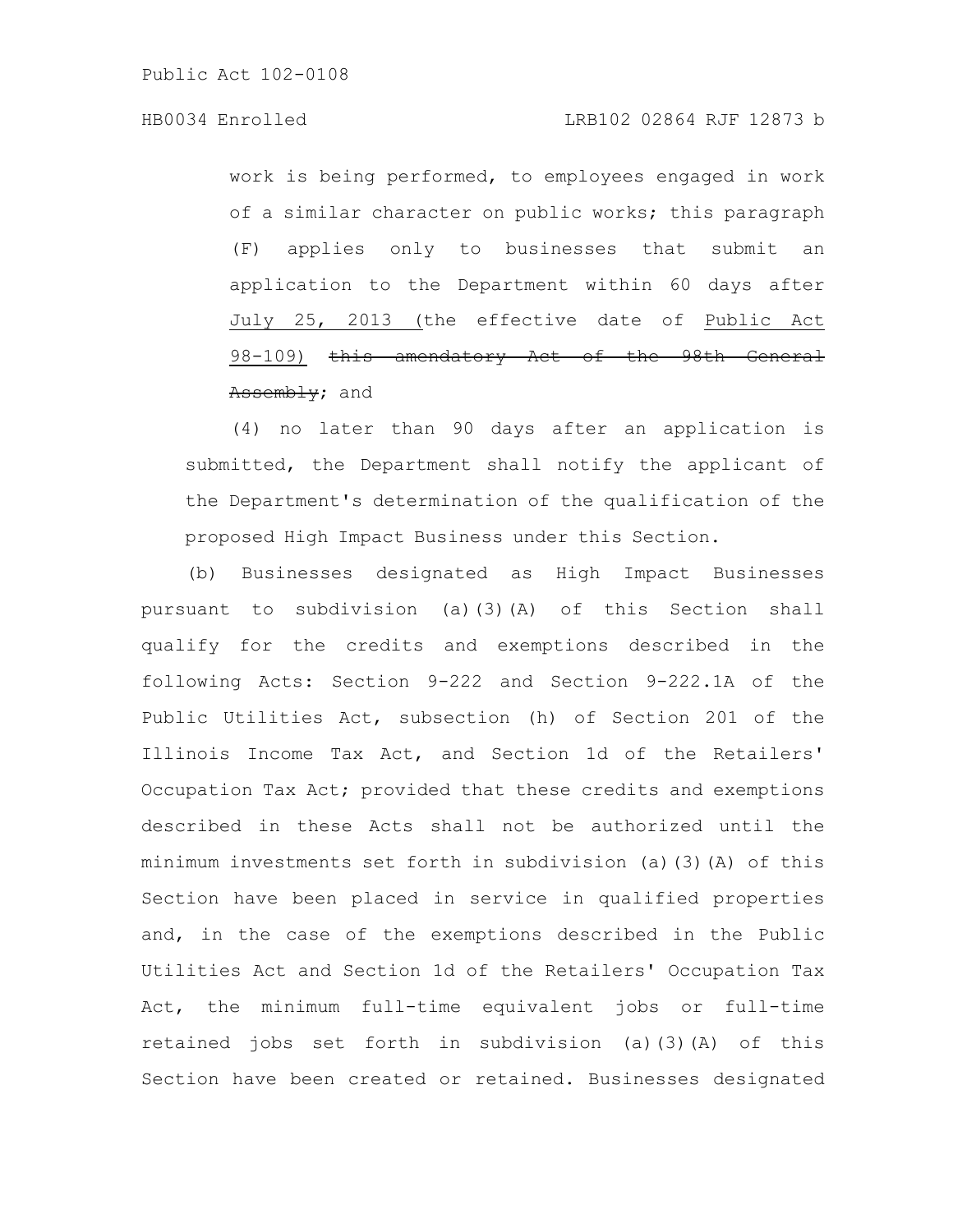# HB0034 Enrolled LRB102 02864 RJF 12873 b

as High Impact Businesses under this Section shall also qualify for the exemption described in Section 5l of the Retailers' Occupation Tax Act. The credit provided in subsection (h) of Section 201 of the Illinois Income Tax Act shall be applicable to investments in qualified property as set forth in subdivision (a)(3)(A) of this Section.

(b-5) Businesses designated as High Impact Businesses pursuant to subdivisions (a)(3)(B), (a)(3)(B-5), (a)(3)(C), and (a)(3)(D) of this Section shall qualify for the credits and exemptions described in the following Acts: Section 51 of the Retailers' Occupation Tax Act, Section 9-222 and Section 9-222.1A of the Public Utilities Act, and subsection (h) of Section 201 of the Illinois Income Tax Act; however, the credits and exemptions authorized under Section 9-222 and Section 9-222.1A of the Public Utilities Act, and subsection (h) of Section 201 of the Illinois Income Tax Act shall not be authorized until the new electric generating facility, the new gasification facility, the new transmission facility, or the new, expanded, or reopened coal mine is operational, except that a new electric generating facility whose primary fuel source is natural gas is eligible only for the exemption under Section 5l of the Retailers' Occupation Tax Act.

(b-6) Businesses designated as High Impact Businesses pursuant to subdivision (a)(3)(E) of this Section shall qualify for the exemptions described in Section 5l of the Retailers' Occupation Tax Act; any business so designated as a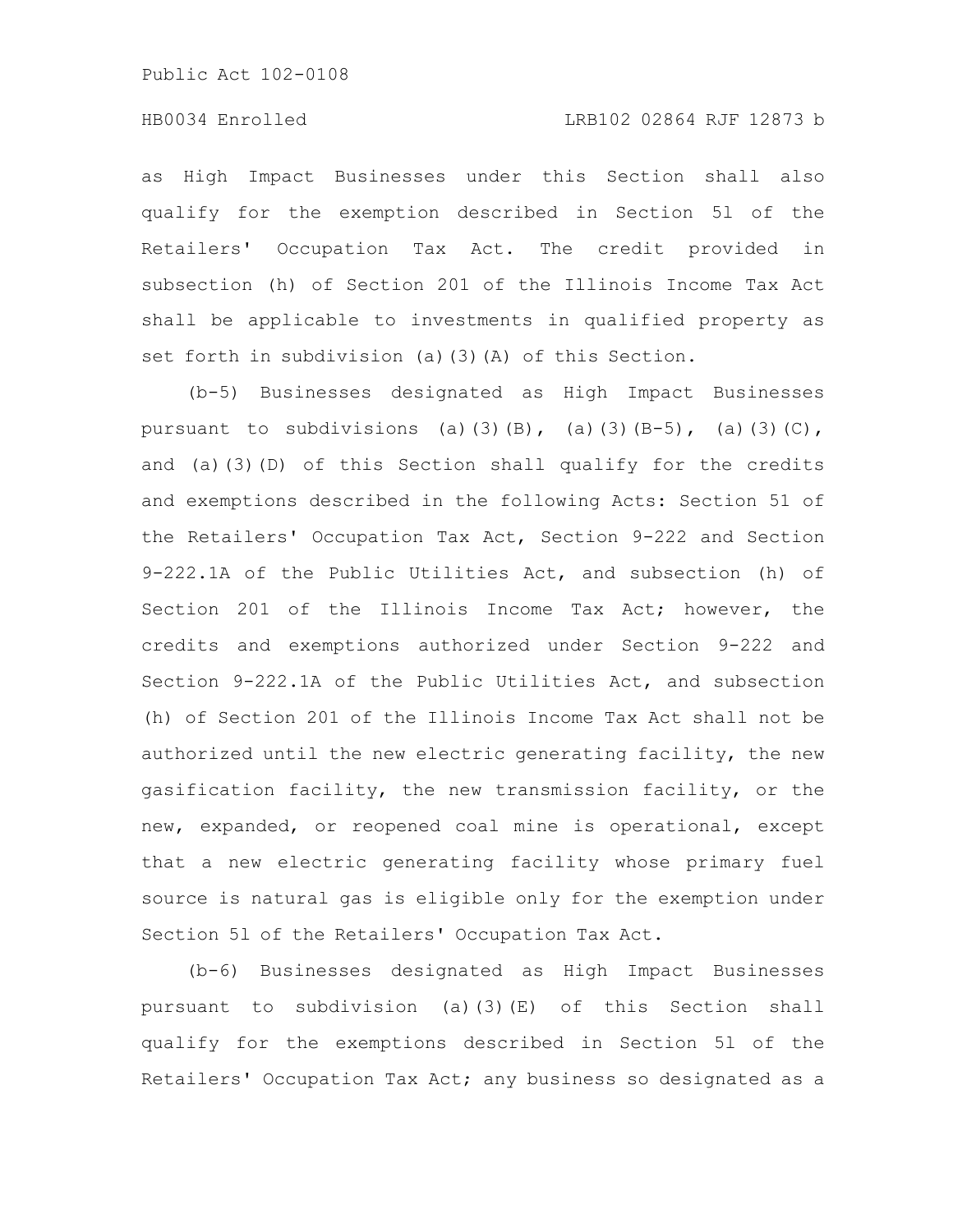High Impact Business being, for purposes of this Section, a "Wind Energy Business".

(b-7) Beginning on January 1, 2021, businesses designated as High Impact Businesses by the Department shall qualify for the High Impact Business construction jobs credit under subsection (h-5) of Section 201 of the Illinois Income Tax Act if the business meets the criteria set forth in subsection (i) of this Section. The total aggregate amount of credits awarded under the Blue Collar Jobs Act (Article 20 of Public Act 101-9 this amendatory Act of the 101st General Assembly) shall not exceed \$20,000,000 in any State fiscal year.

(c) High Impact Businesses located in federally designated foreign trade zones or sub-zones are also eligible for additional credits, exemptions and deductions as described in the following Acts: Section 9-221 and Section 9-222.1 of the Public Utilities Act; and subsection (g) of Section 201, and Section 203 of the Illinois Income Tax Act.

(d) Except for businesses contemplated under subdivision (a)(3)(E) of this Section, existing Illinois businesses which apply for designation as a High Impact Business must provide the Department with the prospective plan for which 1,500 full-time retained jobs would be eliminated in the event that the business is not designated.

(e) Except for new wind power facilities contemplated under subdivision (a)(3)(E) of this Section, new proposed facilities which apply for designation as High Impact Business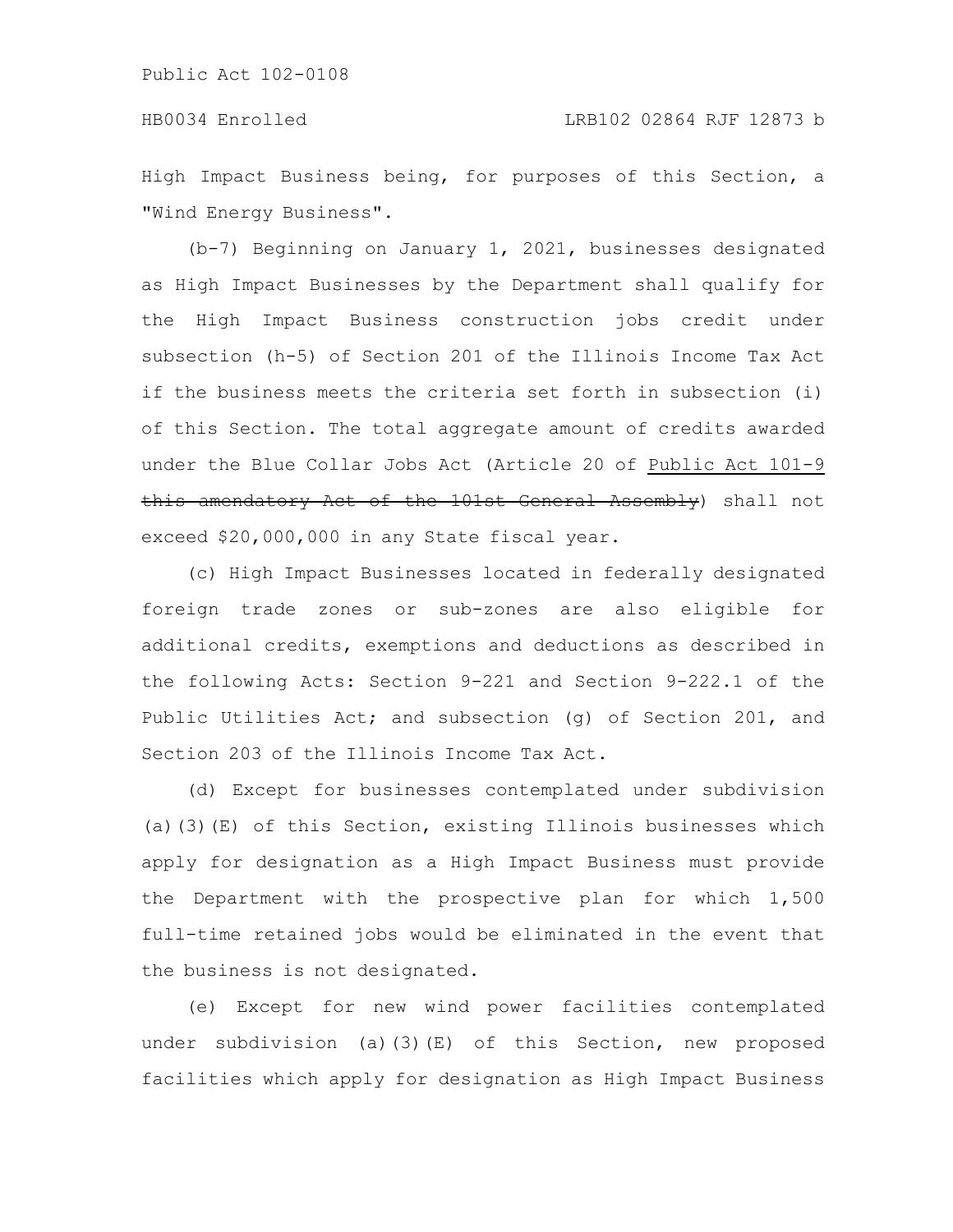must provide the Department with proof of alternative non-Illinois sites which would receive the proposed investment and job creation in the event that the business is not designated as a High Impact Business.

(f) Except for businesses contemplated under subdivision (a)(3)(E) of this Section, in the event that a business is designated a High Impact Business and it is later determined after reasonable notice and an opportunity for a hearing as provided under the Illinois Administrative Procedure Act, that the business would have placed in service in qualified property the investments and created or retained the requisite number of jobs without the benefits of the High Impact Business designation, the Department shall be required to immediately revoke the designation and notify the Director of the Department of Revenue who shall begin proceedings to recover all wrongfully exempted State taxes with interest. The business shall also be ineligible for all State funded Department programs for a period of 10 years.

(g) The Department shall revoke a High Impact Business designation if the participating business fails to comply with the terms and conditions of the designation. However, the penalties for new wind power facilities or Wind Energy Businesses for failure to comply with any of the terms or conditions of the Illinois Prevailing Wage Act shall be only those penalties identified in the Illinois Prevailing Wage Act, and the Department shall not revoke a High Impact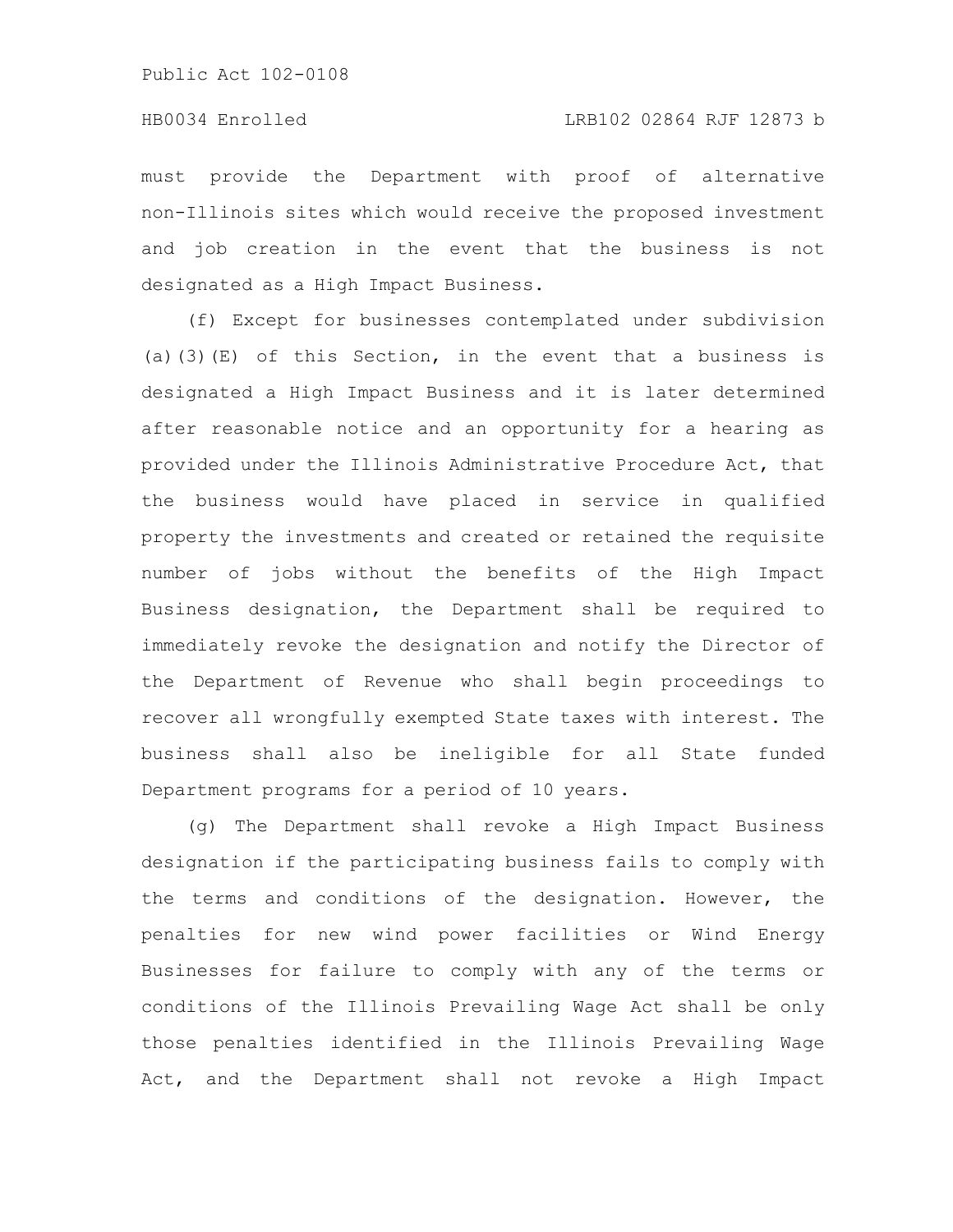Business designation as a result of the failure to comply with any of the terms or conditions of the Illinois Prevailing Wage Act in relation to a new wind power facility or a Wind Energy Business.

(h) Prior to designating a business, the Department shall provide the members of the General Assembly and Commission on Government Forecasting and Accountability with a report setting forth the terms and conditions of the designation and guarantees that have been received by the Department in relation to the proposed business being designated.

(i) High Impact Business construction jobs credit. Beginning on January 1, 2021, a High Impact Business may receive a tax credit against the tax imposed under subsections (a) and (b) of Section 201 of the Illinois Income Tax Act in an amount equal to 50% of the amount of the incremental income tax attributable to High Impact Business construction jobs credit employees employed in the course of completing a High Impact Business construction jobs project. However, the High Impact Business construction jobs credit may equal 75% of the amount of the incremental income tax attributable to High Impact Business construction jobs credit employees if the High Impact Business construction jobs credit project is located in an underserved area.

The Department shall certify to the Department of Revenue: (1) the identity of taxpayers that are eligible for the High Impact Business construction jobs credit; and (2) the amount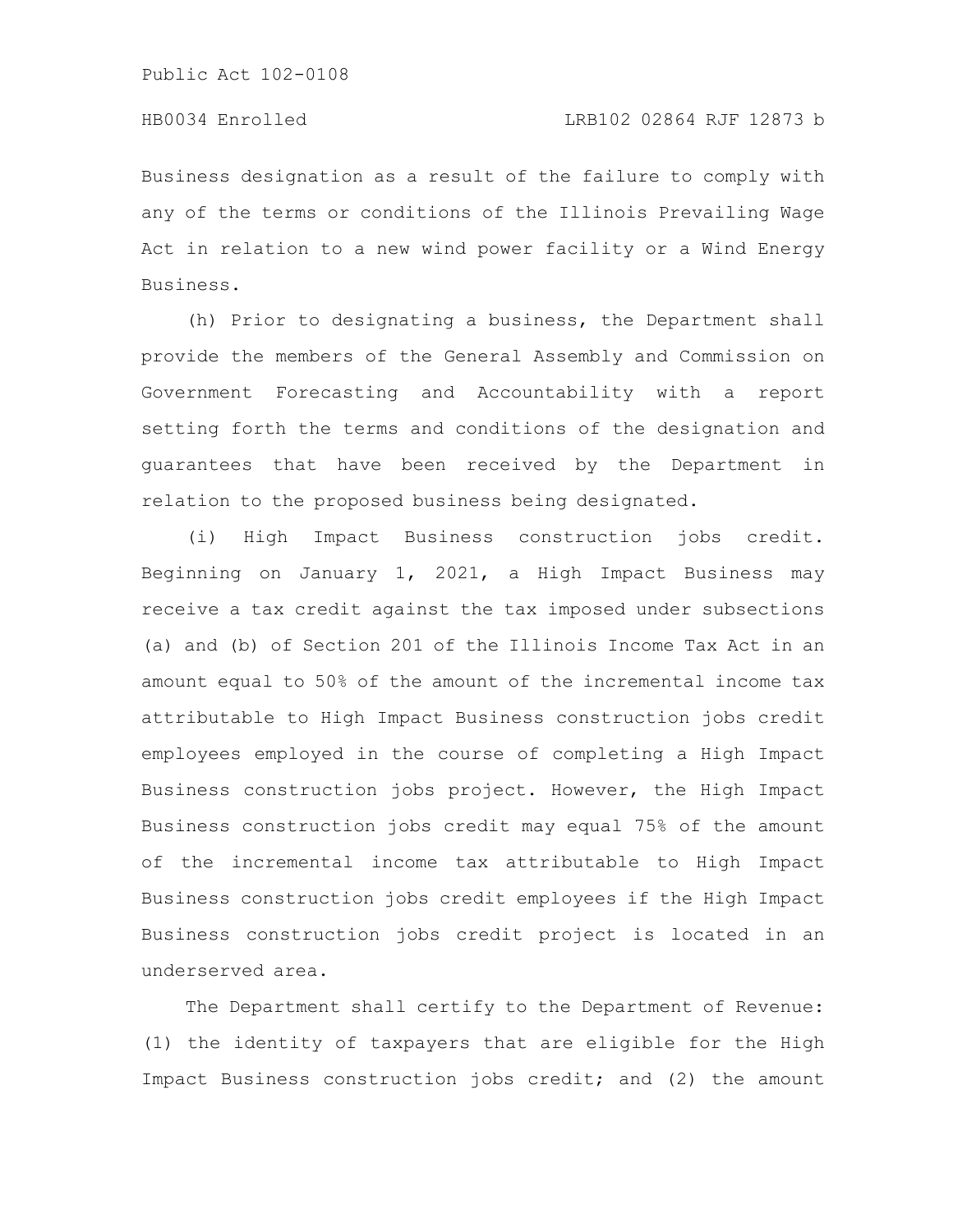#### HB0034 Enrolled LRB102 02864 RJF 12873 b

of High Impact Business construction jobs credits that are claimed pursuant to subsection (h-5) of Section 201 of the Illinois Income Tax Act in each taxable year. Any business entity that receives a High Impact Business construction jobs credit shall maintain a certified payroll pursuant to subsection (j) of this Section.

As used in this subsection (i):

"High Impact Business construction jobs credit" means an amount equal to 50% (or 75% if the High Impact Business construction project is located in an underserved area) of the incremental income tax attributable to High Impact Business construction job employees. The total aggregate amount of credits awarded under the Blue Collar Jobs Act (Article 20 of Public Act 101-9 this amendatory Act of the 101st General Assembly) shall not exceed \$20,000,000 in any State fiscal year

"High Impact Business construction job employee" means a laborer or worker who is employed by an Illinois contractor or subcontractor in the actual construction work on the site of a High Impact Business construction job project.

"High Impact Business construction jobs project" means building a structure or building or making improvements of any kind to real property, undertaken and commissioned by a business that was designated as a High Impact Business by the Department. The term "High Impact Business construction jobs project" does not include the routine operation, routine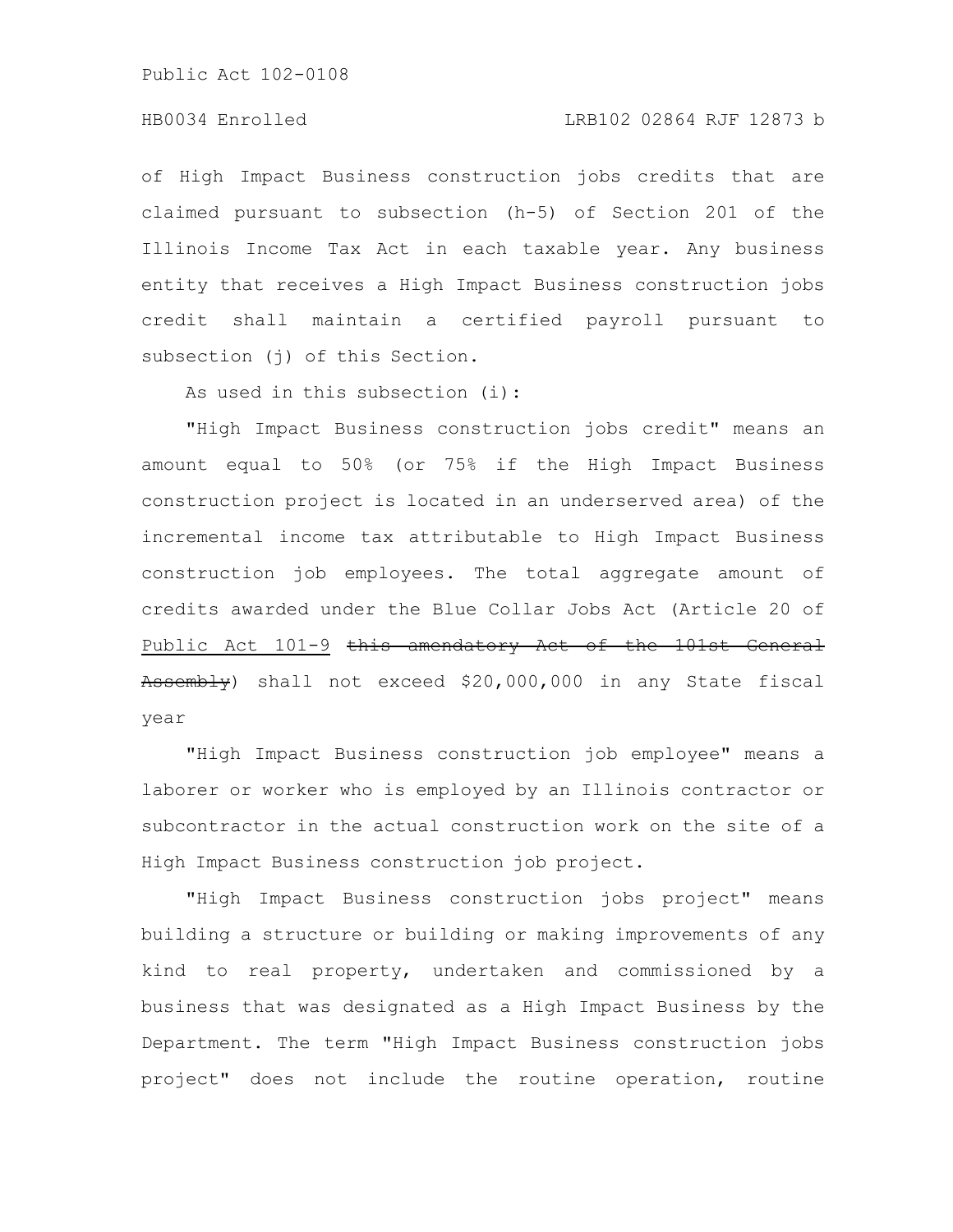#### HB0034 Enrolled LRB102 02864 RJF 12873 b

repair, or routine maintenance of existing structures, buildings, or real property.

"Incremental income tax" means the total amount withheld during the taxable year from the compensation of High Impact Business construction job employees.

"Underserved area" means a geographic area that meets one or more of the following conditions:

(1) the area has a poverty rate of at least 20% according to the latest American Community Survey federal decennial census;

(2) 35% 75% or more of the families with children in the area are living below 130% of the poverty line, according to the latest American Community Survey children in the area participate in the federal free lunch program according to reported statistics from the State Board of Education;

(3) at least 20% of the households in the area receive assistance under the Supplemental Nutrition Assistance Program (SNAP); or

(4) the area has an average unemployment rate, as determined by the Illinois Department of Employment Security, that is more than 120% of the national unemployment average, as determined by the U.S. Department of Labor, for a period of at least 2 consecutive calendar years preceding the date of the application.

(j) Each contractor and subcontractor who is engaged in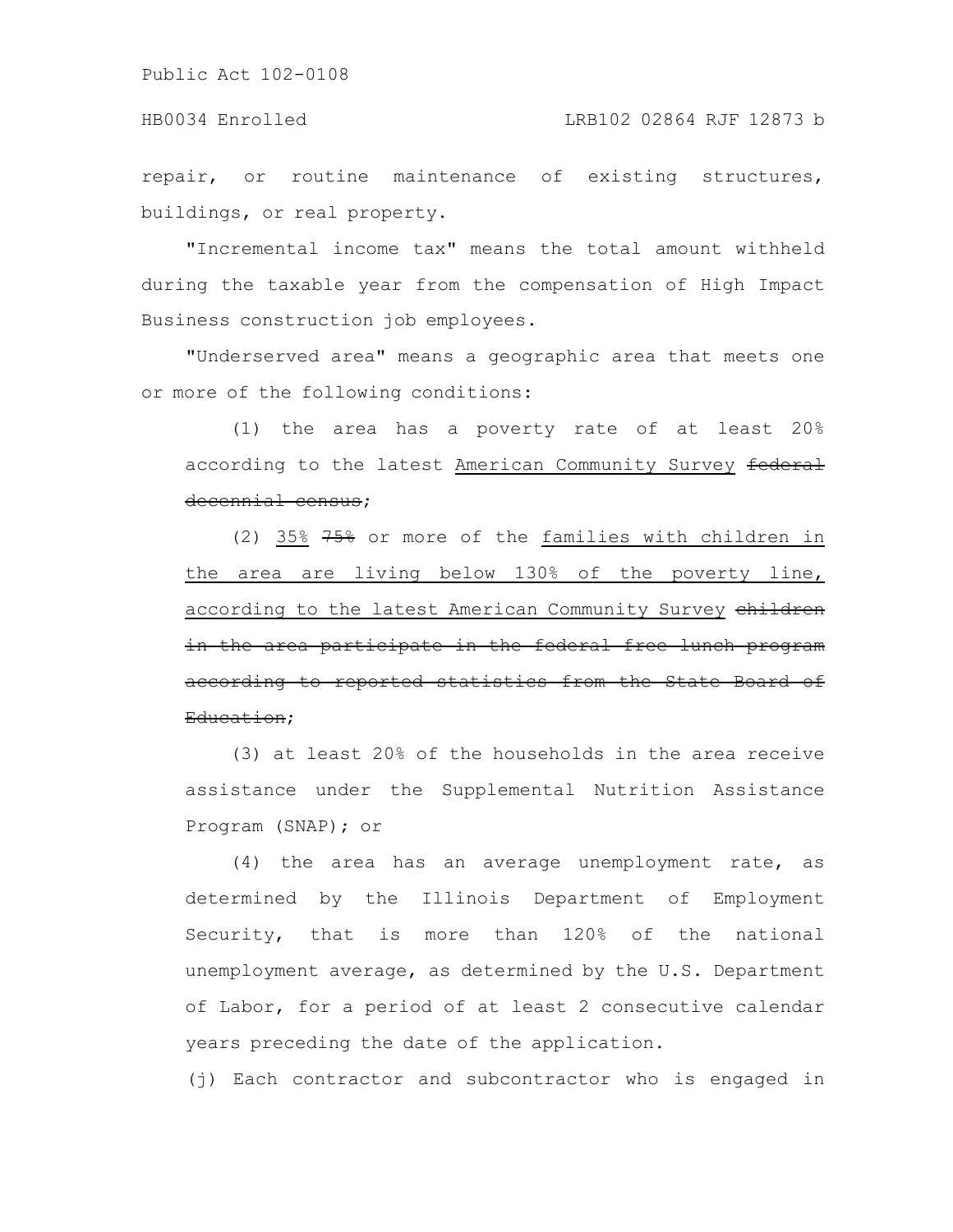# HB0034 Enrolled LRB102 02864 RJF 12873 b

and executing a High Impact Business Construction jobs project, as defined under subsection (i) of this Section, for a business that is entitled to a credit pursuant to subsection (i) of this Section shall:

(1) make and keep, for a period of 5 years from the date of the last payment made on or after June 5, 2019 (the effective date of Public Act 101-9) this amendatory Act of the 101st General Assembly on a contract or subcontract for a High Impact Business Construction Jobs Project, records for all laborers and other workers employed by the contractor or subcontractor on the project; the records shall include:

(A) the worker's name;

(B) the worker's address;

- (C) the worker's telephone number, if available;
- (D) the worker's social security number;

(E) the worker's classification or classifications;

(F) the worker's gross and net wages paid in each pay period;

(G) the worker's number of hours worked each day;

(H) the worker's starting and ending times of work each day;

(I) the worker's hourly wage rate; and

(J) the worker's hourly overtime wage rate;

(2) no later than the 15th day of each calendar month,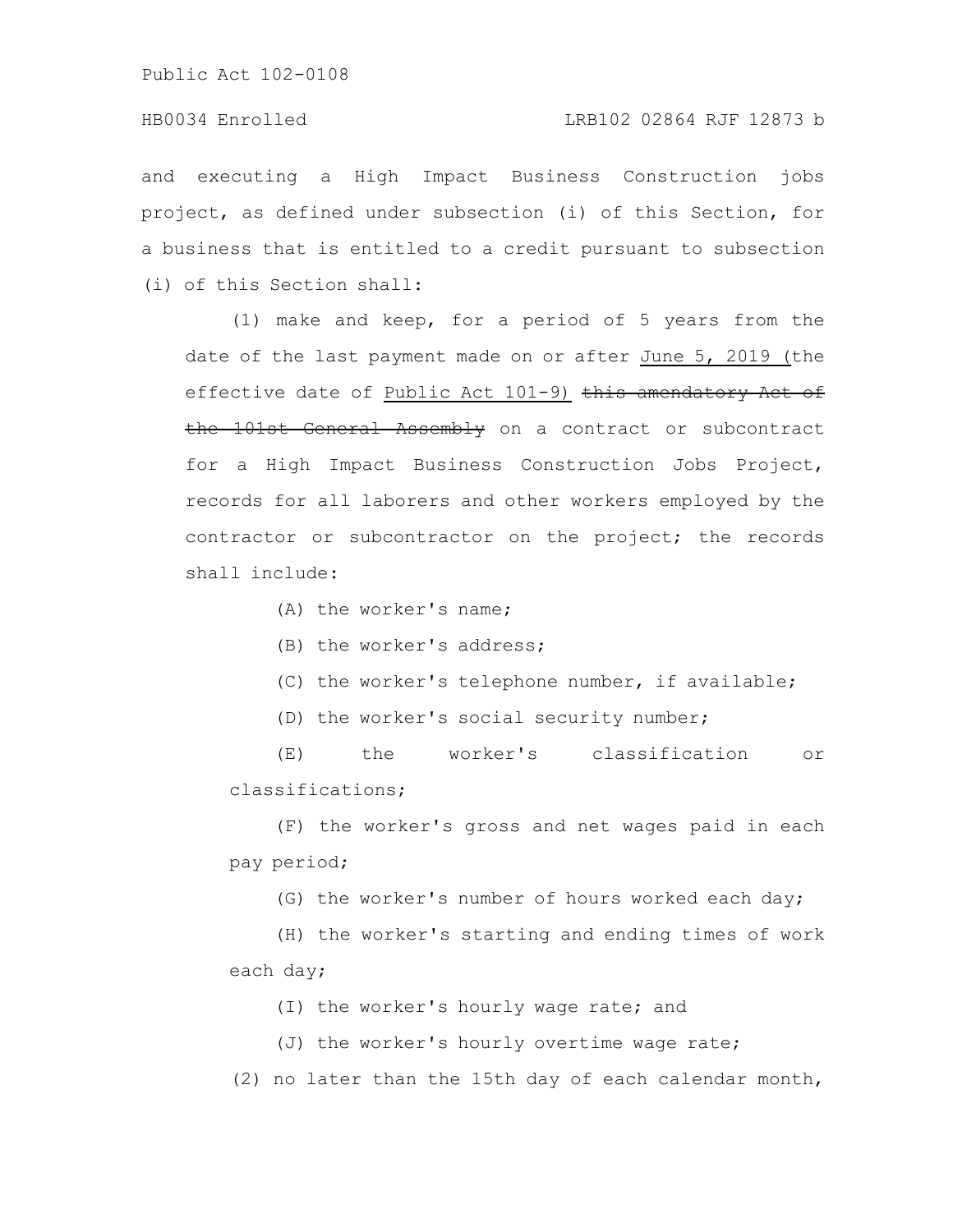provide a certified payroll for the immediately preceding month to the taxpayer in charge of the High Impact Business construction jobs project; within 5 business days after receiving the certified payroll, the taxpayer shall file the certified payroll with the Department of Labor and the Department of Commerce and Economic Opportunity; a certified payroll must be filed for only those calendar months during which construction on a High Impact Business construction jobs project has occurred; the certified payroll shall consist of a complete copy of the records identified in paragraph (1) of this subsection (j), but may exclude the starting and ending times of work each day; the certified payroll shall be accompanied by a statement signed by the contractor or subcontractor or an officer, employee, or agent of the contractor or subcontractor which avers that:

(A) he or she has examined the certified payroll records required to be submitted by the Act and such records are true and accurate; and

(B) the contractor or subcontractor is aware that filing a certified payroll that he or she knows to be false is a Class A misdemeanor.

A general contractor is not prohibited from relying on a certified payroll of a lower-tier subcontractor, provided the general contractor does not knowingly rely upon a subcontractor's false certification.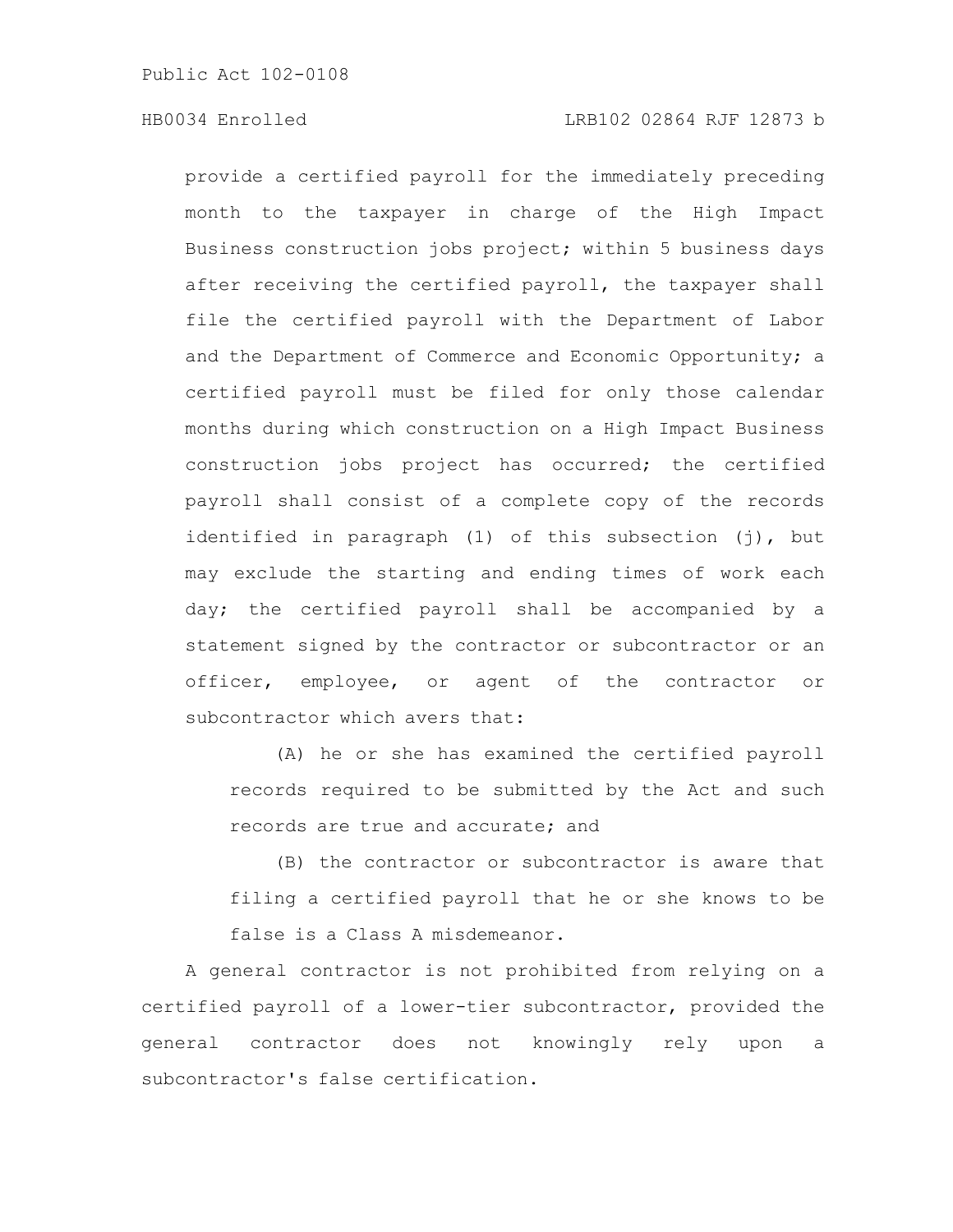#### HB0034 Enrolled LRB102 02864 RJF 12873 b

Any contractor or subcontractor subject to this subsection, and any officer, employee, or agent of such contractor or subcontractor whose duty as an officer, employee, or agent it is to file a certified payroll under this subsection, who willfully fails to file such a certified payroll on or before the date such certified payroll is required by this paragraph to be filed and any person who willfully files a false certified payroll that is false as to any material fact is in violation of this Act and guilty of a Class A misdemeanor.

The taxpayer in charge of the project shall keep the records submitted in accordance with this subsection on or after June 5, 2019 (the effective date of Public Act 101-9) this amendatory Act of the 101st General Assembly for a period of 5 years from the date of the last payment for work on a contract or subcontract for the High Impact Business construction jobs project.

The records submitted in accordance with this subsection shall be considered public records, except an employee's address, telephone number, and social security number, and made available in accordance with the Freedom of Information Act. The Department of Labor shall accept any reasonable submissions by the contractor that meet the requirements of this subsection (j) and shall share the information with the Department in order to comply with the awarding of a High Impact Business construction jobs credit. A contractor,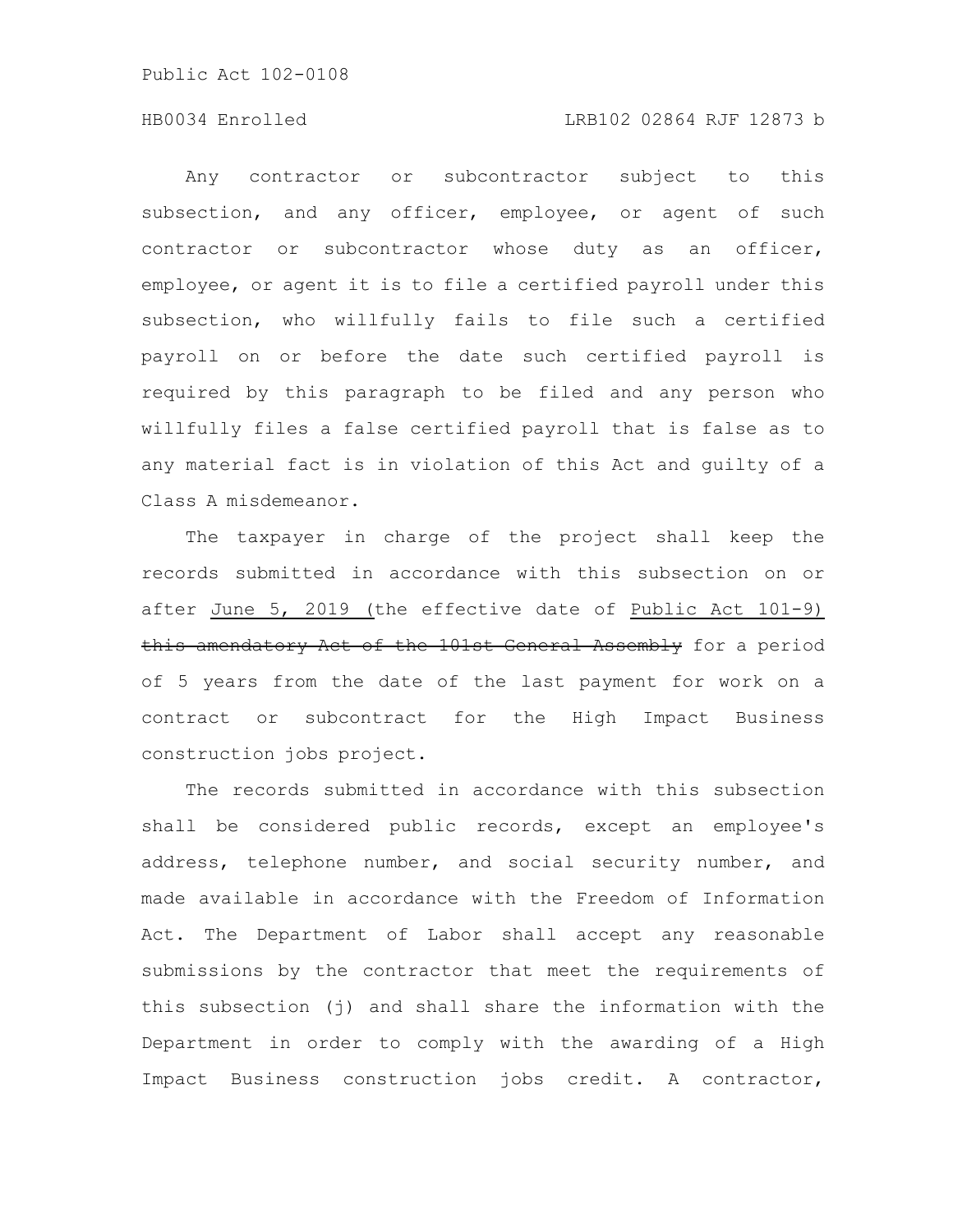# HB0034 Enrolled LRB102 02864 RJF 12873 b

subcontractor, or public body may retain records required under this Section in paper or electronic format.

(k) Upon 7 business days' notice, each contractor and subcontractor shall make available for inspection and copying at a location within this State during reasonable hours, the records identified in this subsection (j) to the taxpayer in charge of the High Impact Business construction jobs project, its officers and agents, the Director of the Department of Labor and his or her deputies and agents, and to federal, State, or local law enforcement agencies and prosecutors. (Source: P.A. 101-9, eff. 6-5-19; revised 7-12-19.)

(20 ILCS 655/8.1)

Sec. 8.1. Accounting.

(a) Any business receiving tax incentives due to its location within an Enterprise Zone or its designation as a High Impact Business must annually report to the Department of Revenue information reasonably required by the Department of Revenue to enable the Department to verify and calculate the total Enterprise Zone or High Impact Business tax benefits for property taxes and taxes imposed by the State that are received by the business, broken down by incentive category and enterprise zone, if applicable. Reports will be due no later than May 31 of each year and shall cover the previous calendar year. The first report will be for the 2012 calendar year and will be due no later than May 31, 2013. Failure to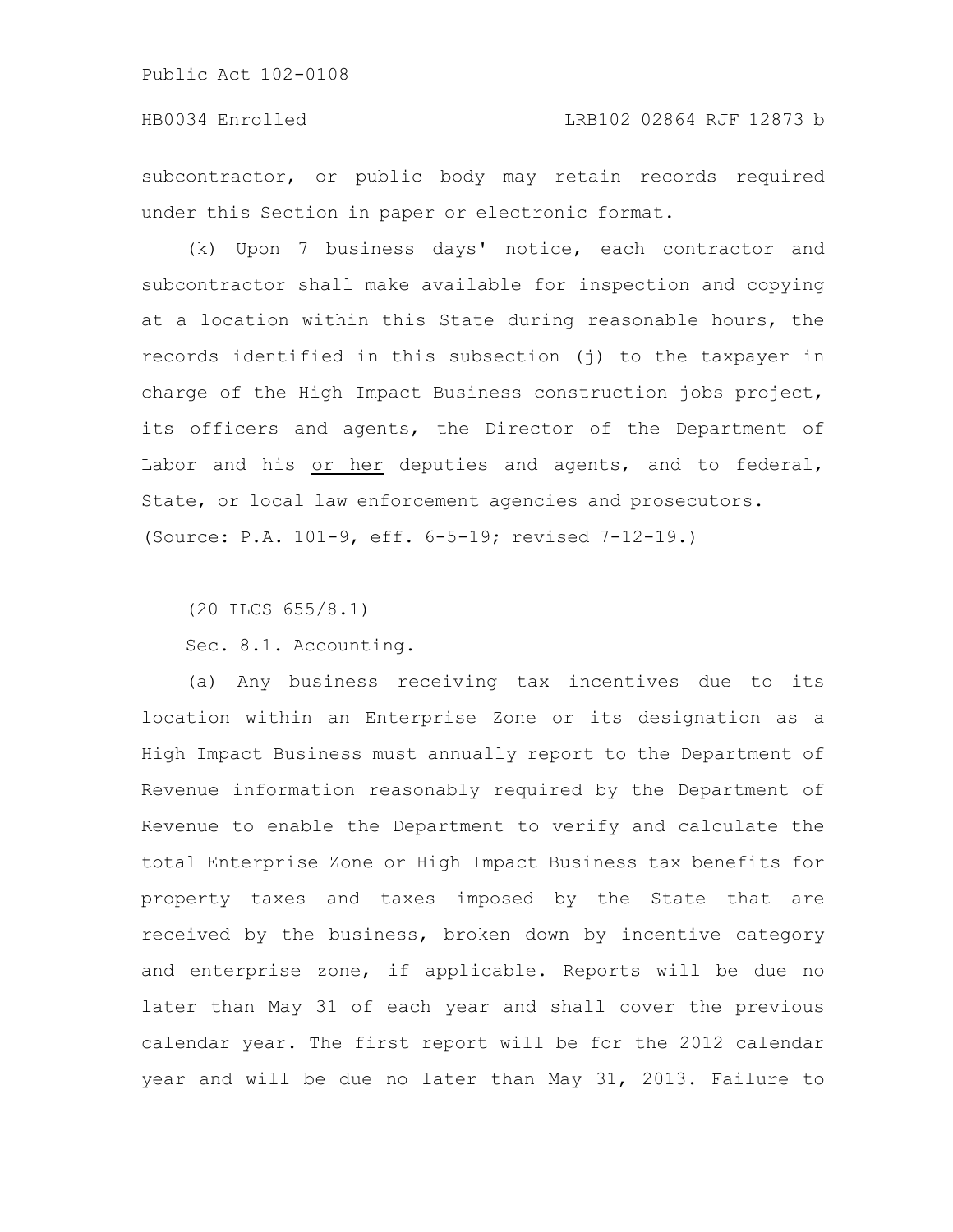report data may result in ineligibility to receive incentives. To the extent that a business receiving tax incentives has obtained an Enterprise Zone Building Materials Exemption Certificate or a High Impact Business Building Materials Exemption Certificate, that business is required to report those building materials exemption benefits only under subsection (a-5) of this Section. No additional reporting for those building materials exemption benefits is required under this subsection (a). In addition, if the Department determines that 80% or more of the businesses receiving tax incentives because of their location within a particular Enterprise Zone failed to submit the information required under this subsection (a) to the Department in any calendar year, then the Enterprise Zone may be decertified by the Department. If the Department is able to determine that specific businesses are failing to submit the information required under this subsection (a) to the Department in any calendar year to the Zone Administrator, regardless of the Administrator's efforts to enforce reporting, the Department may, at its discretion, suspend the benefits to the specific business rather than an outright decertification of the particular Enterprise Zone. The Department, in consultation with the Department of Revenue, is authorized to adopt rules governing ineligibility to receive exemptions, including the length of ineligibility. Factors to be considered in determining whether a business is ineligible shall include, but are not limited to, prior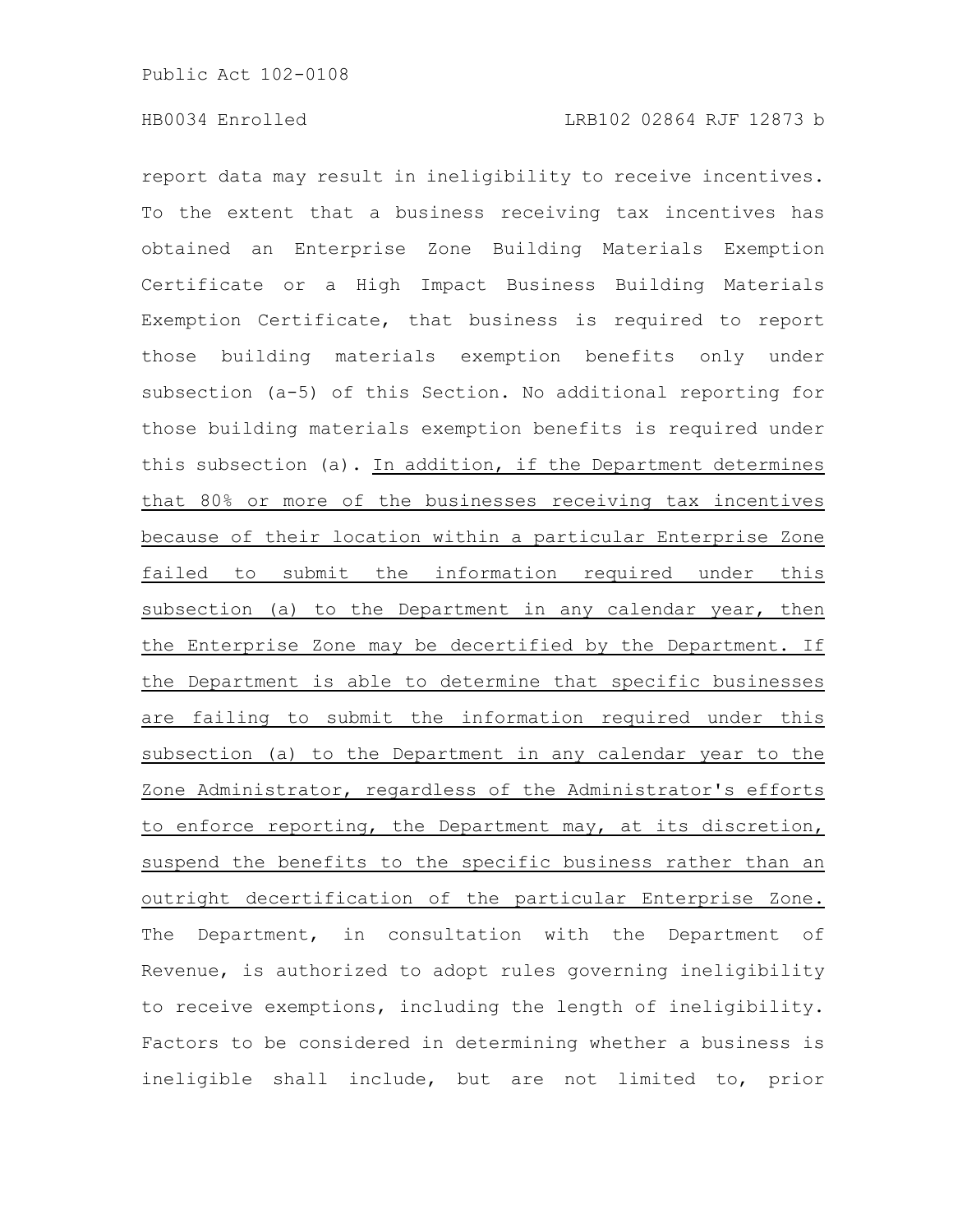compliance with the reporting requirements, cooperation in discontinuing and correcting violations, the extent of the violation, and whether the violation was willful or inadvertent.

(a-5) Each contractor or other entity that has been issued an Enterprise Zone Building Materials Exemption Certificate under Section 5k of the Retailers' Occupation Tax Act or a High Impact Business Building Materials Exemption Certificate under Section 5l of the Retailers' Occupation Tax Act shall annually report to the Department of Revenue the total value of the Enterprise Zone or High Impact Business building materials exemption from State taxes. Reports shall contain information reasonably required by the Department of Revenue to enable it to verify and calculate the total tax benefits for taxes imposed by the State, and shall be broken down by Enterprise Zone. Reports are due no later than May 31 of each year and shall cover the previous calendar year. The first report will be for the 2013 calendar year and will be due no later than May 31, 2014. Failure to report data may result in revocation of the Enterprise Zone Building Materials Exemption Certificate or High Impact Business Building Materials Exemption Certificate issued to the contractor or other entity.

The Department of Revenue is authorized to adopt rules governing revocation determinations, including the length of revocation. Factors to be considered in revocations shall include, but are not limited to, prior compliance with the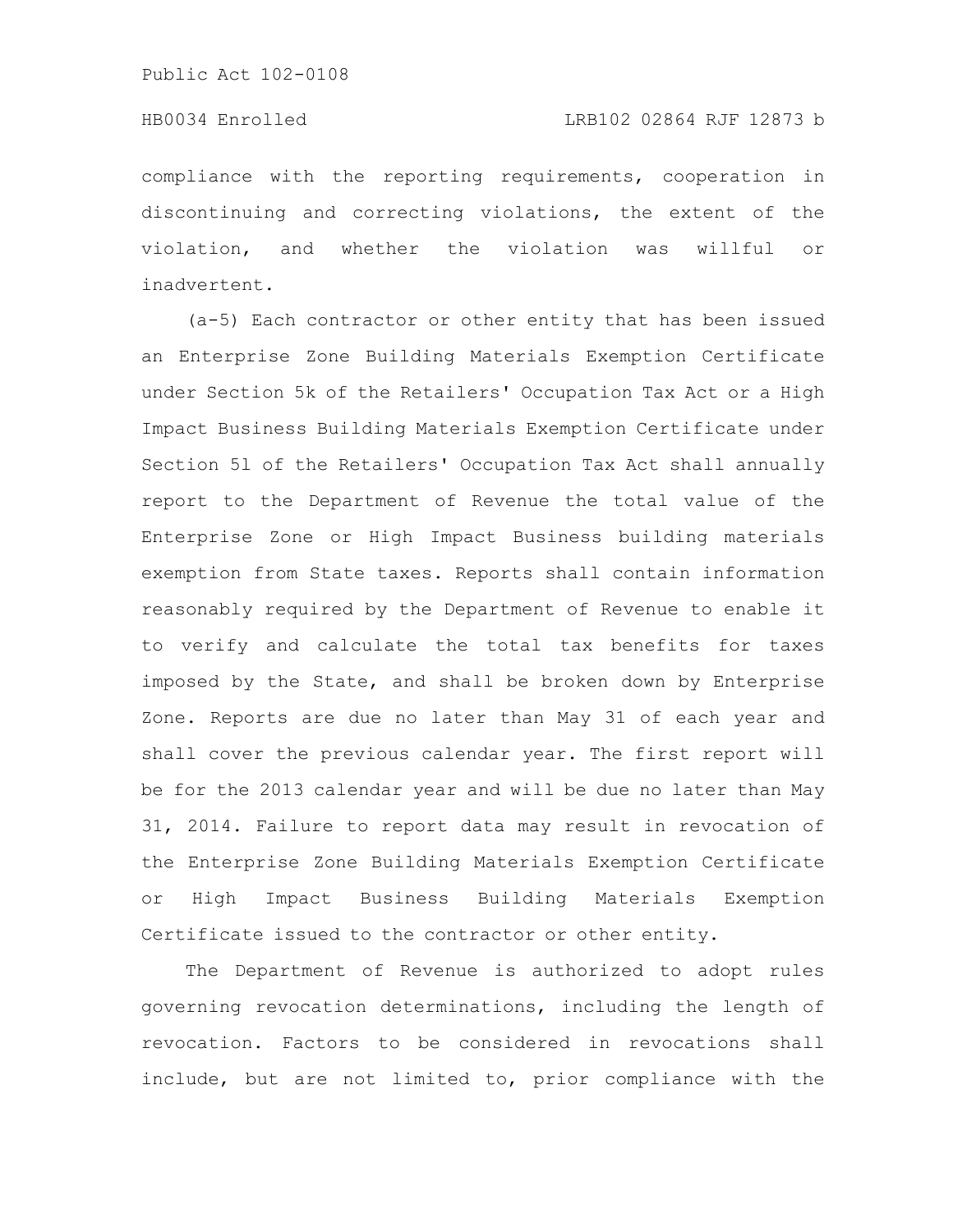reporting requirements, cooperation in discontinuing and correcting violations, and whether the certificate was used unlawfully during the preceding year.

(b) Each person required to file a return under the Gas Revenue Tax Act, the Gas Use Tax Act, the Electricity Excise Tax Act, or the Telecommunications Excise Tax Act shall file, on or before May 31 of each year, a report with the Department of Revenue, in the manner and form required by the Department of Revenue, containing information reasonably required by the Department of Revenue to enable the Department of Revenue to calculate the amount of the deduction for taxes imposed by the State that is taken under each Act, respectively, due to the location of a business in an Enterprise Zone or its designation as a High Impact Business. The report shall be itemized by business and the business location address.

(c) Employers shall report their job creation, retention, and capital investment numbers within the zone annually to the Department of Revenue no later than May 31 of each calendar year. High Impact Businesses shall report their job creation, retention, and capital investment numbers to the Department of Revenue no later than May 31 of each year. With respect to job creation or retention, employers and High Impact Businesses shall use best efforts to submit diversity information related to the gender and ethnicity of such employees.

(d) The Department of Revenue will aggregate and collect the tax, job, and capital investment data by Enterprise Zone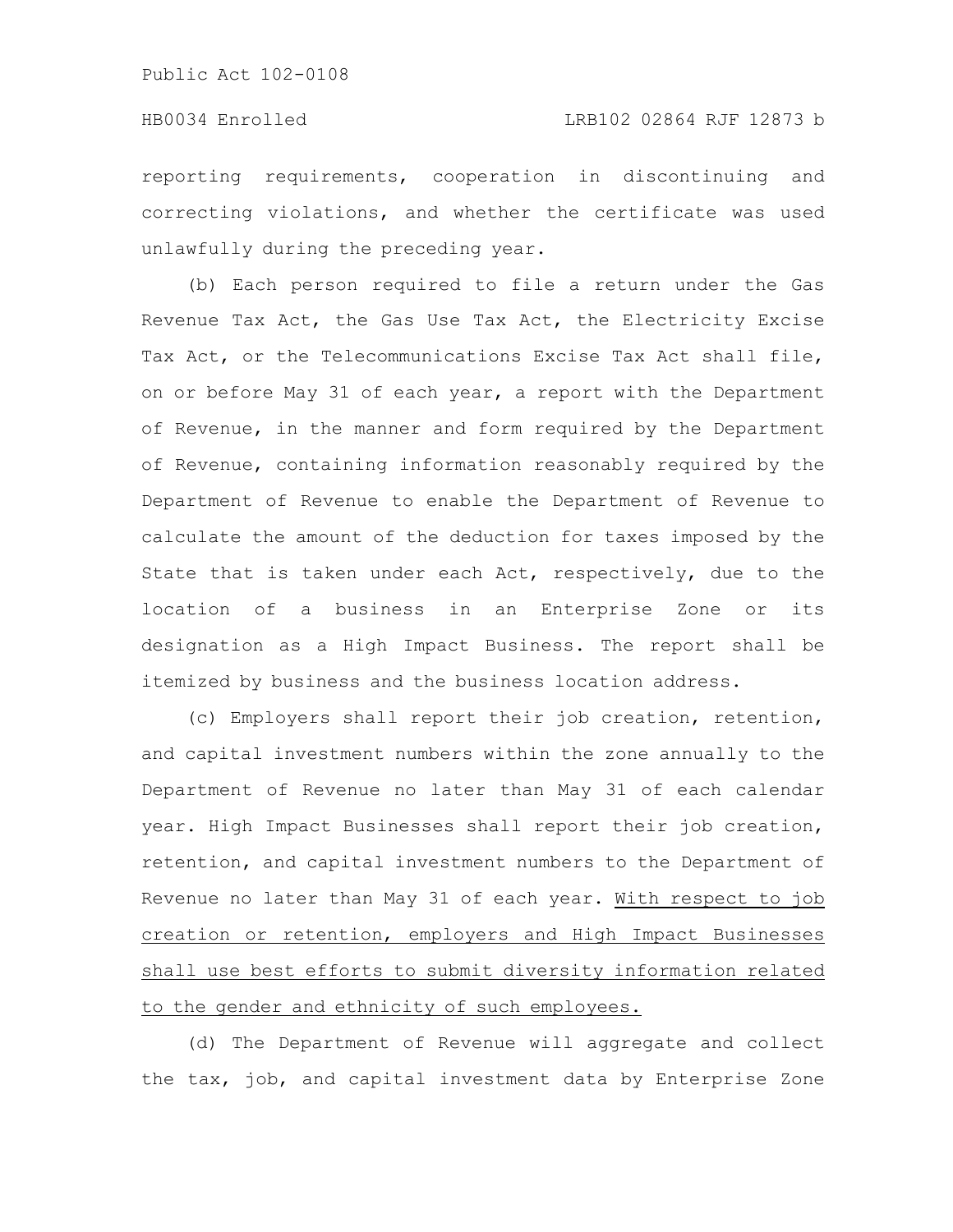#### HB0034 Enrolled LRB102 02864 RJF 12873 b

and High Impact Business and report this information, formatted to exclude company-specific proprietary information, to the Department and the Board by August 1, 2013, and by August 1 of every calendar year thereafter. The Department will include this information in their required reports under Section 6 of this Act. The Board shall consider this information during the reviews required under subsection (d-5) of Section 5.4 of this Act and subsection (c) of Section 5.3 of this Act.

(e) The Department of Revenue, in its discretion, may require that the reports filed under this Section be submitted electronically.

(f) The Department of Revenue shall have the authority to adopt rules as are reasonable and necessary to implement the provisions of this Section.

(Source: P.A. 97-905, eff. 8-7-12; 98-109, eff. 7-25-13.)

(20 ILCS 655/12-9) (from Ch. 67 1/2, par. 626)

Sec. 12-9. Report. On January 1 of each year, the Department shall report on its operation of the Fund for the preceding fiscal year to the Governor and the General Assembly. For any fiscal year in which no operations are conducted by the Department because no funds were appropriated to the Fund, the report outlined by this Section is not required.

(Source: P.A. 84-165.)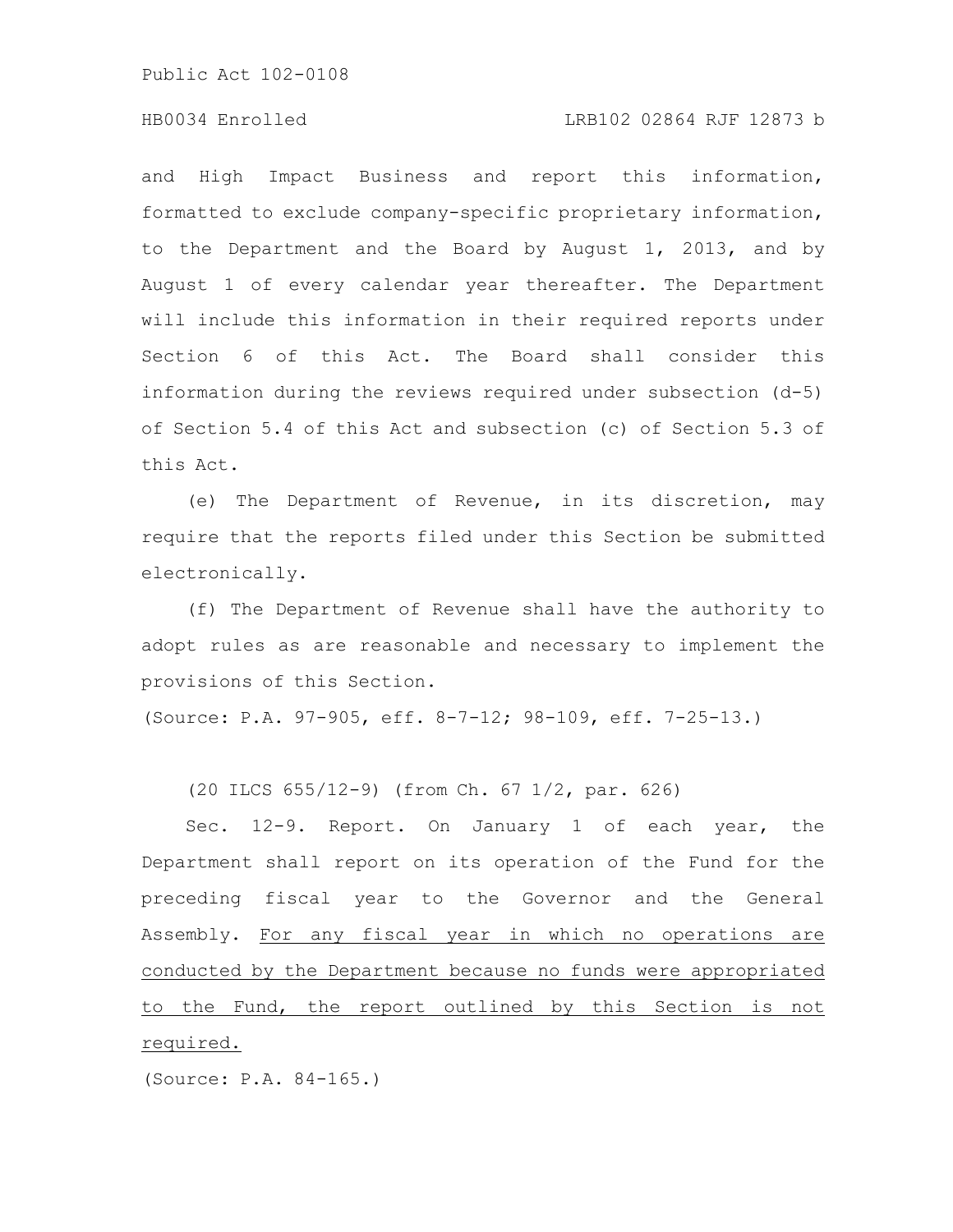(20 ILCS 655/13)

Sec. 13. Enterprise Zone construction jobs credit.

(a) Beginning on January 1, 2021, a business entity in a certified Enterprise Zone that makes a capital investment of at least \$10,000,000 in an Enterprise Zone construction jobs project may receive an Enterprise Zone construction jobs credit against the tax imposed under subsections (a) and (b) of Section 201 of the Illinois Income Tax Act in an amount equal to 50% of the amount of the incremental income tax attributable to Enterprise Zone construction jobs credit employees employed in the course of completing an Enterprise Zone construction jobs project. However, the Enterprise Zone construction jobs credit may equal 75% of the amount of the incremental income tax attributable to Enterprise Zone construction jobs credit employees if the project is located in an underserved area.

(b) A business entity seeking a credit under this Section must submit an application to the Department and must receive approval from the designating municipality or county and the Department for the Enterprise Zone construction jobs credit project. The application must describe the nature and benefit of the project to the certified Enterprise Zone and its potential contributors. The total aggregate amount of credits awarded under the Blue Collar Jobs Act (Article 20 of Public Act 101-9 this amendatory Act of the 101st General Assembly)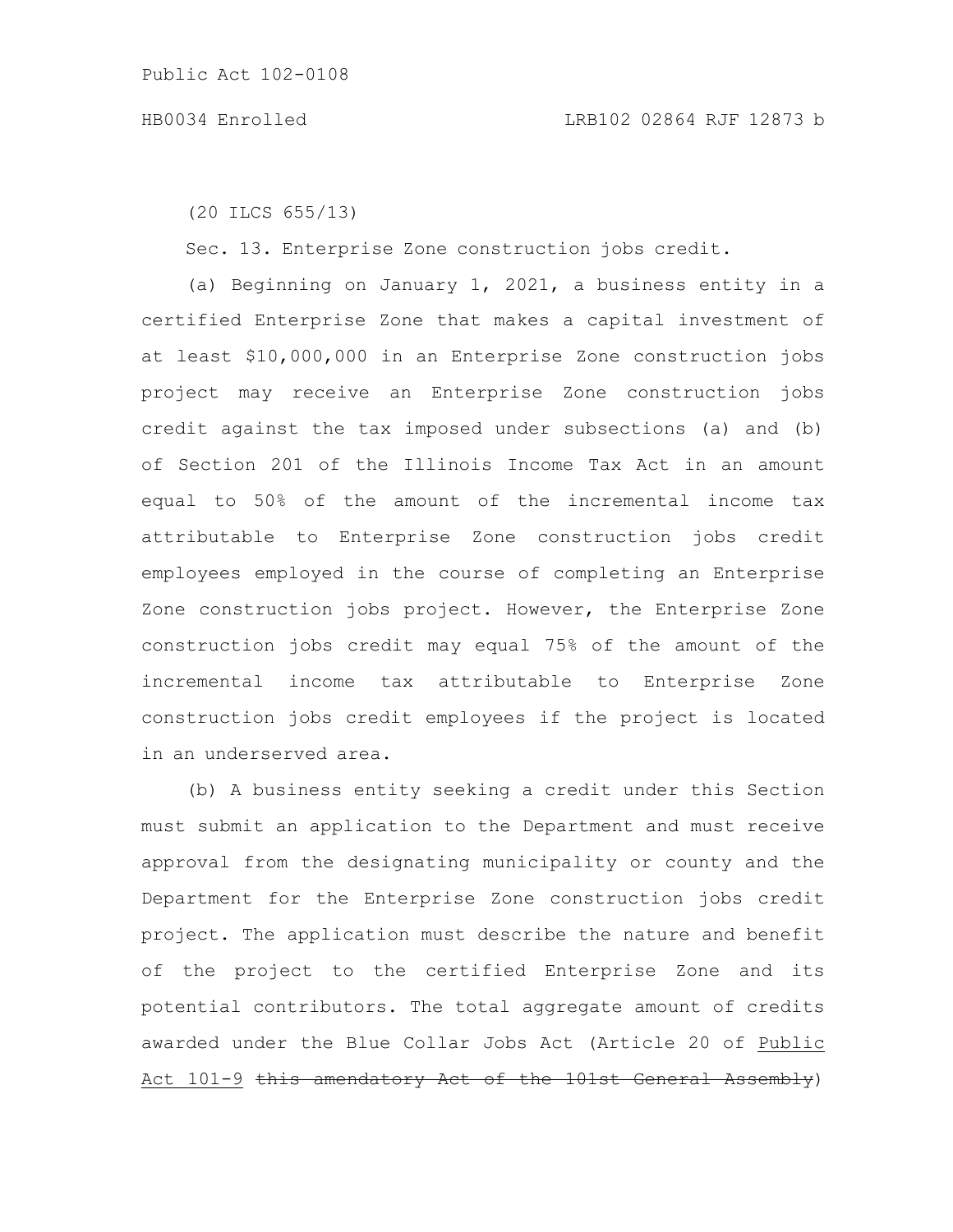shall not exceed \$20,000,000 in any State fiscal year.

Within 45 days after receipt of an application, the Department shall give notice to the applicant as to whether the application has been approved or disapproved. If the Department disapproves the application, it shall specify the reasons for this decision and allow 60 days for the applicant to amend and resubmit its application. The Department shall provide assistance upon request to applicants. Resubmitted applications shall receive the Department's approval or disapproval within 30 days after the application is resubmitted. Those resubmitted applications satisfying initial Department objectives shall be approved unless reasonable circumstances warrant disapproval.

On an annual basis, the designated zone organization shall furnish a statement to the Department on the programmatic and financial status of any approved project and an audited financial statement of the project.

The Department shall certify to the Department of Revenue the identity of taxpayers who are eligible for the credits and the amount of credits that are claimed pursuant to subparagraph (8) of subsection (f) of Section 201 the Illinois Income Tax Act.

The Enterprise Zone construction jobs credit project must be undertaken by the business entity in the course of completing a project that complies with the criteria contained in Section 4 of this Act and is undertaken in a certified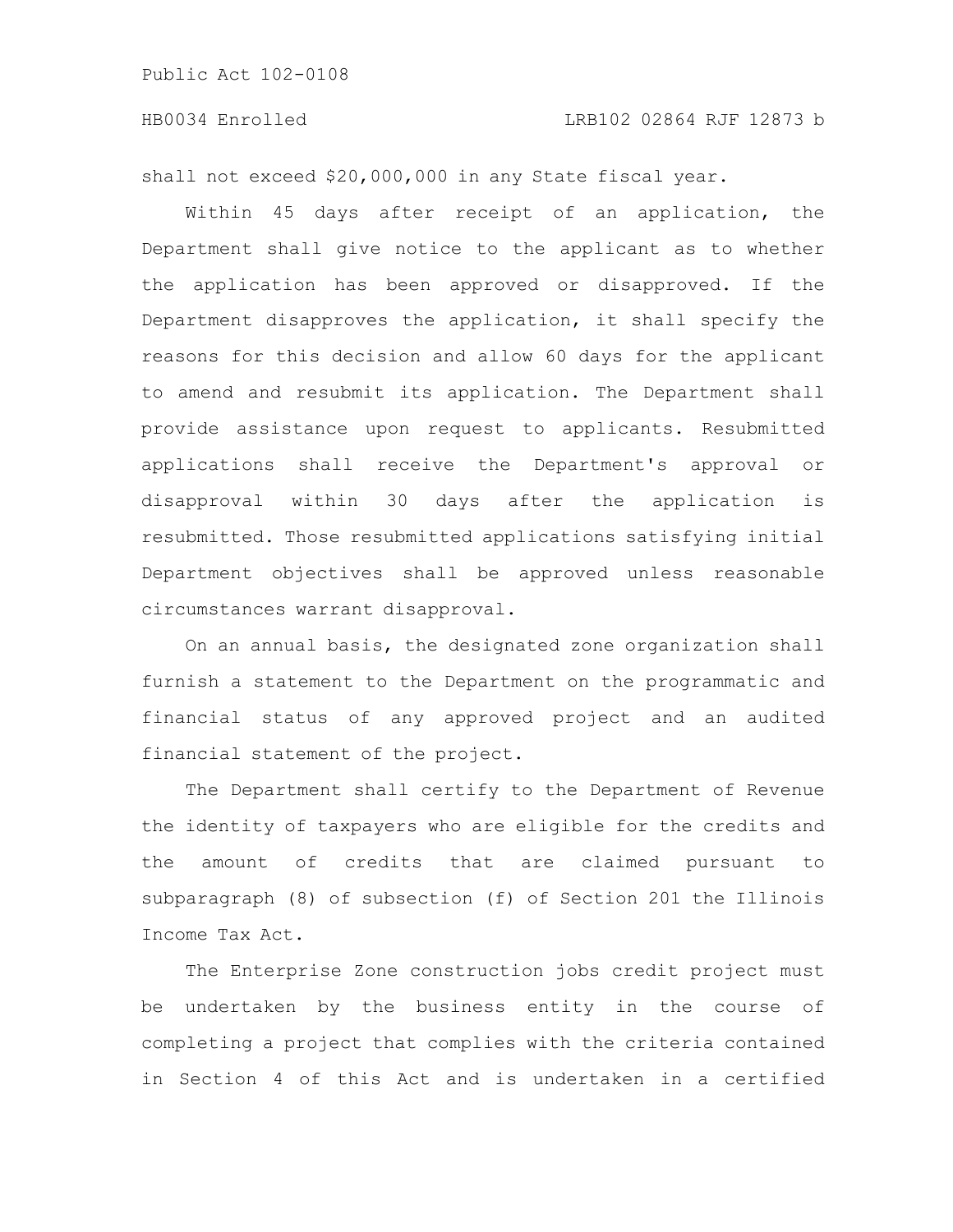Enterprise Zone. The Department shall adopt any necessary rules for the implementation of this subsection (b).

(c) Any business entity that receives an Enterprise Zone construction jobs credit shall maintain a certified payroll pursuant to subsection (d) of this Section.

(d) Each contractor and subcontractor who is engaged in and is executing an Enterprise Zone construction jobs credit project for a business that is entitled to a credit pursuant to this Section shall:

(1) make and keep, for a period of 5 years from the date of the last payment made on or after June 5, 2019 (the effective date of Public Act 101-9) this amendatory Act of the 101st General Assembly on a contract or subcontract for an Enterprise Zone construction jobs credit project, records for all laborers and other workers employed by them on the project; the records shall include:

(A) the worker's name;

(B) the worker's address;

(C) the worker's telephone number, if available;

(D) the worker's social security number;

(E) the worker's classification or classifications;

(F) the worker's gross and net wages paid in each pay period;

(G) the worker's number of hours worked each day;

(H) the worker's starting and ending times of work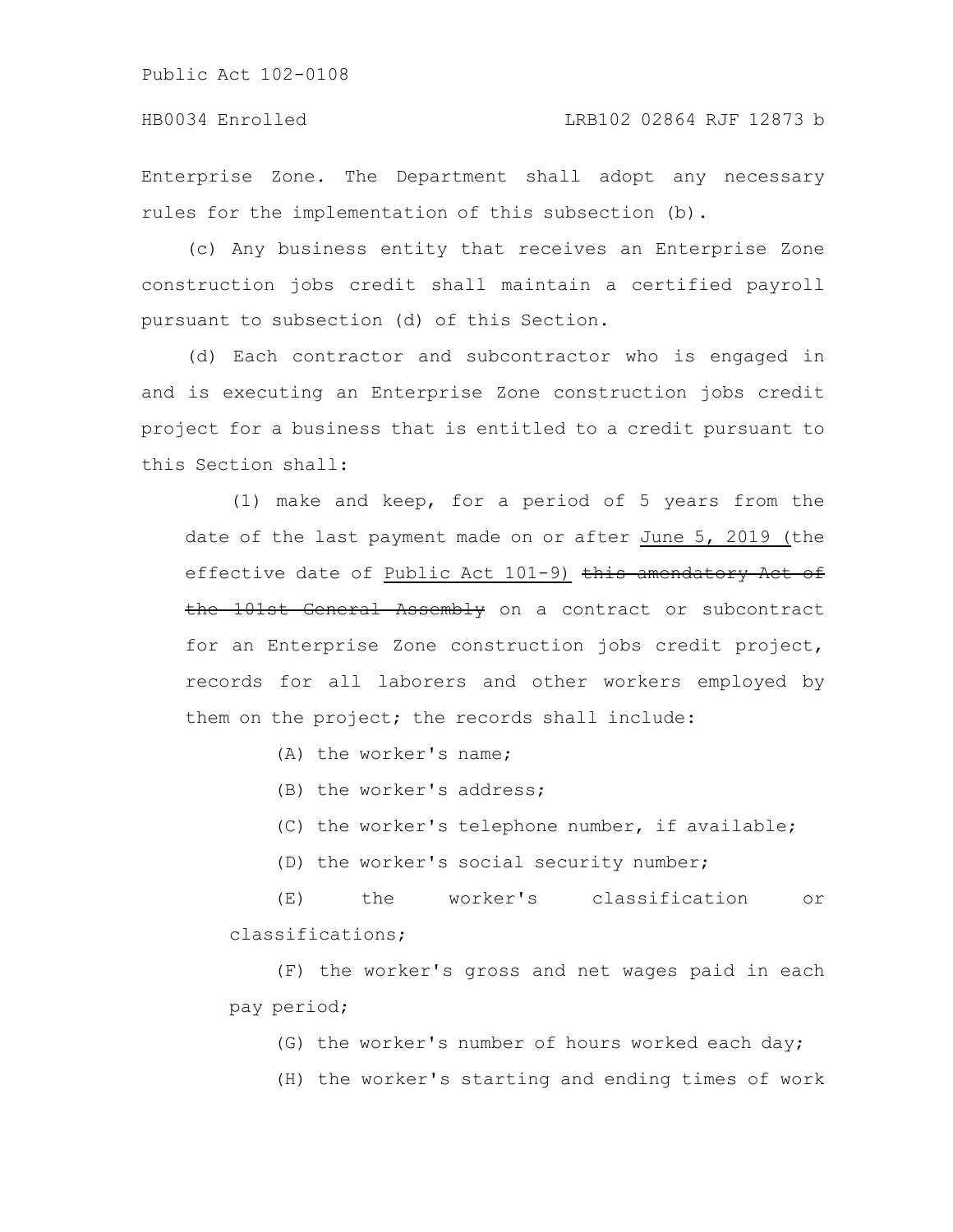each day;

- (I) the worker's hourly wage rate; and
- (J) the worker's hourly overtime wage rate;

(2) no later than the 15th day of each calendar month, provide a certified payroll for the immediately preceding month to the taxpayer in charge of the project; within 5 business days after receiving the certified payroll, the taxpayer shall file the certified payroll with the Department of Labor and the Department of Commerce and Economic Opportunity; a certified payroll must be filed for only those calendar months during which construction on an Enterprise Zone construction jobs project has occurred; the certified payroll shall consist of a complete copy of the records identified in paragraph (1) of this subsection (d), but may exclude the starting and ending times of work each day; the certified payroll shall be accompanied by a statement signed by the contractor or subcontractor or an officer, employee, or agent of the contractor or subcontractor which avers that:

(A) he or she has examined the certified payroll records required to be submitted by the Act and such records are true and accurate; and

(B) the contractor or subcontractor is aware that filing a certified payroll that he or she knows to be false is a Class A misdemeanor.

A general contractor is not prohibited from relying on a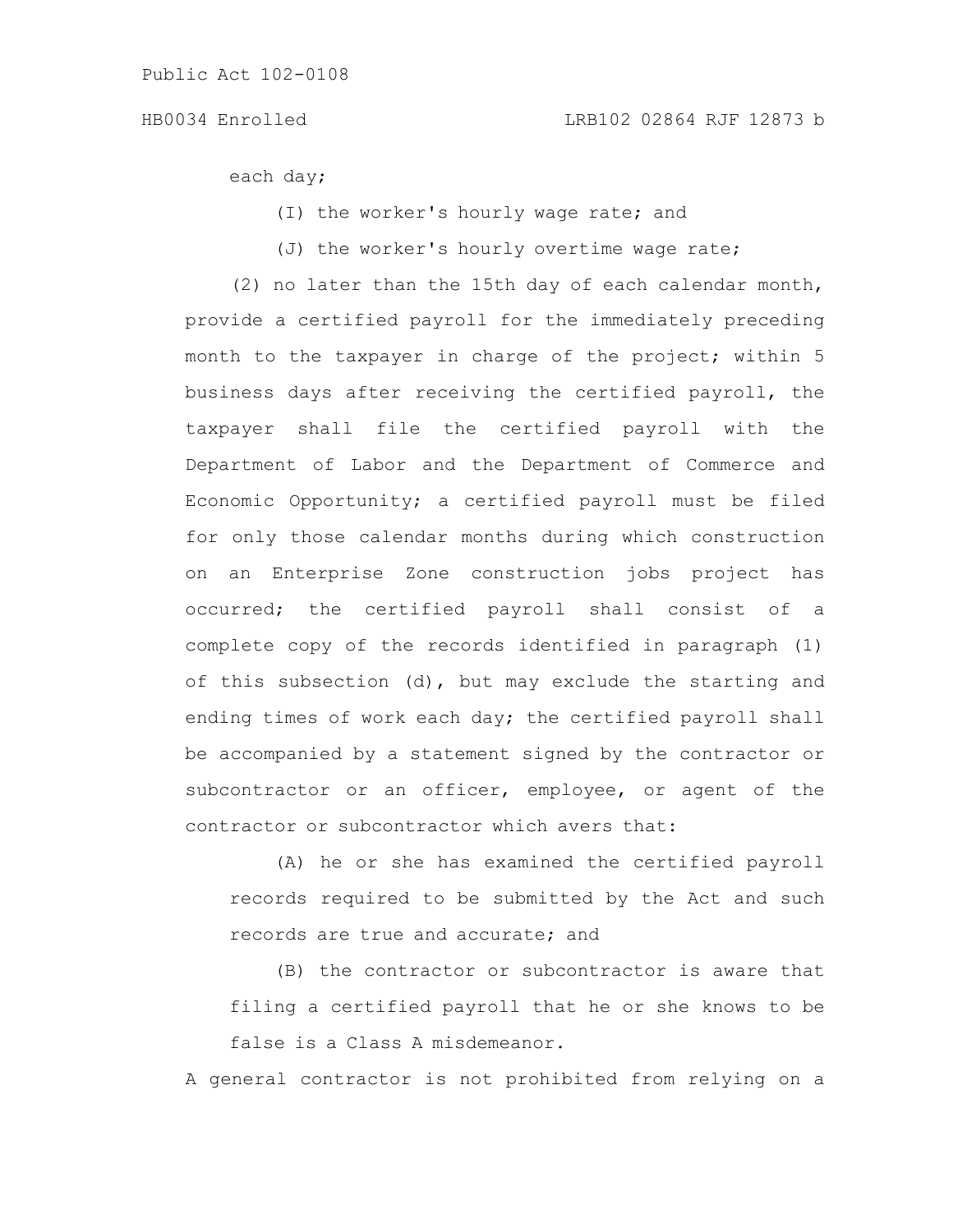certified payroll of a lower-tier subcontractor, provided the general contractor does not knowingly rely upon a subcontractor's false certification.

Any contractor or subcontractor subject to this subsection, and any officer, employee, or agent of such contractor or subcontractor whose duty as an officer, employee, or agent it is to file a certified payroll under this subsection, who willfully fails to file such a certified payroll on or before the date such certified payroll is required by this paragraph to be filed and any person who willfully files a false certified payroll that is false as to any material fact is in violation of this Act and guilty of a Class A misdemeanor.

The taxpayer in charge of the project shall keep the records submitted in accordance with this subsection on or after June 5, 2019 (the effective date of Public Act 101-9) this amendatory Act of the 101st General Assembly for a period of 5 years from the date of the last payment for work on a contract or subcontract for the project.

The records submitted in accordance with this subsection shall be considered public records, except an employee's address, telephone number, and social security number, and made available in accordance with the Freedom of Information Act. The Department of Labor shall accept any reasonable submissions by the contractor that meet the requirements of this subsection and shall share the information with the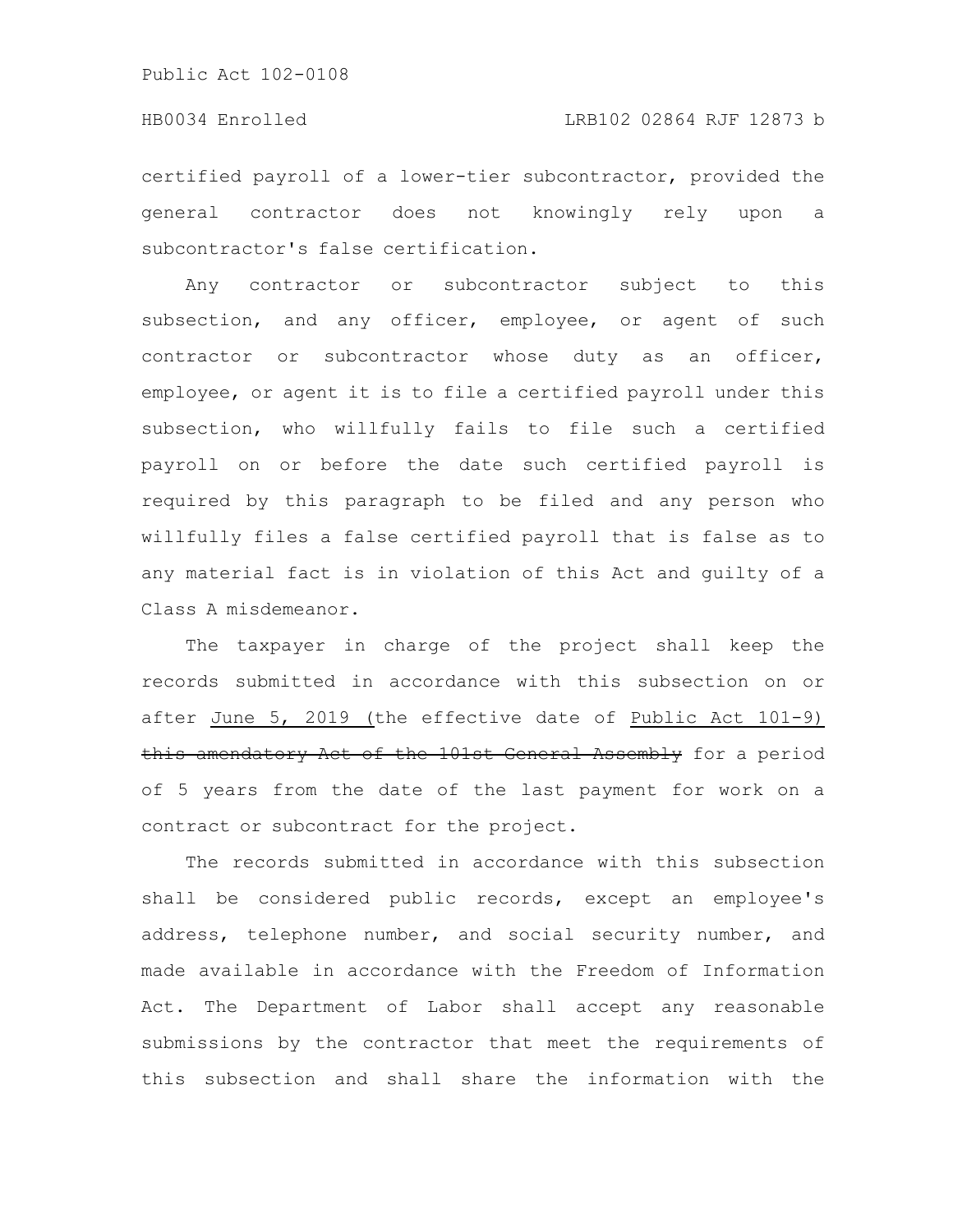Department in order to comply with the awarding of Enterprise Zone construction jobs credits. A contractor, subcontractor, or public body may retain records required under this Section in paper or electronic format.

Upon 7 business days' notice, the contractor and each subcontractor shall make available for inspection and copying at a location within this State during reasonable hours, the records identified in paragraph (1) of this subsection to the taxpayer in charge of the project, its officers and agents, the Director of Labor and his or her deputies and agents, and to federal, State, or local law enforcement agencies and prosecutors.

(e) As used in this Section:

"Enterprise Zone construction jobs credit" means an amount equal to 50% (or 75% if the project is located in an underserved area) of the incremental income tax attributable to Enterprise Zone construction jobs credit employees.

"Enterprise Zone construction jobs credit employee" means a laborer or worker who is employed by an Illinois contractor or subcontractor in the actual construction work on the site of an Enterprise Zone construction jobs credit project.

"Enterprise Zone construction jobs credit project" means building a structure or building or making improvements of any kind to real property commissioned and paid for by a business that has applied and been approved for an Enterprise Zone construction jobs credit pursuant to this Section. "Enterprise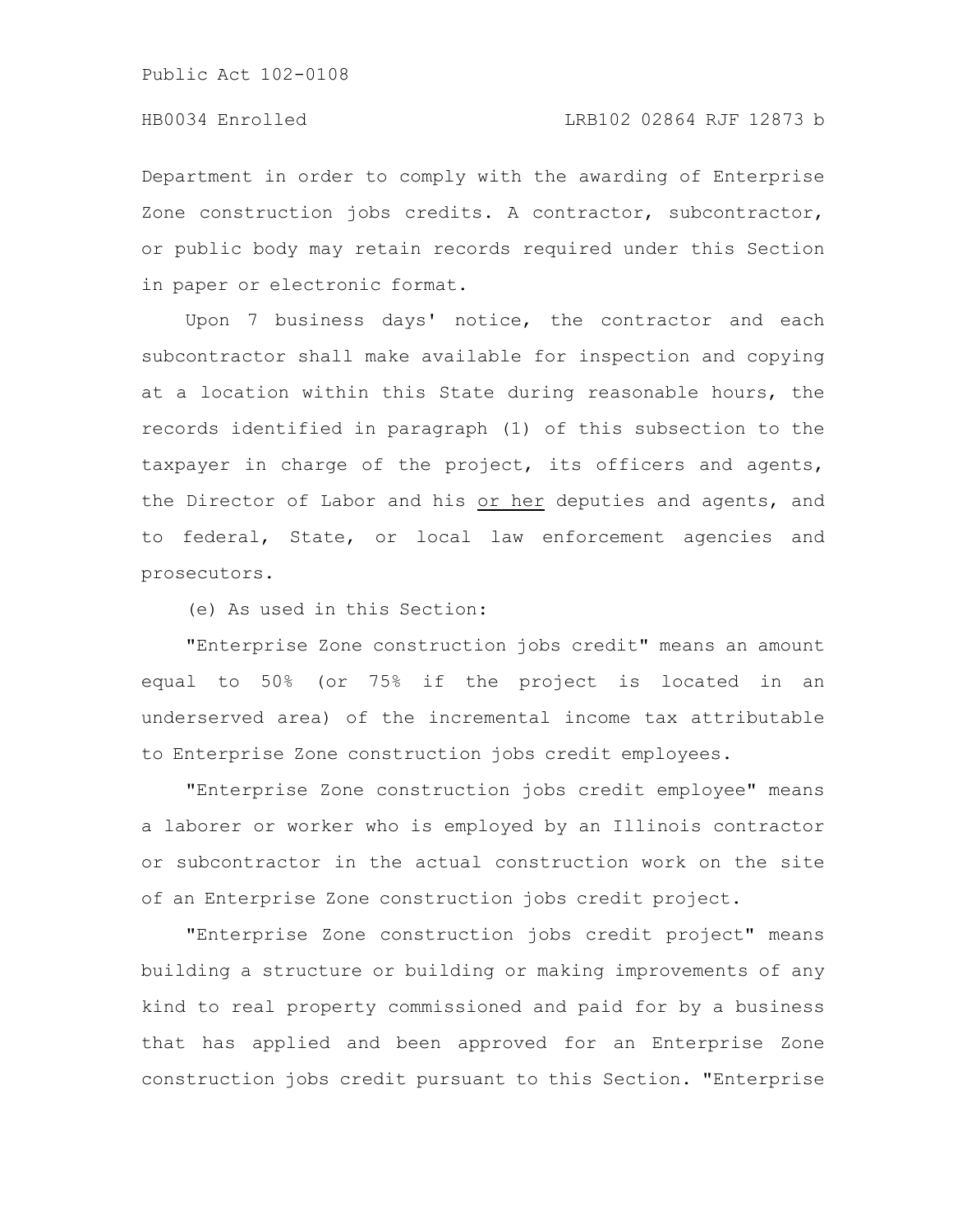Zone construction jobs credit project" does not include the routine operation, routine repair, or routine maintenance of existing structures, buildings, or real property.

"Incremental income tax" means the total amount withheld during the taxable year from the compensation of Enterprise Zone construction jobs credit employees.

"Underserved area" means a geographic area that meets one or more of the following conditions:

(1) the area has a poverty rate of at least 20% according to the latest American Community Survey federal decennial census;

(2) 35% 75% or more of the families with children in the area are living below 130% of the poverty line, according to the latest American Community Survey children in the area participate in the federal free lunch program according to reported statistics from the State Board of Education;

(3) at least 20% of the households in the area receive assistance under the Supplemental Nutrition Assistance Program (SNAP); or

(4) the area has an average unemployment rate, as determined by the Illinois Department of Employment Security, that is more than 120% of the national unemployment average, as determined by the U.S. Department of Labor, for a period of at least 2 consecutive calendar years preceding the date of the application.